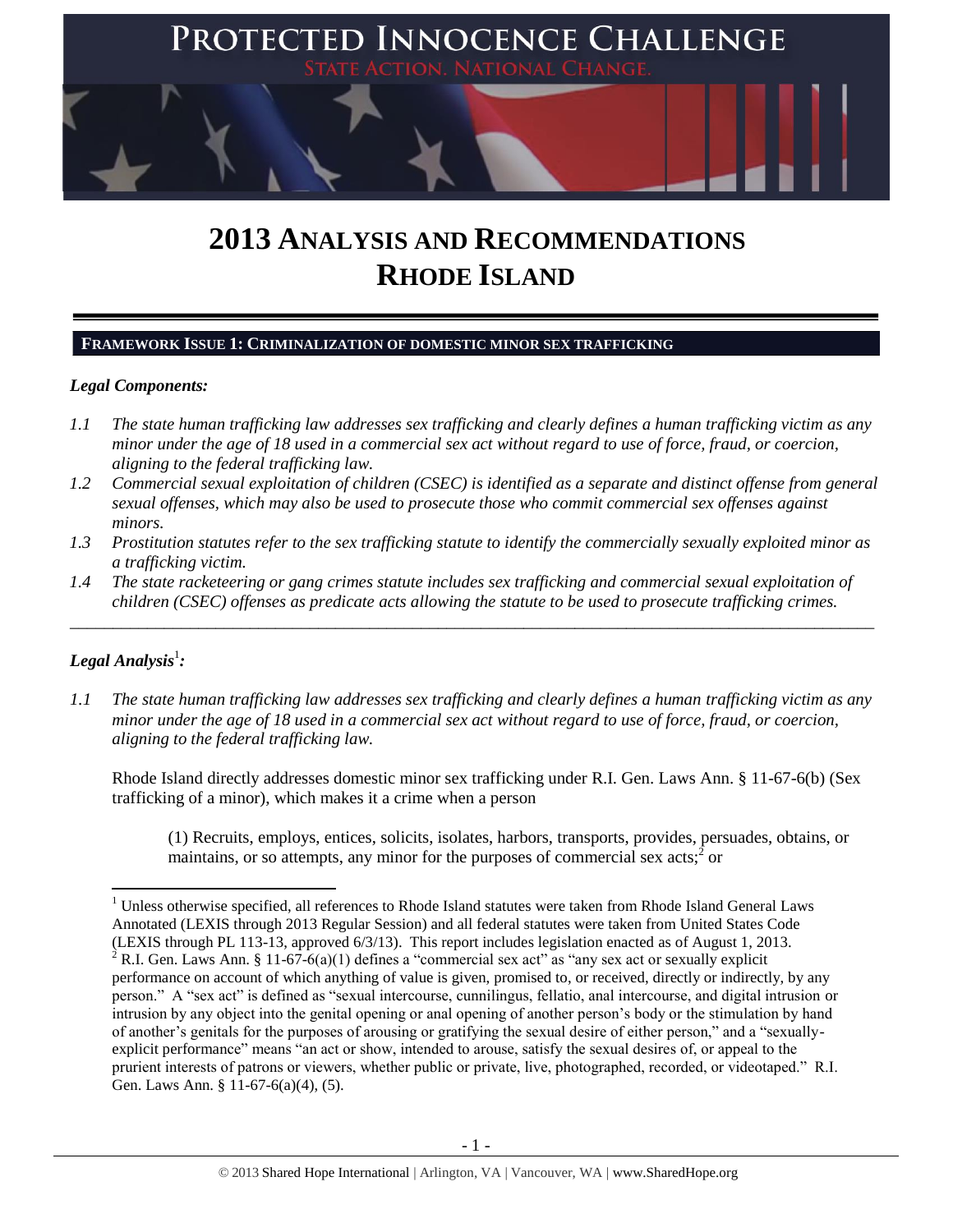(2) Sells or purchases a minor for the purposes of commercial sex acts; or (3) Benefits, financially or by receiving anything of value, from participation in a venture which has engaged in an act described in subdivision  $(1)$  or  $(2)$ .<sup>3</sup>

Under the provisions of R.I. Gen. Laws Ann.  $\S 11-67-6$ , there is no requirement to show that the minor<sup>4</sup> was forced, coerced, or deceived into committing the commercial sex act.

An offender who "commit[s] sex trafficking of a minor, shall be guilty of a felony" punishable by imprisonment up to 40 years, a fine not to exceed \$40,000, or both.<sup>5</sup> R.I. Gen. Laws Ann. § 11-67-6(c). In addition, pursuant to R.I. Gen. Laws Ann. § 11-67-6(d), anyone who "[o]bstructs, or attempts to obstruct, or in any way interferes with or prevents the enforcement of this section shall be guilty of a felony" punishable by imprisonment up to 20 years, a fine not to exceed \$20,000, or both.

*1.2 Commercial sexual exploitation of children (CSEC) is identified as a separate and distinct offense from general sexual offenses, which may also be used to prosecute those who commit commercial sex offenses against minors.*

Four laws treat CSEC as distinct crimes in Rhode Island:

- 1. R.I. Gen. Laws Ann. § 11-9-1(c) (Exploitation for commercial or immoral purposes) makes it illegal for a person to "exhibit, use, employ or . . . in any manner or under pretense so exhibit, use, or employ any child under the age of eighteen (18) years to any person for the purpose of prostitution or for any other lewd or indecent act." A violation of R.I. Gen. Laws Ann. § 11-9-1(c) is punishable by imprisonment up to 20 years, a fine not to exceed \$20,000, or both. R.I. Gen. Laws Ann. § 11-9-1(c).
- 2. R.I. Gen. Laws Ann. § 11-9-1(b) (Exploitation for commercial or immoral purposes) makes it illegal to

in any manner or under any pretense sell, distribute, let out or otherwise permit any child under eighteen (18) years of age to be used in any book, magazine, pamphlet, or other publication, or in any motion picture film, photograph or pictorial representation, in a setting which taken as a whole suggests to the average person that the child has engaged in, or is about to engage in any sexual act, which shall include, but not be limited to, sodomy, oral copulation, sexual intercourse, masturbation, or bestiality . . . .

A first violation of R.I. Gen. Laws Ann. § 11-9-1(b) is punishable by imprisonment up to 10 years, a fine not to exceed \$10,000, or both, while a subsequent violation is punishable by imprisonment up to 15 years, a fine not to exceed \$15,000, or both. R.I. Gen. Laws Ann. § 11-9-1(b).

 $\overline{\phantom{a}}$  $3$  R.I. Gen. Laws Ann. § 11-67-6(b) does not expressly state that the specified conduct constitutes "sex trafficking of a minor;" however, this report assumes such conduct is considered "sex trafficking" under R.I. Gen. Laws Ann.  $§ 11-67-6(c).$ 

 $4 R.I.$  Gen. Laws Ann. § 11-67-6(a)(2) provides that a minor includes all persons under 18.

<sup>5</sup> Enhanced penalties apply to "habitual criminals" under R.I. Gen. Laws Ann. § 12-19-21 (Habitual criminals). A "habitual criminal" is defined in R.I. Gen. Laws Ann. § 12-19-21(a) as "any person who has been previously convicted in this or any other state of two (2) or more felony offenses arising from separate and distinct incidents and sentenced on two (2) or more occasions to serve a term in prison [who] is, after the convictions and sentences, convicted in this state of any offense punished by imprisonment for more than one year." A hearing must be held after the conviction of the most recent offense to determine if the person is a habitual criminal. R.I. Gen. Laws Ann. § 12-19-21(b). A finding that a person is a habitual criminal subjects that person to imprisonment up to 25 years, "in addition to any sentence imposed for the offense of which he or she was last convicted." R.I. Gen. Laws Ann. § 12-  $19-21(a)$ . Rhode Island law also provides that "[a]s a part of or in lieu of the sentences otherwise provided by law," unless a statute specifies to the contrary, the court may sentence a person to conditional or unconditional probation, supervised probation, intensive supervision probation, community confinement, a minimum security facility, a fine, or any combination of those already listed. R.I. Gen. Laws Ann. § 12-19-23.2(a).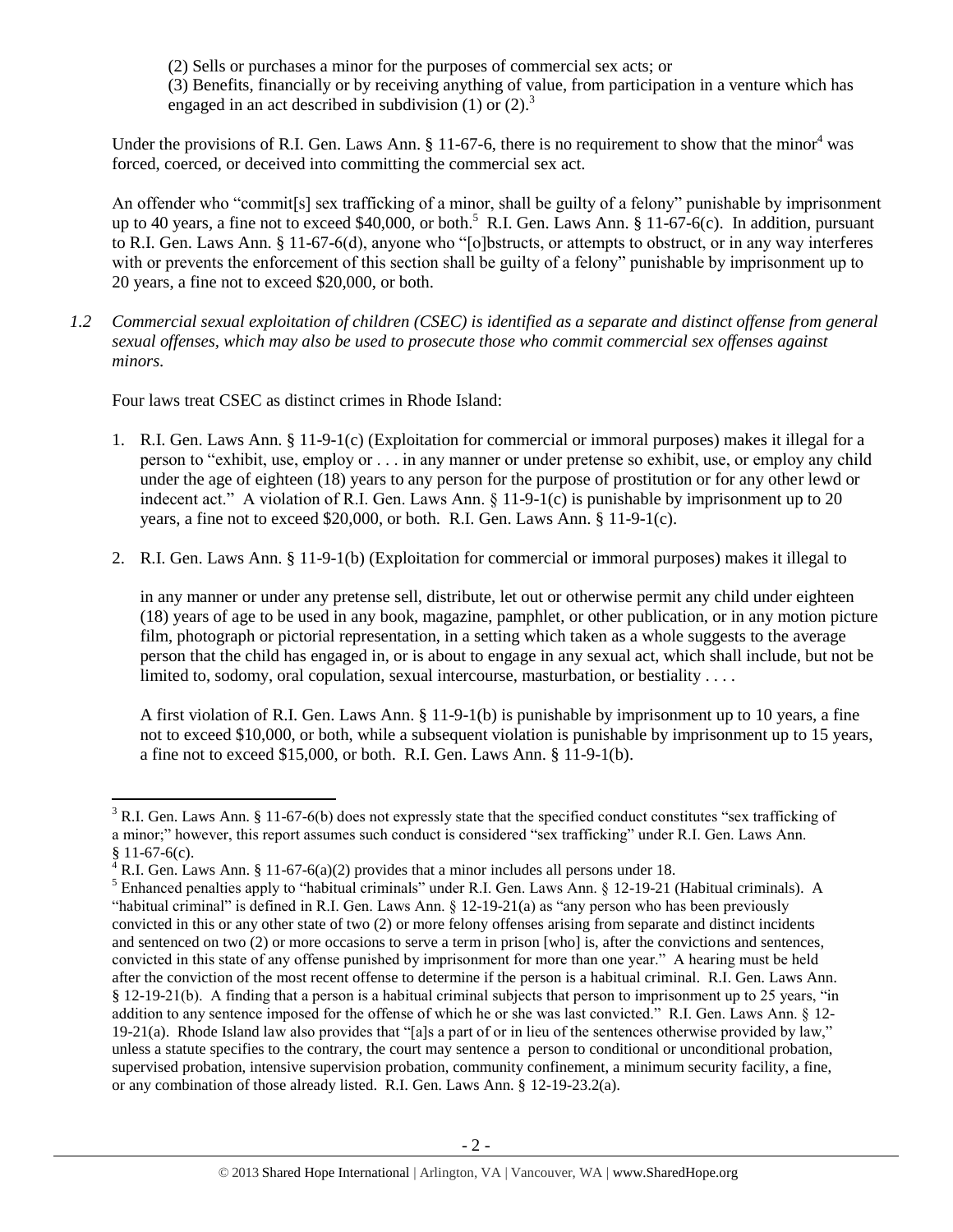- 3. R.I. Gen. Laws Ann. § 11-9-2 (Employment of children for unlawful purposes) makes it illegal for a person to "take, receive, hire, employ, exhibit, or have in custody, or . . . cause to be taken, hired, employed, exhibited, or held in custody, any child under the age of sixteen (16) years, for any of the purposes prohibited in § 11-9-1 [Exploitation for commercial or immoral purposes]." A violation of R.I. Gen. Laws Ann. § 11-9-2 is a misdemeanor punishable "for every such offense in the manner provided in that section." R.I. Gen. Laws Ann. § 11-9-2.
- <span id="page-2-1"></span>4. R.I. Gen. Laws Ann. § 11-37-8.8(a) (Indecent solicitation of a child) provides that "[a] person is guilty of indecent solicitation of a child if he or she knowingly solicits<sup>6</sup> another person under eighteen (18) years of age or one whom he or she believes is a person under eighteen (18) years of age for the purpose of engaging in an act of prostitution." A violation is punishable by imprisonment of at least 5 years. R.I. Gen. Laws Ann. § 11-37-8.9.

Several other laws, although not expressly commercial in nature, also may be applicable in cases involving the commercial sexual exploitation of a child:

- 1. R.I. Gen. Laws Ann. § 11-37-6 (Third degree sexual assault) states, "A person is guilty of third degree sexual assault if he or she is over the age of eighteen (18) years and engaged in sexual penetration with another person over the age of fourteen (14) years and under the age of consent, sixteen (16) years." A violation is punishable by imprisonment up to 5 years. R.I. Gen. Laws Ann. § 11-37-7.
- 2. R.I. Gen. Laws Ann. § 11-37-8.1 (First degree child molestation sexual assault) states, "A person is guilty of first degree child molestation sexual assault if he or she engages in sexual penetration with a person fourteen (14) years of age or under." A violation is punishable by imprisonment between 25 years to life.<sup>7</sup> R.I. Gen. Laws Ann. § 11-37-8.2.<sup>8</sup>
- <span id="page-2-0"></span>3. R.I. Gen. Laws Ann. § 11-37-8.3 (Second degree child molestation sexual assault) states, "A person is guilty of a second degree child molestation sexual assault if he or she engages in sexual contact<sup>9</sup> with another person fourteen (14) years of age or under." A violation is punishable by imprisonment between 6– 30 years.<sup>10</sup> R.I. Gen. Laws Ann. § 11-37-8.4.

 $\overline{\phantom{a}}$ 

 $6$  R.I. Gen. Laws Ann. § 11-37-8.8(b) defines "solicit" and "solicitation" as "to command, authorize, urge, incite, request, or advise another to perform an act by any means including, but not limited to, in person, over the phone, in writing, by computer, through the Internet, or by advertisement of any kind."

 $<sup>7</sup>$  Additionally, a person who commits first degree child molestation assault against a child 12 or under after January</sup> 1, 2007 "shall be electronically monitored via an active global positioning system for life and, as a condition of parole and probation, and for the duration of any period of his or her probation following his or her parole shall attend a sex offender treatment program to address his or her criminally offensive behavior." R.I. Gen. Laws Ann. § 11-37-8.2.1(b)(1). The same requirements may apply if a person commits the offense against a child 14 or under if that person has previously been convicted of first or second degree child molestation sexual assault. R.I. Gen. Laws Ann. § 11-37-8.2.1(b)(2), (g).

<sup>&</sup>lt;sup>8</sup> Pursuant to R.I. Gen. Laws Ann. § 11-37-10 (Subsequent offenses),

If a person is convicted of a second or subsequent offense under the provisions of §§ 11-37-2 (First degree sexual assault), 11-37-4 (Second degree sexual assault), 11-37-8 (Indecent solicitation of a child), 11-37- 8.1 (First degree child molestation sexual assault), and 11-37-8.3 (Second degree child molestation sexual assault), the sentence imposed under these sections for the second or subsequent offenses shall not be less than twice the minimum number of years of sentence for the most recent offense.

 $9$  R.I. Gen. Laws Ann. § 11-37-1(7) defines "sexual contact" as "the intentional touching of the victim's or accused's intimate parts, clothed or unclothed, if that intentional touching can be reasonably construed as intended by the accused to be for the purpose of sexual arousal, gratification, or assault."

<sup>10</sup> *See supra* note [8](#page-2-0).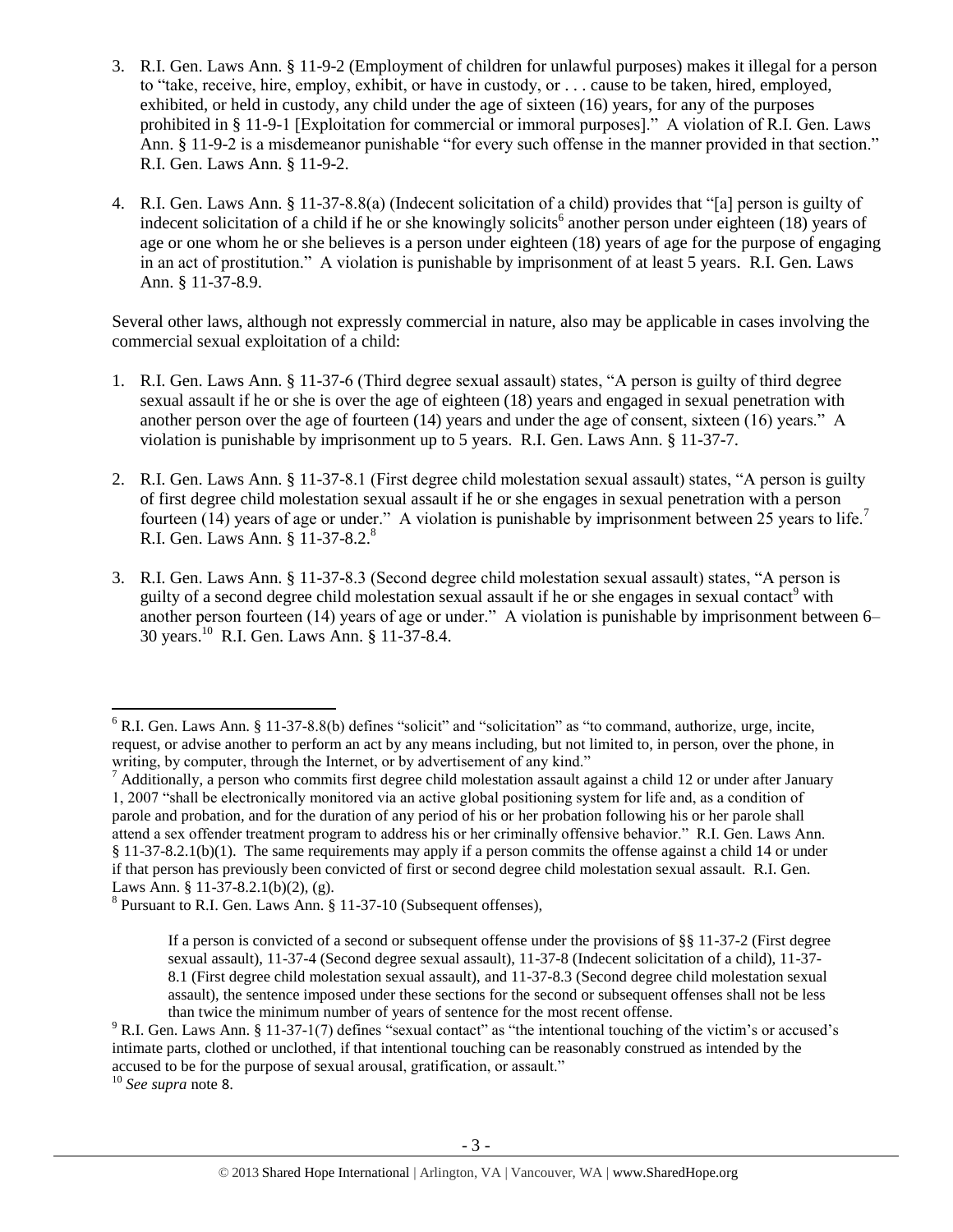*1.3 Prostitution statutes refer to the sex trafficking statute to identify the commercially sexually exploited minor as a trafficking victim.* 

Rhode Island's prostitution offense R.I. Gen. Laws Ann. § 11-34.1-2 (Prostitution) does not refer to the human trafficking law when the person charged is a minor.

*1.4 The state racketeering or gang crimes statute includes sex trafficking and commercial sexual exploitation of children (CSEC) offenses as predicate acts allowing the statute to be used to prosecute trafficking crimes.* 

Rhode Island's laws regarding racketeering activity also may be used to prosecute traffickers. R.I. Gen. Laws Ann. § 7-15-2(a)–(c) (Prohibited activities) states,

(a) It is unlawful for any person who has knowingly received any income derived directly or indirectly from a racketeering activity or through collection of an unlawful debt, to directly or indirectly use or invest any part of that income, or the proceeds of that income in the acquisition of an interest in, or the establishment or operation of any enterprise.<sup>11</sup>

(b) It is unlawful for any person through a racketeering activity or through collection of an unlawful debt to directly or indirectly acquire or maintain any interest in or control of any enterprise.

(c) It is unlawful for any person employed by or associated with any enterprise to conduct or participate in the conduct of the affairs of the enterprise through racketeering activity or collection of an unlawful debt.

R.I. Gen. Laws Ann. § 7-15-1(c) (Definitions) defines "racketeering activity" to include "any act or threat involving . . . prostitution, or . . . child exploitations for commercial or immoral purposes in violation of § 11-9- 1(b) or (c) [Exploitation for commercial or immoral purposes] or § 11-9-1.1 [Child nudity prohibited in publications]."

A violation of R.I. Gen. Laws Ann. § 7-15-2 is punishable by imprisonment up to 10 years, a fine not to exceed \$10,000, or both. R.I. Gen. Laws Ann. § 7-15-3(a). Additionally, a conviction subject the offender to asset forfeiture. Pursuant to R.I. Gen. Laws Ann. § 7-15-3(a), an offender forfeits all of the following:

(1) Any property acquired or maintained in violation of this chapter [Racketeer influenced and corrupt organizations];

(2) Any property constituting, or derived from, any proceeds which were obtained directly or indirectly from the commission of an offense in violation of this chapter;

(3) Any: (i) interest in; (ii) security of; (iii) claim against; or (iv) property or contractual right of any kind affording a source of influence over; any enterprise that the person has established, participated in, operated, controlled, or conducted in violation of this chapter; provided that the value of the property forfeited shall not exceed the sum of the money invested in violation [sic] of  $\S 7-15-2(a)$  plus the appreciated value of the money.

 $\overline{\phantom{a}}$ <sup>11</sup> R.I. Gen. Laws Ann. § 7-15-1(a) defines an "enterprise" as "any sole proprietorship, partnership, corporation, association, or other legal entity, and any union or group of individuals associated for a particular purpose although not a legal entity."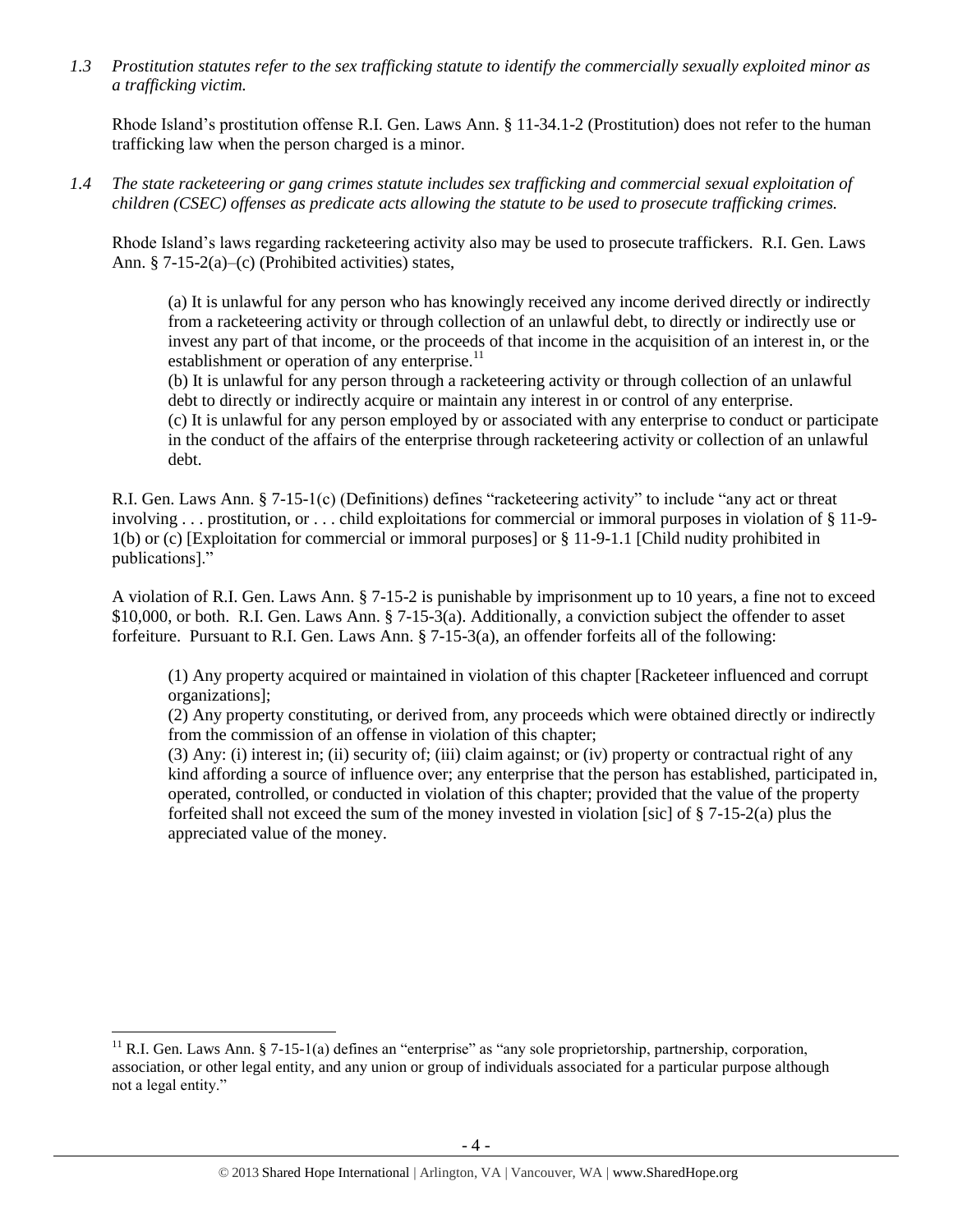#### **FRAMEWORK ISSUE 2: CRIMINAL PROVISIONS ADDRESSING DEMAND**

## *Legal Components:*

- *2.1 The state sex trafficking law can be applied to buyers of commercial sex acts with a victim of domestic minor sex trafficking.*
- *2.2 Buyers of commercial sex acts with a minor can be prosecuted under commercial sexual exploitation of children (CSEC) laws.*
- *2.3 Solicitation of prostitution laws differentiate between buying sex acts with an adult and buying sex acts with a minor under 18.*
- *2.4 Penalties for buyers of commercial sex acts with minors are as high as federal penalties.*
- *2.5 Using the Internet to lure, entice, or purchase, or attempt to lure, entice, or purchase commercial sex acts with a minor is a separate crime or results in an enhanced penalty for buyers.*
- *2.6 No age mistake defense is permitted for a buyer of commercial sex acts with any minor under 18.*
- *2.7 Base penalties for buying sex acts with a minor under 18 are sufficiently high and not reduced for older minors.*
- *2.8 Financial penalties for buyers of commercial sex acts with minors are sufficiently high to make it difficult for buyers to hide the crime.*
- *2.9 Buying and possessing child pornography carries penalties as high as similar federal offenses.*
- *2.10 Convicted buyers of commercial sex acts with minors and child pornography are required to register as sex offenders*.

\_\_\_\_\_\_\_\_\_\_\_\_\_\_\_\_\_\_\_\_\_\_\_\_\_\_\_\_\_\_\_\_\_\_\_\_\_\_\_\_\_\_\_\_\_\_\_\_\_\_\_\_\_\_\_\_\_\_\_\_\_\_\_\_\_\_\_\_\_\_\_\_\_\_\_\_\_\_\_\_\_\_\_\_\_\_\_\_\_\_\_\_\_\_

## *Legal Analysis:*

*2.1 The state sex trafficking law can be applied to buyers of commercial sex acts with a victim of domestic minor sex trafficking.*

R.I. Gen. Laws Ann. § 11-67-6(b)(2) (Sex trafficking of a minor), applies to buyers of sex with domestic minor sex trafficking victims. That section expressly makes it a crime when a person "purchases a minor for the purposes of commercial sex acts." A buyer of sex with a minor will be guilty without regard to whether the victim was forced, deceived, or coerced into committing the commercial sex  $act.^{12}$ . A violation is punishable by imprisonment up to 40 years, a fine not to exceed \$40,000, or both. R.I. Gen. Laws Ann. § 11-67-6(c).

*2.2 Buyers of commercial sex acts with a minor can be prosecuted under commercial sexual exploitation of children (CSEC) laws.*

The CSEC offense under R.I. Gen. Laws Ann. § 11-37-8.8(a) (Indecent solicitation of a child) applies to buyers by making it illegal for a person to solicit<sup>13</sup> a child "or one whom he or she believes is a person under eighteen (18) years of age for the purpose of engaging in an act of prostitution." R.I. Gen. Laws Ann. § 11-37-8.9.

Several sex offenses may also apply to buyers of sex with minors.<sup>14</sup>

*2.3 Solicitation of prostitution laws differentiate between buying sex acts with an adult and buying sex acts with a minor under 18.*

Rhode Island law differentiates between buying sex with an adult and buying sex with a minor. R.I. Gen. Laws Ann. § 11-37-8.8(a) (Indecent solicitation of a child) applies where a buyer "solicits" a child under 18 for

 $\overline{\phantom{a}}$ 

<sup>&</sup>lt;sup>12</sup> *See supra* Section 1.1 for a full description of the substantive provisions of R.I. Gen. Laws Ann. § 11-67-6.

<sup>13</sup> *See* definition of "solicit" *supra* note [6](#page-2-1).

<sup>14</sup> *See supra* Section 1.2.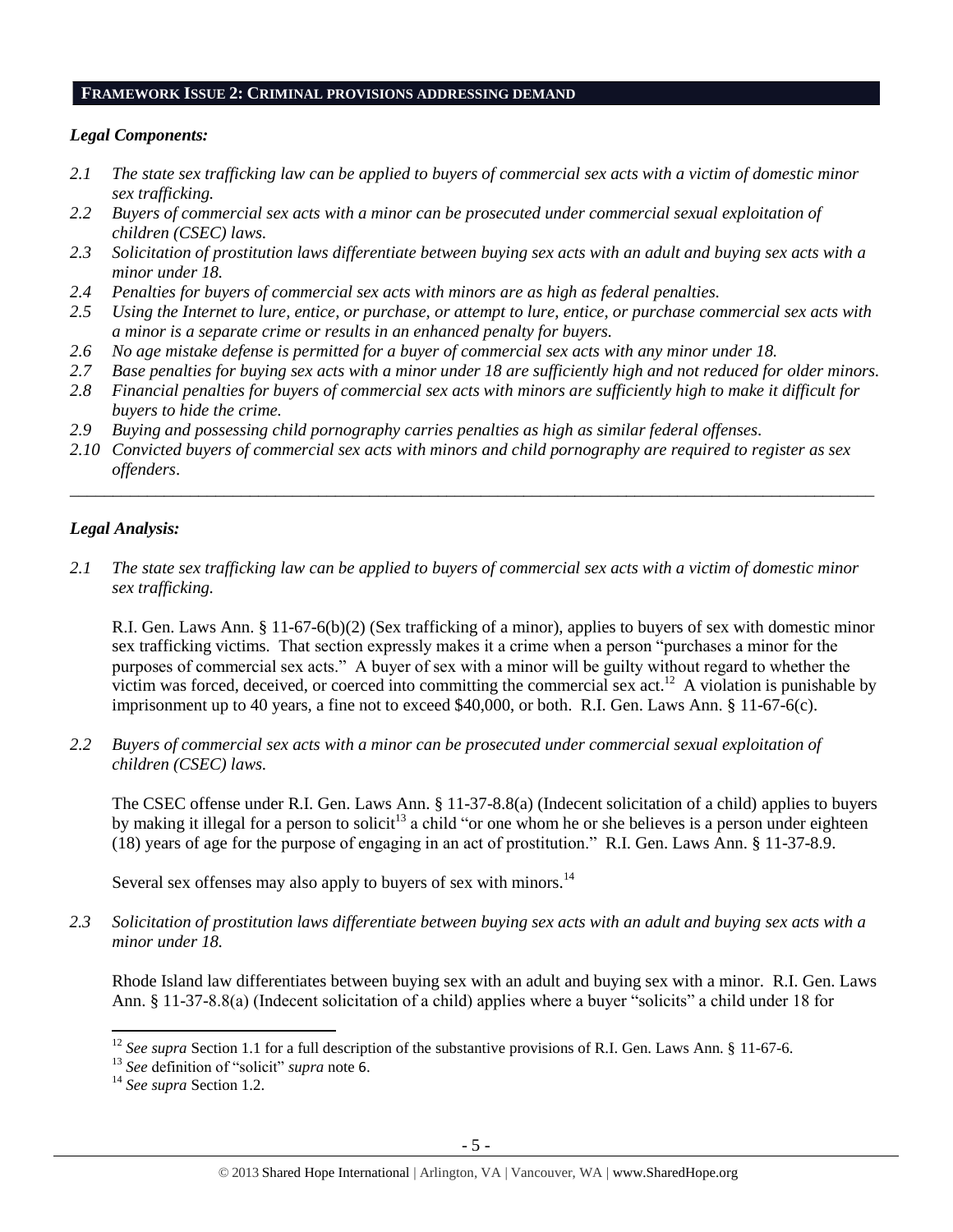prostitution purposes.<sup>15</sup> A conviction of solicitation is punishable by imprisonment for at least 5 years.

In contrast, Rhode Island's age-neutral solicitation statute, R.I. Gen. Laws Ann. § 11-34.1-3(a) (Procurement of sexual conduct for a fee) is punishable by imprisonment up to 1 year, a fine of \$250–\$1,000, or both, but a subsequent violation is punishable by imprisonment up to 1 year, a fine of \$500–\$1,000, or both. R.I. Gen. Laws Ann. § 11-34.1-3(a), (b). Additionally, R.I. Gen. Laws Ann. § 11-34.1-6(a) (Soliciting from motor vehicles for indecent purposes—Forfeiture of motor vehicle) may apply regardless of the age of the person solicited, and makes it "unlawful for any person, while an operator or passenger in a motor vehicle to stop, or attempt to stop another vehicle or pedestrian, or to engage or attempt to engage persons in another vehicle or pedestrians in conversation, for the purposes of prostitution or other indecent act, or to patronize, induce, or otherwise secure another person to commit any commercial sexual activity." A violation is punishable by imprisonment up to 6 months, a fine of \$500–\$1,000, or both, but a subsequent conviction is punishable by imprisonment up to 1 year and a fine of \$750–\$1,000. The fine for a subsequent conviction may not be suspended. R.I. Gen. Laws Ann. § 11-34.1-6(a), (b).

## *2.4 Penalties for buyers of commercial sex acts with minors are as high as federal penalties.*

A violation of R.I. Gen. Laws Ann. § 11-67-6(b)(2) (Sex trafficking of a minor) is punishable by imprisonment up to 40 years, a fine not to exceed \$40,000, or both. R.I. Gen. Laws Ann. § 11-67-6(c). A conviction for violating a R.I. Gen. Laws Ann. § 11-37-8.8(a) (Indecent solicitation of a child) is punishable by imprisonment of at least 5 years. R.I. Gen. Laws Ann. § 11-37-8.9.

<span id="page-5-0"></span>In comparison, if the victim is under the age of 14, a conviction under the Trafficking Victims Protection Act  $(TVPA)$ ,<sup>16</sup> for child sex trafficking is punishable by 15 years to life imprisonment and a fine not to exceed \$250,000. 18 U.S.C. §§ 1591(b)(1), 3559(a)(1), 3571(b)(3). If the victim is between the ages of 14–17, a conviction is punishable by 10 years to life imprisonment and a fine not to exceed \$250,000. 18 U.S.C. §§ 1591(b)(2), 3559(a)(1), 3571(b)(3). A conviction is punishable by mandatory life imprisonment, however, if the buyer has a prior conviction for a federal sex offense<sup>17</sup> against a minor. 18 U.S.C. § 3559(e)(1). To the extent buyers can be prosecuted under other federal CSEC laws,<sup>18</sup> a conviction is punishable by penalties ranging from a fine not to exceed \$250,000 to life imprisonment and a fine not to exceed \$250,000.<sup>19</sup>

 $\overline{a}$ 

<span id="page-5-1"></span>an offense under section 1591 [18 USCS § 1591] (relating to sex trafficking of children), 2241 [18 USCS § 2241] (relating to aggravated sexual abuse), 2242 [18 USCS § 2242] (relating to sexual abuse),  $2244(a)(1)$  [18 USCS §  $2244(a)(1)$ ] (relating to abusive sexual contact),  $2245$  [18 USCS § 2245] (relating to sexual abuse resulting in death), 2251 [18 USCS § 2251] (relating to sexual exploitation of children), 2251A [18 USCS § 2251A] (relating to selling or buying of children), 2422(b) [18 USCS § 2422(b)] (relating to coercion and enticement of a minor into prostitution), or 2423(a) [18 USCS § 2423(a)] (relating to transportation of minors).

<sup>18</sup> 18 U.S.C. §§ 2251A(b) (Selling or buying of children), 2251(a) (Sexual exploitation of children), 2423(a) (Transportation of a minor with intent for minor to engage in criminal sexual activity), 2422(a) (Coercion and enticement), 2252(a)(2), (a)(4) (Certain activities relating to material involving the sexual exploitation of minors). <sup>19</sup> 18 U.S.C. §§ 2251A(b) (conviction punishable by imprisonment for 30 years to life and a fine), 2251(e)

(conviction punishable by imprisonment for 15–30 years and a fine), 2423(a) (conviction punishable by imprisonment for 10 years to life and a fine), 2422(a) (conviction punishable by a fine, imprisonment up to 20 years, or both),  $2252(a)(2)$ , (4) (stating that a conviction under subsection (a)(2) is punishable by imprisonment for  $5-20$ years and a fine, while a conviction under subsection (a)(4) is punishable by imprisonment up to 10 years, a fine, or both); *see also* 18 U.S.C. §§ 3559(a)(1) (classifying all of the above listed offenses as felonies), 3571(b)(3) (providing a fine up to \$250,000 for any felony conviction).

<sup>&</sup>lt;sup>15</sup> See supra Section 1.2 for a full description of the substantive provisions of R.I. Gen. Laws Ann. § 11-37-8.8(a), § 11-9-1, and § 11-9-2.

<sup>&</sup>lt;sup>16</sup> Trafficking Victims Protection Act (TVPA) of 2000, Pub. L. No. 106-386, 114 Stat. 1464, 1466 (codified in scattered sections of 18 and 22 U.S.C.).

<sup>&</sup>lt;sup>17</sup> Pursuant to 18 U.S.C. § 3559(e)(2), "federal sex offense" is defined as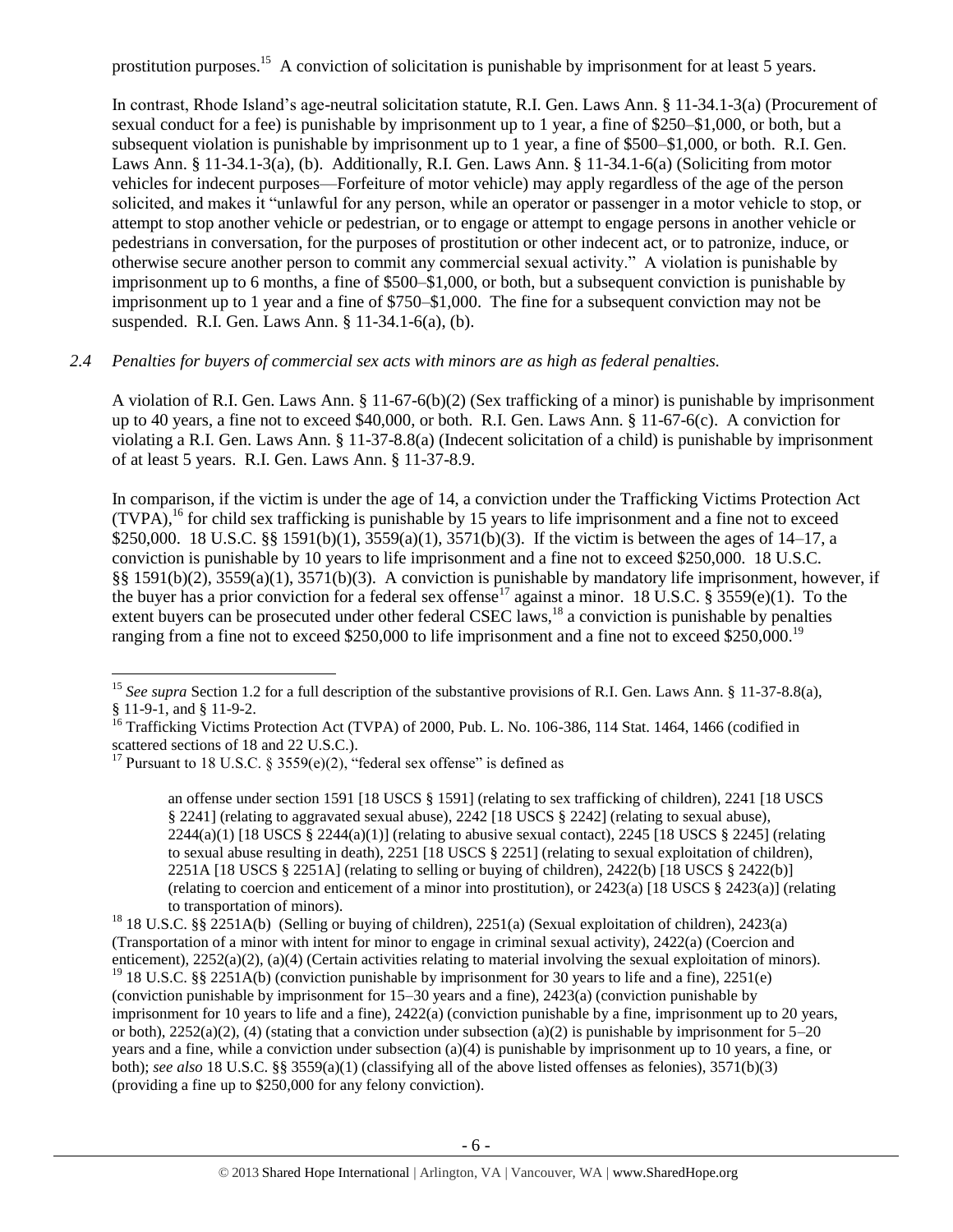*2.5 Using the Internet to lure, entice, or purchase, or attempt to lure, entice, or purchase commercial sex acts with a minor is a separate crime or results in an enhanced penalty for buyers.*

R.I. Gen. Laws Ann. § 11-37-8.8(a) (Indecent solicitation of a child) makes it a crime when a person "knowingly solicits another person under eighteen (18) years of age or one whom he or she believes is a person under eighteen (18) years of age for the purpose of engaging in an act of prostitution."<sup>20</sup> This statute applies when a buyer solicits a child "by any means including, but not limited to, in person, over the phone, in writing, by computer, through the Internet, or by advertisement of any kind." A conviction for solicitation is punishable by imprisonment of at least 5 years, and there is no separate or heightened penalty for using the Internet as opposed to any other communication method. R.I. Gen. Laws Ann. §§ 11-37-8.8, 11-37-8.9.

*2.6 No age mistake defense is permitted for a buyer of commercial sex acts with any minor under 18.*

R.I. Gen. Laws Ann. § 11-9-1(c) (Exploitation for commercial or immoral purposes), § 11-9-2 (Employment of children for unlawful purposes), and § 11-37-8.8(a) (Indecent solicitation of a child) are silent regarding the availability of the mistake of age defense. However, R.I. Gen. Laws Ann. § 11-67-6(e) (Sex trafficking of a minor) states, "In a prosecution under this section, the government need not prove that the defendant knew the victim's age."

- 2.6.1 Recommendation: Amend Rhode Island's CSEC laws to expressly provide that the mistake of age defense is not available to a buyer of commercial sex with a minor under 18.
- *2.7 Base penalties for buying sex acts with a minor under 18 are sufficiently high and not reduced for older minors.*

Rhode Island's sex trafficking and CSEC laws protect all minors under 18 and do not stagger penalties based on the age of the minor. A conviction under R.I. Gen. Laws Ann. § 11-67-6(b)(2) (Sex trafficking of a minor) is punishable by imprisonment up to 40 years, a fine not to exceed \$40,000, or both, regardless of the minor's age. R.I. Gen. Laws Ann. § 11-67-6(a)(2), (b)(2), (c). Similarly, a conviction under R.I. Gen. Laws Ann. § 11-37- 8.8(a) (Indecent solicitation of a child) is punishable by imprisonment of at least 5 years regardless of the minor's age. R.I. Gen. Laws Ann. §§ 11-9-1(c), 11-37-8.9.

*2.8 Financial penalties for buyers of commercial sex acts with minors are sufficiently high to make it difficult for buyers to hide the crime.*

Specifically, a buyer convicted of violating R.I. Gen. Laws Ann. § 11-67-6(b)(2) (Sex trafficking of a minor) may be required to pay a fine up to \$40,000. R.I. Gen. Laws Ann. § 11-67-6(c). A buyer convicted of violating either R.I. Gen. Laws Ann. § 11-9-1(c) (Exploitation for commercial or immoral purposes) or R.I. Gen. Laws Ann. § 11-9-2 (Employment of children for unlawful purposes) may be ordered to pay a fine up to \$20,000, while a buyer convicted of violating R.I. Gen. Laws Ann. § 11-9-1.3(a)(4) (Child pornography prohibited) may have to pay a fine up to \$5,000. R.I. Gen. Laws Ann. §§ 11-9-1(c), 11-9-2, 11-9-1.3(b)(2). Notably, no fine is imposed upon a buyer convicted of violating R.I. Gen. Laws Ann. § 11-37-8.8(a) (Indecent solicitation of a child). R.I. Gen. Laws Ann. § 11-37-8.9.

R.I. Gen. Laws Ann. § 11-34.1-6(c) (Soliciting from motor vehicles for indecent purposes—Forfeiture of motor vehicle), Rhode Island's age-neutral solicitation from motor vehicles statute, provides for the discretionary, criminal forfeiture of any motor vehicle used by a buyer in committing the crime upon a buyer's subsequent conviction. Forfeiture is within the court's discretion and proceeds go to the victims of crimes identity fund. R.I. Gen. Laws Ann. § 11-34.1-6(c). No forfeiture provisions, however, apply for violations of R.I. Gen. Laws

l <sup>20</sup> *See supra* Section 1.2 for a full description of the substantive provisions of R.I. Gen. Laws Ann. § 11-37-8.8(a) and the definition of "solicit" provided in R.I. Gen. Laws Ann. § 11-37-8.8(b).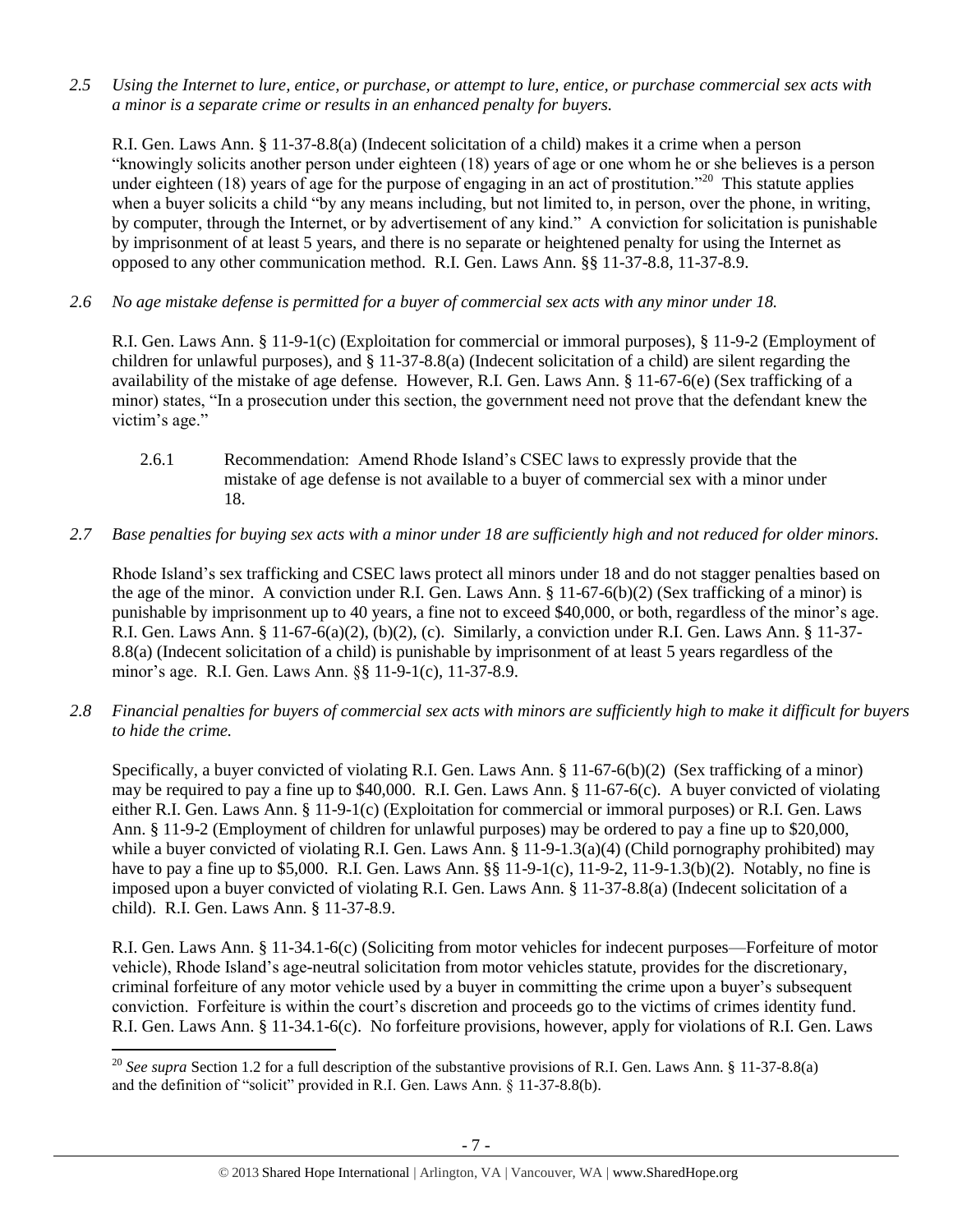Ann. § 11-37-8.8(a) (Indecent solicitation of a child), § 11-9-1(c) (Exploitation for commercial or immoral purposes), § 11-9-2 (Employment of children for unlawful purposes), § 11-9-1.3 (Child pornography prohibited), or § 11-67-6 (Sex trafficking of a child). R.I. Gen. Laws Ann. §§ 11-34.1-6(c), 11-37-8.8, 11-37- 8.9, 11-9-1(c), 11-9-2, 11-9-1.3(b)(2), 11-67-5 (providing forfeiture for violating § 11-67-2 and § 11-67-3, but not § 11-67-6).

Buyers are subject to mandatory criminal asset forfeiture following a conviction for involuntary servitude or trafficking of persons. R.I. Gen. Laws Ann. § 11-67-5 (Forfeitures) requires the forfeiture of "any profits or proceeds and any interest or property . . . acquired or maintained in violation of" R.I. Gen. Laws Ann. § 11-67-2 (Involuntary servitude) or § 11-67-3 (Trafficking of persons for forced labor or commercial sexual activity). R.I. Gen. Laws Ann. § 11-67-3 makes it a crime when a person

(a) Recruits, entices, harbors, transports, provides, or obtains by any means, or attempts to recruit, entice, harbor, transport[,] provide, or obtain by any means, another person, intending or knowing that the person will be subjected to forced labor in order to commit a commercial sexual activity; or (b) Benefits, financially or by receiving anything of value, from knowing participation in a venture which has engaged in an act described in violation of  $\S 11-67-2$ , or  $11-67-3$ ...

No specific seizure procedure is authorized under this statute. "All monies forfeited and the sale proceeds of all other property forfeited and seized under this section shall be deposited in the general fund." R.I. Gen. Laws §  $11-67-5(d)$ .

Restitution is mandatory for buyers who violate R.I. Gen. Laws Ann. § 11-67-2 (Involuntary servitude) or § 11- 67-3 (Trafficking of persons for forced labor or commercial sexual activity) pursuant to R.I. Gen. Laws Ann. § 11-67-4 (Restitution), which states,

In addition to any other amount of loss identified, the court shall order restitution including the greater of:

(a) The gross income or value to the defendant of the victim's labor or commercial sexual activity;<sup>21</sup> or

<span id="page-7-0"></span>(b) The value of the victim's labor as guaranteed under the minimum wage law and overtime provisions of the Fair Labor Standards Act (FLSA) or the minimum wage law, whichever is greater.

Buyers who commit other crimes are subject to discretionary orders of restitution. R.I. Gen. Laws Ann. § 12- 19-32 (Restitution) provides that "[i]n addition to or in lieu of any non-mandatory sanction imposed as part of a sentence or as a condition of probation, a judge at the time of sentencing may order restitution which may be in the form of monetary payment or some type of community restitution," and if the court orders a buyer to make restitution, R.I. Gen. Laws Ann. § 12-28-5.1 (Restitution) provides that "a civil judgment shall automatically be entered by the trial court against the defendant on behalf of the victim for that amount."

*2.9 Buying and possessing child pornography carries penalties as high as similar federal offenses.*

 $\overline{\phantom{a}}$ 

R.I. Gen. Laws Ann. § 11-9-1.3(a)(4) (Child pornography prohibited) makes it illegal for a person to "[k]nowingly possess any book, magazine, periodical, film, videotape, computer disk, computer file or any other material that contains an image of child pornography." R.I. Gen. Laws Ann. § 11-9-1.3(c)(1) defines "child pornography" as

<sup>&</sup>lt;sup>21</sup> A "victim," for purposes of R.I. Gen. Laws Ann. § 11-67-4 (Restitution), is defined in R.I. Gen. Laws Ann. § 11-67-1(8) (Definitions) as "a person subject to the practices set forth in § 11-67-2 [Involuntary servitude] or 11-67-3 [Trafficking of persons for forced labor or commercial sexual activity]." Because several of the practices set forth in R.I. Gen. Laws Ann. § 11-67-3 are similar to those criminalized under R.I. Gen. Laws Ann. § 11-67-6(b) (Sex trafficking of a minor), it is possible that a sex trafficked child could be considered a "victim" under R.I. Gen. Laws Ann. § 11-67-1(8) to the extent that the conduct prohibited by § 11-67-6 is also prohibited by § 11-67-3.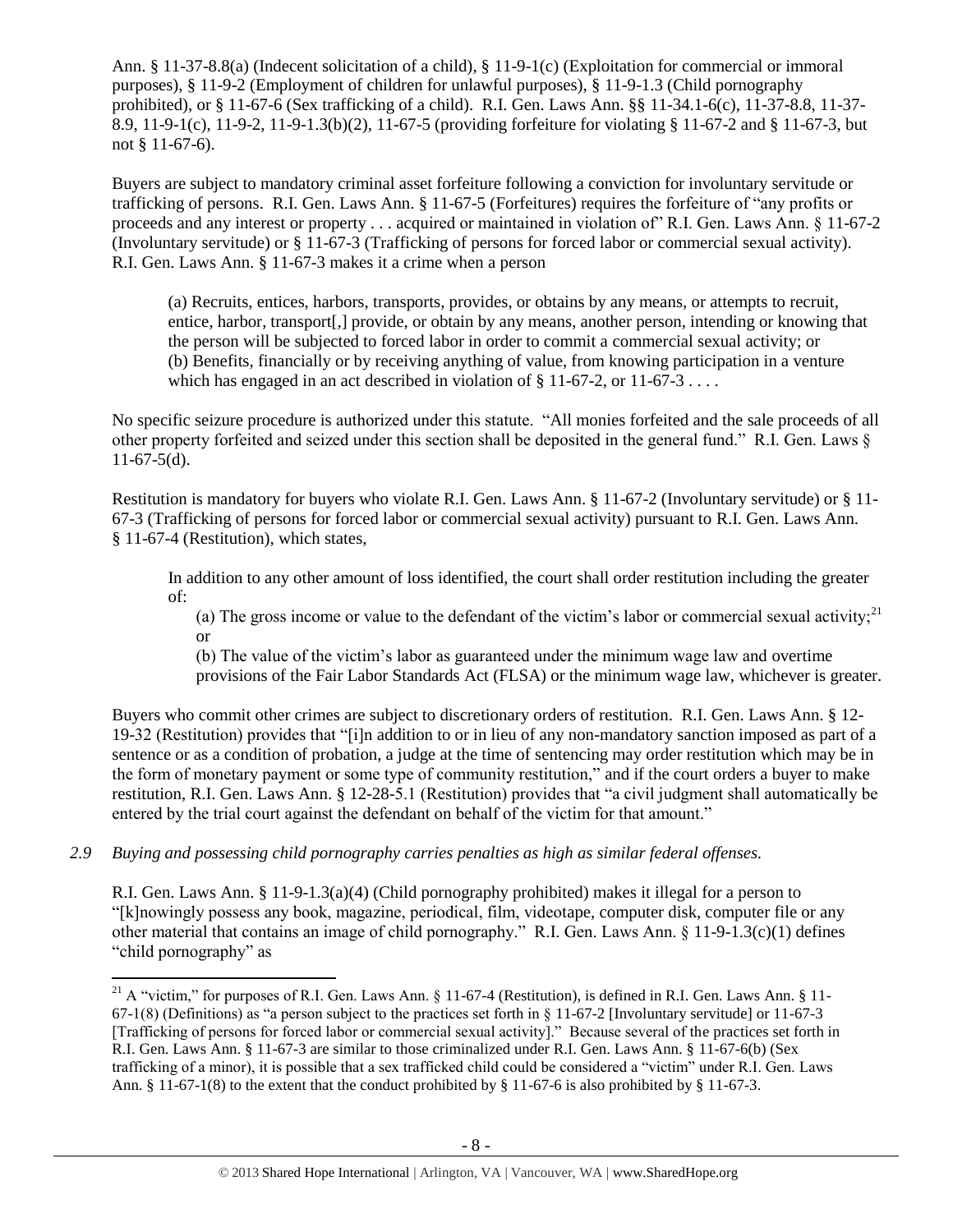any visual depiction, including any photograph, film, video, picture, or computer or computer-generated image or picture, whether made or produced by electronic, mechanical, or other means, of sexually explicit conduct where:

(i) The production of such visual depiction involves the use of a minor engaging in sexually explicit conduct; $^{22}$ 

(ii) Such visual depiction is a digital image, computer image, or computer-generated image of a minor engaging in sexually explicit conduct; or

(iii) Such visual depiction has been created, adapted, or modified to display an identifiable minor<sup>23</sup> engaging in sexually explicit conduct.

A violation of R.I. Gen. Laws Ann. § 11-9-1.3(a)(4) is punishable by imprisonment up to 5 years, a fine not to exceed \$5,000, or both. R.I. Gen. Laws Ann. § 11-9-1.3(b)(2).

In comparison, a federal conviction for possession of child pornography<sup>24</sup> is generally punishable by imprisonment for 5–20 years and a fine not to exceed  $$250,000.<sup>25</sup>$  Subsequent convictions, however, are punishable by imprisonment up to 40 years and a fine not to exceed  $$250,000.<sup>26</sup>$ 

2.9.1 Recommendation: Raise the penalty for possessing child pornography to more closely match the federal penalty and the penalty for sex trafficking of a minor.

<sup>22</sup> R.I. Gen. Laws Ann. § 11-9-1.3(c)(6) defines "sexually explicit conduct" as

- (i) Graphic sexual intercourse, including genital-genital, oral-genital, anal-genital, or oral-anal, or lascivious sexual intercourse where the genitals, or pubic area of any person is exhibited;
- (ii) Bestiality;
- (iii) Masturbation;

 $\overline{\phantom{a}}$ 

(iv) Sadistic or masochistic abuse; or

(v) Graphic or lascivious exhibition of the genitals or pubic area of any person;

<sup>23</sup> R.I. Gen. Laws Ann. § 11-9-1.3(c)(4) defines an "identifiable minor" as the following:

(i) Means a person:

(A)(I) Who was a minor at the time the visual depiction was created, adapted, or modified; or

(II) Whose image as a minor was used in creating, adapting, or modifying the visual depiction; and (ii) Who is recognizable as an actual person by the person's face, likeness, or other distinguishing

characteristic, such as a unique birthmark or other recognizable feature; and

(B) Shall not be construed to require proof of the actual identity of the identifiable minor. <sup>24</sup> 18 U.S.C. §§ 2252(a)(2), (a)(4) (Certain activities relating to material involving the sexual exploitation of minors),  $2252A(a)(2)$ –(3) (Certain activities relating to material constituting or containing child pornography), 1466A(a), (b) (Obscene visual representations of the sexual abuse of children).

<sup>25</sup> 18 U.S.C. §§ 2252(b) (stating that a conviction under subsection (a)(2) is punishable by imprisonment for 5–20 years and a fine, while a conviction under subsection (a)(4) is punishable by imprisonment up to 10 years, a fine, or both), 2252A(b)(1) (a conviction is punishable by imprisonment for 5–20 years and a fine), 1466A(a), (b) (stating that a conviction under subsection (a) is "subject to the penalties provided in section 2252A(b)(1)," imprisonment for 5–20 years and a fine, while a conviction under subsection (b) is "subject to the penalties provided in section 2252A(b)(2)," imprisonment up to 10 years, a fine, or both); *see also* 18 U.S.C. §§ 3559(a)(1) (classifying all of the above listed offenses as felonies), 3571(b)(3) (providing a fine up to \$250,000 for any felony conviction).

<sup>26</sup> 18 U.S.C. §§ 2252(b) (stating if a person has a prior conviction under subsection (a)(2), or a list of other statutes, a conviction is punishable by a fine and imprisonment for 15–40 years, but if a person has a prior conviction under subsection (a)(4), or a list of other statutes, a conviction is punishable by a fine and imprisonment for  $10-20$  years),  $2252A(b)(1)$  (stating if a person has a prior conviction under subsection (a)(2), (a)(3), or a list of other statutes, a conviction is punishable by a fine and imprisonment for  $15-40$  years),  $1466A(a)$ , (b) (stating that the penalty scheme for section 2252A(b) applies); *see also* 18 U.S.C. §§ 3559(a)(1) (classifying all of the above listed offenses as felonies), 3571(b)(3) (providing a fine up to \$250,000 for any felony conviction).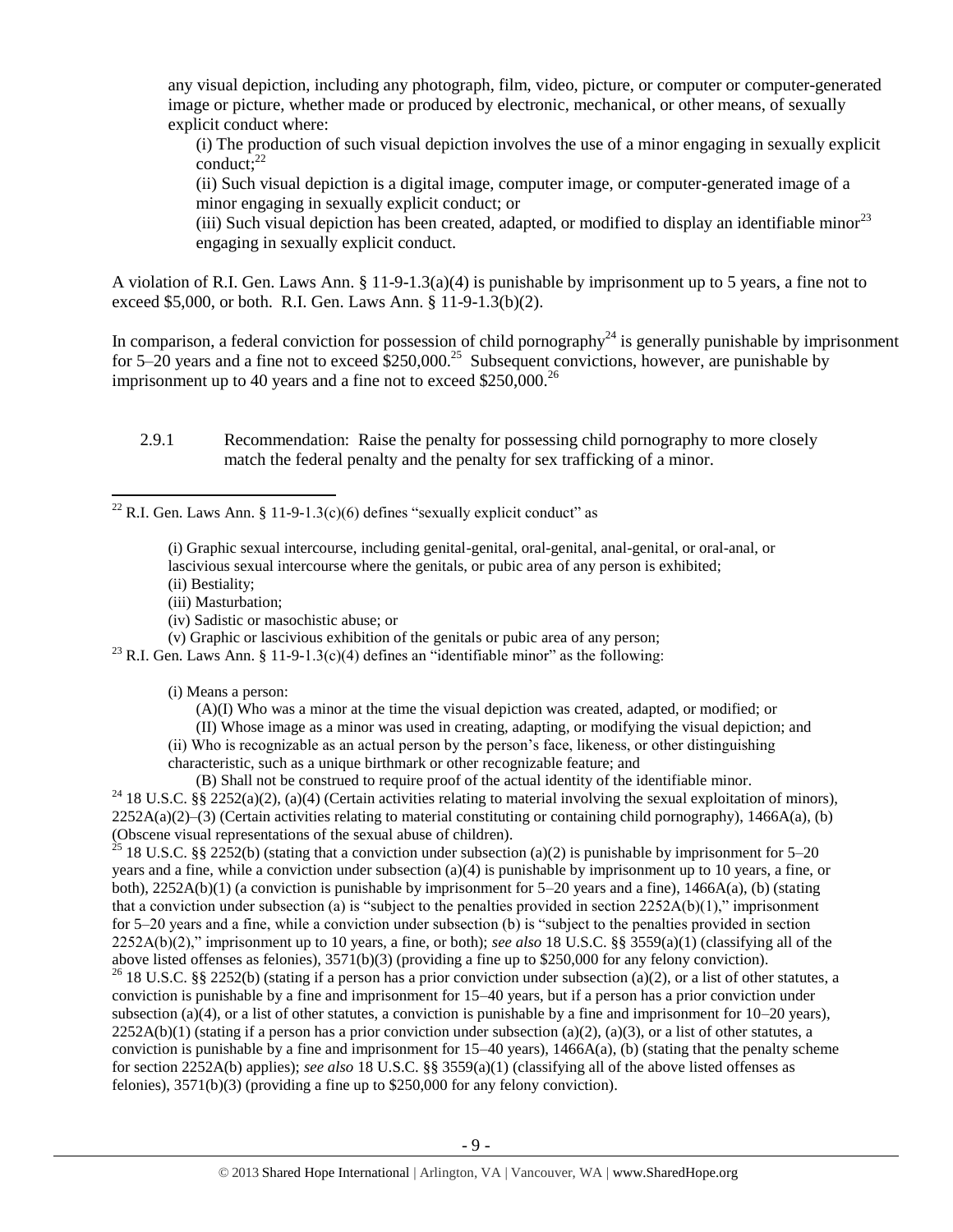*2.10 Convicted buyers of commercial sex acts with minors and child pornography are required to register as sex offenders*.

R.I. Gen. Laws Ann. § 11-37.1-3(a) states,

Any person who, in this or any other jurisdiction: (1) has been convicted of a criminal offense against a victim who is a minor, (2) has been convicted of a sexually violent offense, (3) has been determined to be a sexually violent predator,<sup>27</sup> (4) has committed an aggravated offense as defined in § 11-37.1-2, or (5) is a recidivist, as defined in § 11-37.1-4, shall be required to register his or her current address with the local law enforcement agency having jurisdiction over the city or town in which the person having the duty to register resides for the time period specified in § 11-37.1-4.

R.I. Gen. Laws Ann. § 11-37.1-2(e) defines a "criminal offense against a victim who is a minor" to include the following:

(2) Enticement of a child in violation of § 11-26-1.5 [Enticement of children] with the intent to violate §§ 11-37-6 [Third degree sexual assault], 11-37-8 [Penalty for assault with intent to commit first degree sexual assault], 11-37-8.1 [First degree child molestation sexual assault], 11-37-8.3 [Second degree child molestation sexual assault];

(3) Any violation of § 11-37-6 [Third degree sexual assault], 11-37-8 [Penalty for assault with intent to commit first degree sexual assault], 11-37-8.1 [First degree child molestation sexual assault], or 11-37- 8.3 [Second degree child molestation sexual assault];

. . .

(6) Any violation of § 11-9-1.3 [Child pornography prohibited];

(7) Any violation of § 11-37.1-10 [Penalties];

(8) Any violation of § 11-37-8.8 [Indecent solicitation of a child];

. . . .

 $\overline{\phantom{a}}$ 

R.I. Gen. Laws Ann. § 11-37.1-2(k) defines a "sexually violent offense" as

any violation of § 11-37-2 [First degree sexual assault], 11-37-4 [Second degree sexual assault], 11-37- 6 [Third degree sexual assault], 11-37-8 [Penalty for assault with intent to commit first degree sexual assault], 11-37-8.1 [First degree child molestation sexual assault], 11-37-8.3 [Second degree child molestation sexual assault], or 11-5-1 [Assault with intent to commit specified felonies] where the specified felony is sexual assault . . . .

Thus, R.I. Gen. Laws Ann. § 11-37.1-3(a) (Registration required, persons covered) expressly requires buyers convicted of violating R.I. Gen. Laws Ann. § 11-37-8.8(a) (Indecent solicitation of a child) or § 11-9-1(c) (Exploitation for commercial or immoral purposes) to register as sex offenders but does not expressly require a buyer convicted of violating R.I. Gen. Laws Ann. § 11-67-6 (Sex trafficking of a minor) or § 11-9-2 (Employment of children for unlawful purposes) to register.

However, an "aggravated offense" is defined as including "offenses involving sexual penetration of victims of any age through the use of force or the threat of use of force or offenses involving sexual penetration of victims who are fourteen (14) years of age or under." R.I. Gen. Laws Ann. § 11-37.1-2(a). Therefore, some buyers may still be required to register as sex offenders even if the crimes they committed are not otherwise listed.

2.10.1 Recommendation: Amend R.I. Gen. Laws Ann. § 11-37.1-2(e) (Definitions) to include R.I.

<sup>&</sup>lt;sup>27</sup> R.I. Gen. Laws Ann. § 11-37.1-2(1) defines a "sexually violent predator" as "a person who has been convicted of a sexually violent offense and who has a mental abnormality or personality disorder that makes the person likely to engage in predatory sexually violent offenses."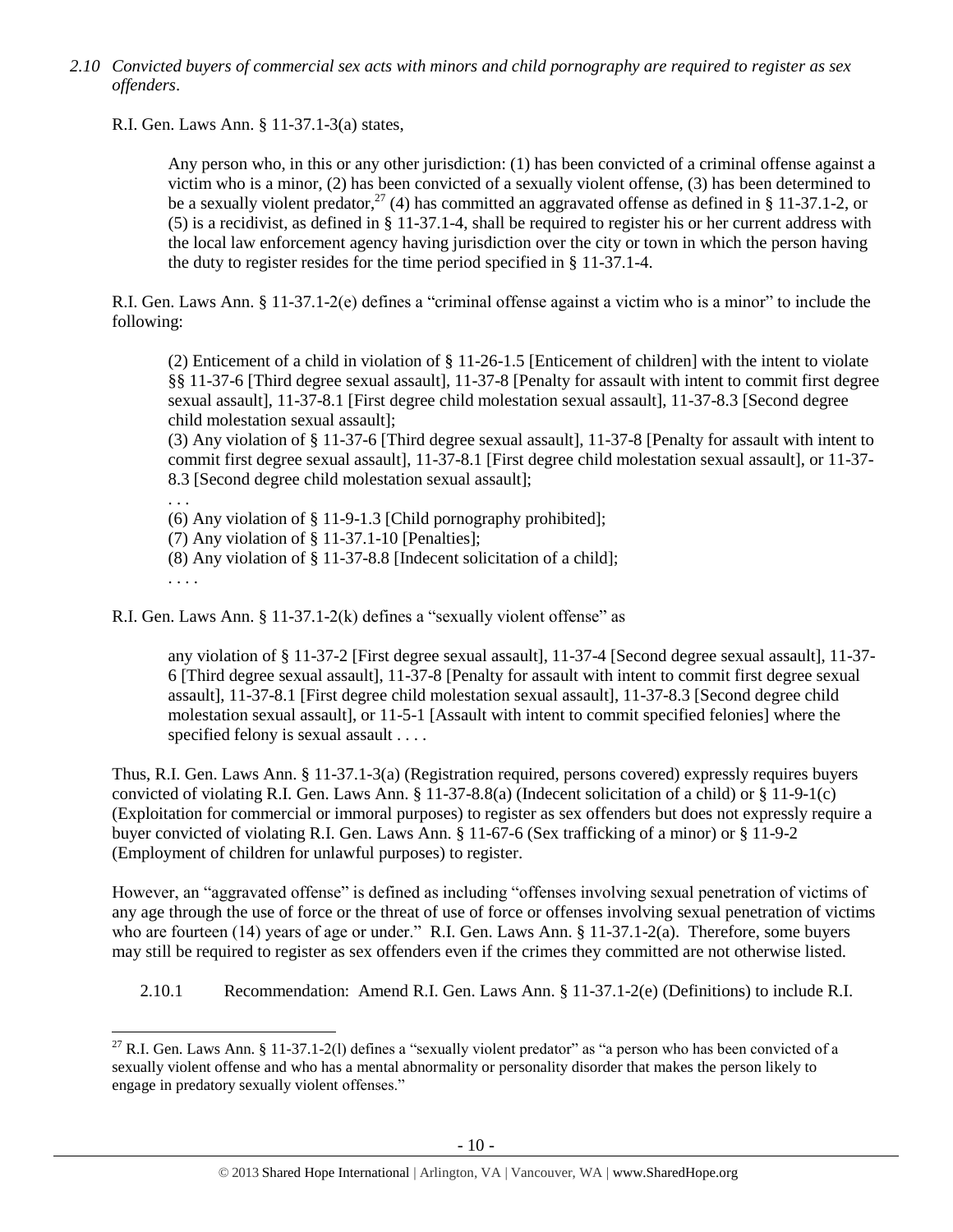Gen. Laws Ann. § 11-67-6 (Sex trafficking of a minor).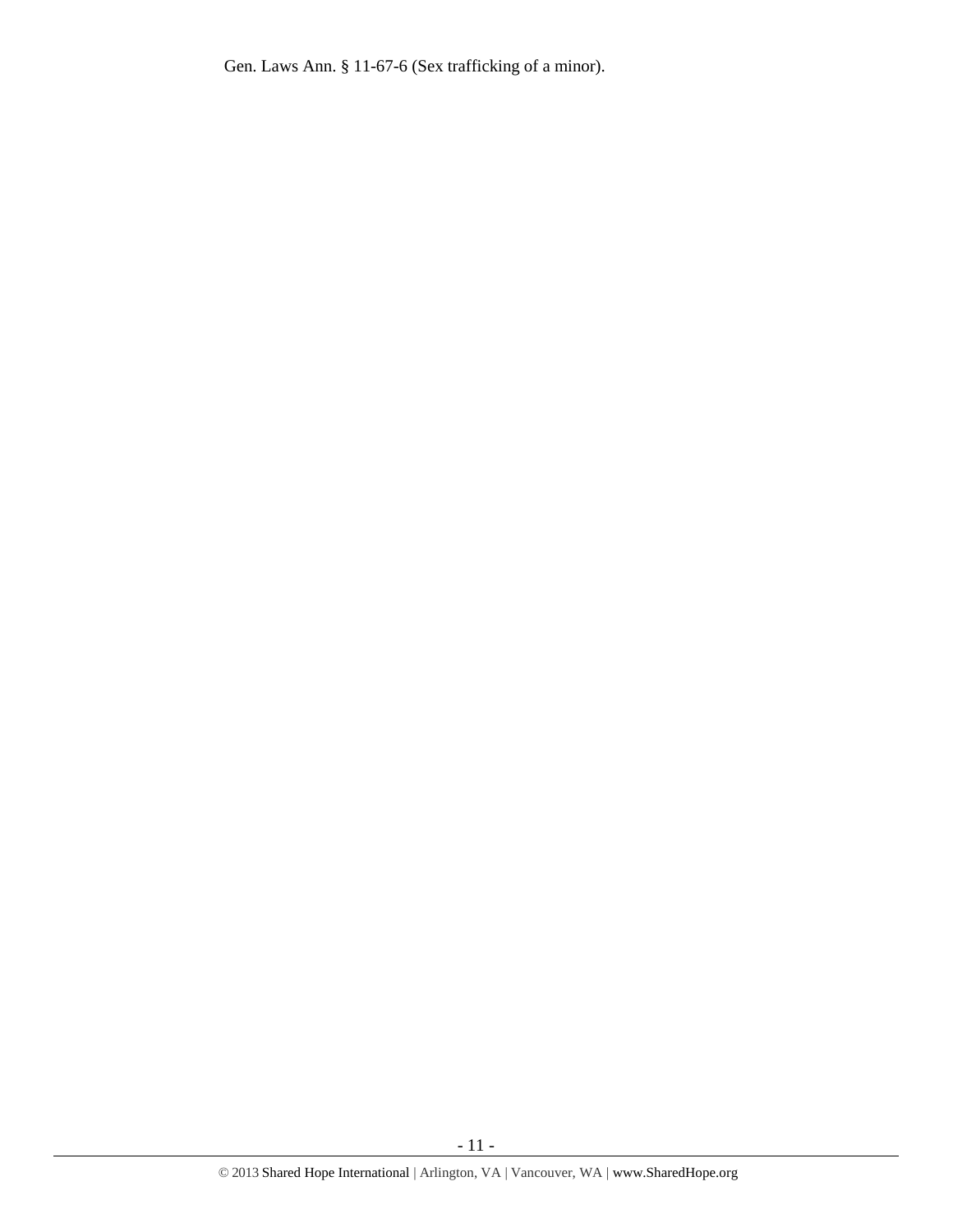#### **FRAMEWORK ISSUE 3: CRIMINAL PROVISIONS FOR TRAFFICKERS**

#### *Legal Components:*

- *3.1 Penalties for trafficking a child for sexual exploitation are as high as federal penalties.*
- *3.2 Creating and distributing child pornography carries penalties as high as similar federal offenses*.
- *3.3 Using the Internet to lure, entice, recruit, or sell commercial sex acts with a minor is a separate crime or results in an enhanced penalty for traffickers.*
- *3.4 Financial penalties for traffickers, including asset forfeiture, are sufficiently high*.
- *3.5 Convicted traffickers are required to register as sex offenders.*
- *3.6 Laws relating to termination of parental rights for certain offenses include sex trafficking or commercial sexual exploitation of children (CSEC) offenses in order to remove the children of traffickers from their control and potential exploitation.*

*\_\_\_\_\_\_\_\_\_\_\_\_\_\_\_\_\_\_\_\_\_\_\_\_\_\_\_\_\_\_\_\_\_\_\_\_\_\_\_\_\_\_\_\_\_\_\_\_\_\_\_\_\_\_\_\_\_\_\_\_\_\_\_\_\_\_\_\_\_\_\_\_\_\_\_\_\_\_\_\_\_\_\_\_\_\_\_\_\_\_\_\_\_\_*

# *Legal Analysis:*

 $\overline{\phantom{a}}$ 

*3.1 Penalties for trafficking a child for sexual exploitation are as high as federal penalties.* 

Traffickers of children for commercial sexual exploitation are subject to prosecution under several criminal statutes. A violation of R.I. Gen. Laws Ann. § 11-67-6 (Sex trafficking of a minor),<sup>28</sup> which makes sex trafficking of a minor under 18 a crime, is punishable by imprisonment up to 40 years, a fine not to exceed \$40,000, or both. R.I. Gen. Laws Ann. § 11-67-6(c). In addition, pursuant to R.I. Gen. Laws Ann. § 11-67- 6(d), anyone who "[o]bstructs, or attempts to obstruct, or in any way interferes with or prevents the enforcement of this section shall be guilty of a felony" can be punished by imprisonment up to 20 years, a fine not to exceed \$20,000, or both.

It is a violation of R.I. Gen. Laws Ann. § 11-9-1(c) (Exploitation for commercial or immoral purposes) to "employ any child under the age of eighteen (18) years to any person for the purpose of prostitution." A conviction may be punishable by imprisonment up to 20 years, a fine not to exceed \$20,000, or both. R.I. Gen. Laws Ann. § 11-9-1(c). A trafficker who does the same with a child under 16 in violation of R.I. Gen. Laws Ann. § 11-9-2 (Employment of children for unlawful purposes) is guilty of a misdemeanor that is punishable "for every such offense in the manner provided in  $[11-9-1(c)]$ ."<sup>29</sup> R.I. Gen. Laws Ann. § 11-9-2.

Lastly, R.I. Gen. Laws Ann. § 11-9.1-15 (Laundering of monetary instruments) may be used to prosecute traffickers. R.I. Gen. Laws Ann. § 11-9.1-15(a), (b) makes it a crime when a trafficker

(a) . . . conducts or attempts to conduct a financial transaction: (1) with the intent to promote the carrying on of specified unlawful activity; or . . . .

(b) . . . conducts or attempts to conduct a financial transaction: (1) knowing that the property involved in the transaction represents the proceeds of some form of unlawful activity, or has been or is being used to conduct or facilitate some form of unlawful activity; or (2) involving property represented as the proceeds of some form of unlawful activity, by a law enforcement officer or other person working at the direction or with the approval of an official authorized to investigate or prosecute violations of this section . . . .

"Specified unlawful activity" is defined in part in R.I. Gen. Laws Ann.  $\S$  11-9.1-15(d)(6) as

<sup>&</sup>lt;sup>28</sup> See supra Section 1.1 for a full description of the substantive provisions of R.I. Gen. Laws Ann. § 11-67-6 (Sex trafficking of a minor).

<sup>&</sup>lt;sup>29</sup> See supra Section 1.2 for the substantive provisions of R.I. Gen. Laws Ann. § 11-9-1(c) and § 11-9-2.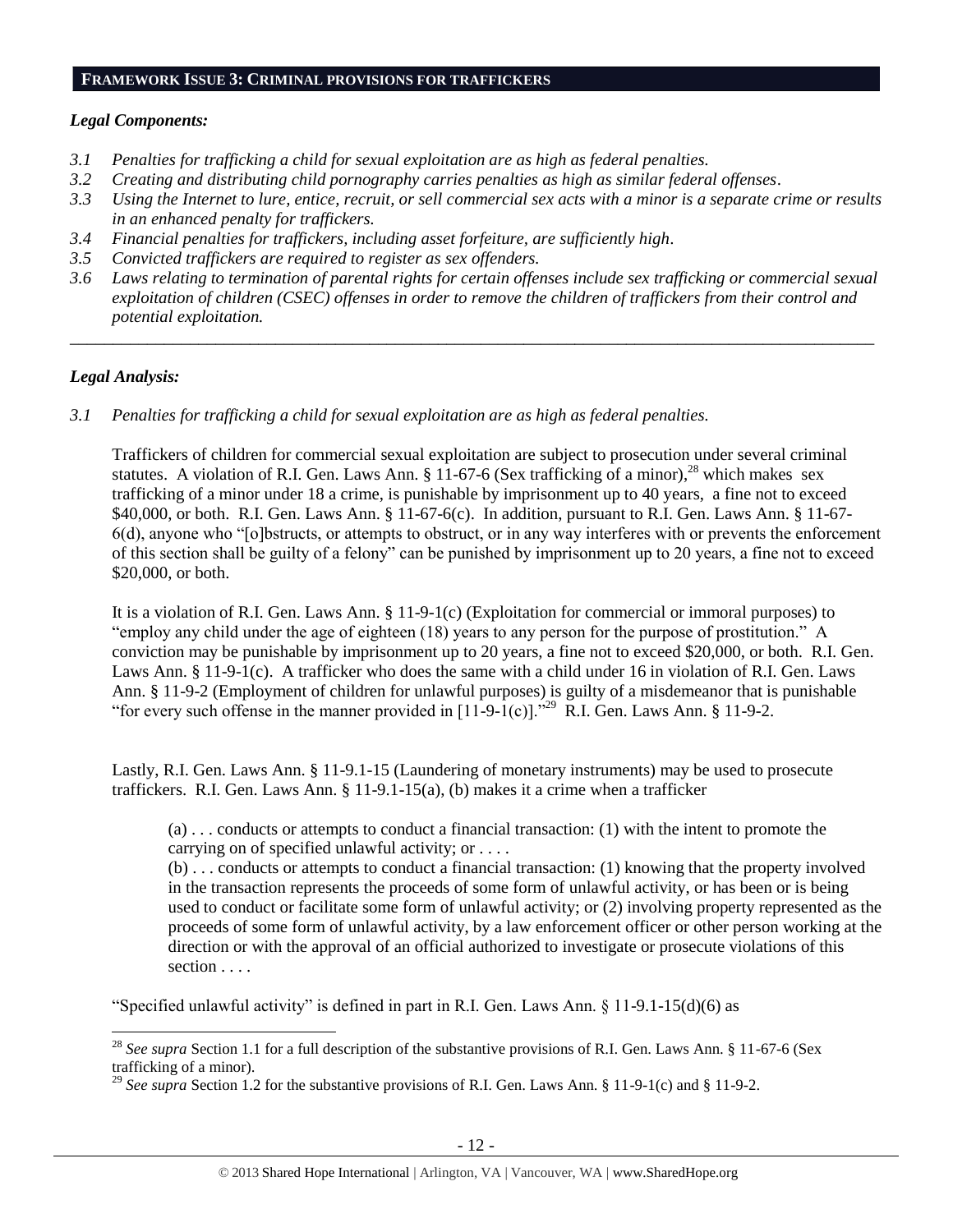(C) Any act or acts prohibited by the Rhode Island Racketeer Influenced and Corrupt Organizations Act (RICO), chapter 15 [Racketeer influenced and corrupt organizations] of title 7 [Corporations, associations, and partnerships];

(D) Any act constituting a felony pursuant to this title [Criminal offenses].

This definition of "specified unlawful activity" could be used to make R.I. Gen. Laws Ann. § 11-9.1-15(a), (b) applicable to a trafficker who violates R.I. Gen. Laws Ann. § 11-67-6 (Sex trafficking of a minor), § 11-9-1(c) (Exploitation for commercial or immoral purposes), § 11-9-2 (Employment of children for unlawful purposes), or § 7-15-2(a)–(c) (Prohibited activities). Violations of R.I. Gen. Laws Ann. § 11-9.1-15(a), (b) are punishable by imprisonment up to 20 years, fines up to the greater of \$500,000 or "twice the value of the property involved in the transaction," or both fine and imprisonment. R.I. Gen. Laws Ann. § 11-9.1-15(a), (b). A trafficker convicted of R.I. Gen. Laws Ann. § 11-9.1-15(a), (b) also will be civilly liable to Rhode Island for "the greater of: (1) The value of the property, funds, or monetary instruments involved in the transaction; or (2) Ten thousand dollars (\$ 10,000)." R.I. Gen. Laws Ann. § 11-9.1-15(c).

In comparison, if the victim is under the age of 14, a conviction under the Trafficking Victims Protection Act  $(TVPA)<sup>30</sup>$  for child sex trafficking is punishable by 15 years to life imprisonment and a fine not to exceed \$250,000. 18 U.S.C. §§ 1591(b)(1), 3559(a)(1), 3571(b)(3). If the victim is between the ages of 14–17, a conviction is punishable by 10 years to life imprisonment and a fine not to exceed \$250,000. 18 U.S.C. §§ 1591(b)(2), 3559(a)(1), 3571(b)(3). A conviction is punishable by mandatory life imprisonment, however, if the trafficker has a prior conviction for a federal sex offense<sup>31</sup> against a minor.

## *3.2 Creating and distributing child pornography carries penalties as high as similar federal offenses*.

Traffickers who distribute child pornography or permit a child to be used in child pornography may be prosecuted under R.I. Gen. Laws Ann. § 11-9-1(b) (Exploitation for commercial or immoral purposes).<sup>32</sup> A first violation of R.I. Gen. Laws Ann. § 11-9-1(b) is punishable by imprisonment up to 10 years, a fine not to exceed \$10,000, or both, while a subsequent violation is punishable by imprisonment up to 15 years, a fine not to exceed \$15,000, or both. R.I. Gen. Laws Ann. § 11-9-1(b).

Additionally, it is a crime to "[k]nowingly produce" or to "[k]nowingly mail, transport, deliver or transfer by any means" child pornography. R.I. Gen. Laws Ann. § 11-9-1.3(a)(1), (2). Violations are punishable by imprisonment up to 15 years, a fine not to exceed \$5,000, or both. R.I. Gen. Laws Ann. § 11-9-1.3(b)(1).

In comparison, if the victim is under the age of 14, a conviction under the TVPA for child sex trafficking is punishable by 15 years to life imprisonment and a fine not to exceed \$250,000. 18 U.S.C. §§ 1591(b)(1),  $3559(a)(1)$ ,  $3571(b)(3)$ . If the victim is between the ages of  $14-17$ , a conviction is punishable by 10 years to life imprisonment and a fine not to exceed \$250,000. 18 U.S.C. §§ 1591(b)(2), 3559(a)(1), 3571(b)(3). A conviction is punishable by mandatory life imprisonment, however, if the trafficker has a prior conviction for a federal sex offense<sup>33</sup> against a minor. Additionally, a federal conviction for distribution of child pornography<sup>34</sup> is generally punishable by imprisonment for  $5-20$  years and a fine not to exceed \$250,000.<sup>35</sup> Subsequent

 $\overline{\phantom{a}}$ <sup>30</sup> *See supra* note [16.](#page-5-0)

<sup>31</sup> *See supra* note [17.](#page-5-1) 

<sup>&</sup>lt;sup>32</sup> *See supra* Section 1.2 for the substantive provisions of R.I. Gen. Laws Ann. § 11-9-1(b).

<sup>33</sup> *See supra* note [17.](#page-5-1)

 $34$  18 U.S.C. §§ 2252(a)(1), (a)(2), (a)(3) (Certain activities relating to material involving the sexual exploitation of minors),  $2252A(a)(2)$ ,  $(a)(3)$  (Certain activities relating to material constituting or containing child pornography), 1466A(a) (Obscene visual representations of the sexual abuse of children).

<sup>&</sup>lt;sup>35</sup> 18 U.S.C. §§ 2252(b) (stating that a conviction under subsection (a)(1), (a)(2), or (a)(3) is punishable by imprisonment for  $5-20$  years and a fine),  $2252A(b)(1)$  (a conviction is punishable by imprisonment for  $5-20$  years and a fine), 1466A(a), (b) (stating that a conviction under subsection (a) is "subject to the penalties provided in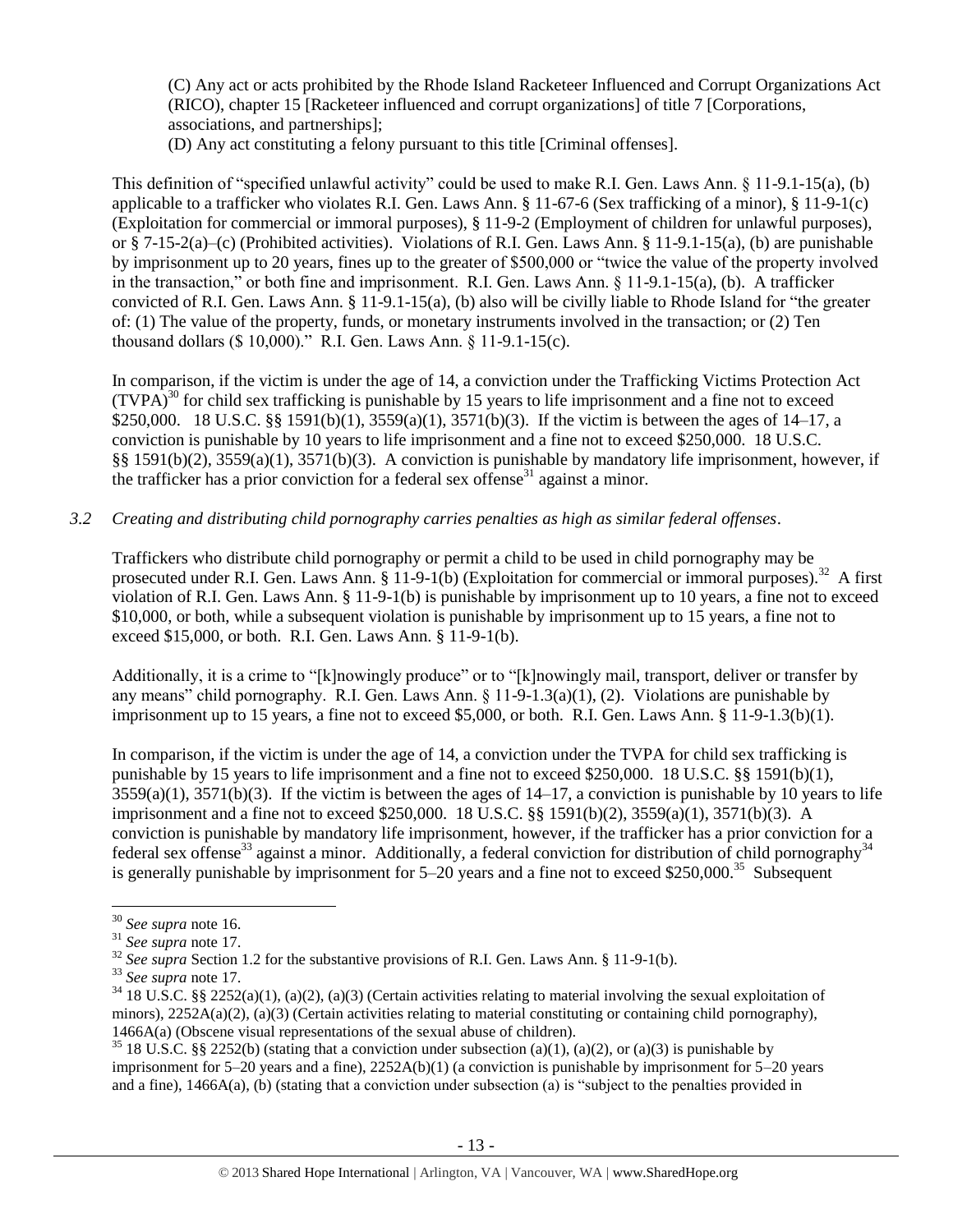convictions, however, are punishable by imprisonment up to 40 years and a fine not to exceed \$250,000.<sup>36</sup>

*3.3 Using the Internet to lure, entice, recruit, or sell commercial sex acts with a minor is a separate crime or results in an enhanced penalty for traffickers.*

R.I. Gen. Laws Ann. § 11-37-8.8(a) (Indecent solicitation of a child) makes it a crime when a person "knowingly solicits another person under eighteen (18) years of age or one whom he or she believes is a person under eighteen (18) years of age for the purpose of engaging in an act of prostitution or in any act in violation of chapter 9 [Children], 34 [Prostitution and lewdness][Repealed],<sup>37</sup> or 37 [Sexual assault] of this title."<sup>38</sup> This statute applies when a trafficker solicits a child "by any means including, but not limited to, in person, over the phone, in writing, by computer, through the Internet, or by advertisement of any kind." R.I. Gen. Laws Ann. § 11-37-8.8(b). A violation is punishable by imprisonment of at least 5 years, and there is no separate or heightened penalty for using the Internet as opposed to any other communication method. R.I. Gen. Laws Ann. §§ 11-37-8.8, 11-37-8.9.

*3.4 Financial penalties for traffickers, including asset forfeiture, are sufficiently high*.

Traffickers may be required to pay fines ranging from \$2,000–\$40,000. R.I. Gen. Laws Ann. §§ 11-34.1-7(c), 11-67-6(c). Specifically, a trafficker convicted of violating R.I. Gen. Laws Ann. § 11-67-6 (Sex trafficking of a minor) may be ordered to pay a fine up to \$40,000, a trafficker convicted of violating R.I. Gen. Laws Ann. § 11- 67-6(d) may be required to pay a fine up to \$20,000, and a trafficker convicted of violating R.I. Gen. Laws Ann. § 11-9-1(c) (Exploitation for commercial or immoral purposes) or R.I. Gen. Laws Ann. § 11-9-2 (Employment of children for unlawful purposes) may be required to pay a fine up to \$20,000. R.I. Gen. Laws Ann. §§ 11-67-  $6(c)$ , (d), 11-9-1(c), 11-9-2. Lastly, a trafficker convicted under R.I. Gen. Laws Ann. § 11-9-1 (Exploitation for commercial or immoral purposes) may have to pay a fine up to \$10,000 for the first conviction and a fine up to \$15,000 for any subsequent conviction. R.I. Gen. Laws Ann. § 11-9-1(b). In contrast, a trafficker convicted under R.I. Gen. Laws Ann. § 11-9-1.3(a)(1) (Child pornography prohibited) may be required to pay a fine up to \$5,000. R.I. Gen. Laws Ann. § 11-9-1.3(b)(1).

Restitution is mandatory for traffickers who violate R.I. Gen. Laws Ann. §§ R.I. Gen. Laws Ann. § 11-67-2 (Involuntary servitude) or § 11-67-3 (Trafficking of persons for forced labor or commercial sexual activity), pursuant to R.I. Gen. Laws § 11-67-4 (Restitution) which states,

In addition to any other amount of loss identified, the court shall order restitution including the greater of:

(a) The gross income or value to the defendant of the victim's labor or commercial sexual activity;<sup>39</sup> or

(b) The value of the victim's labor as guaranteed under the minimum wage law and overtime

<sup>39</sup> *See supra* note [21.](#page-7-0) 

 $\overline{\phantom{a}}$ 

section 2252A(b)(1)," imprisonment for 5–20 years and a fine, while a conviction under subsection (b) is "subject to the penalties provided in section 2252A(b)(2)," imprisonment up to 10 years, a fine, or both); *see also* 18 U.S.C. §§  $3559(a)(1)$  (classifying all of the above listed offenses as felonies),  $3571(b)(3)$  (providing a fine up to \$250,000 for any felony conviction).

<sup>&</sup>lt;sup>36</sup> 18 U.S.C. §§ 2252(b) (stating if a person has a prior conviction under subsection (a)(1), (a)(2), or (a)(3) or a list of other statutes, a conviction is punishable by a fine and imprisonment for  $15-40$  years),  $2252A(b)(1)$  (stating if a person has a prior conviction under subsection (a)(2), (a)(3), or a list of other statutes, a conviction is punishable by a fine and imprisonment for 15–40 years), 1466A(a), (b) (stating that the penalty scheme for section  $2252A(b)$ applies); *see also* 18 U.S.C. §§ 3559(a)(1) (classifying all of the above listed offenses as felonies), 3571(b)(3) (providing a fine up to \$250,000 for any felony conviction).

This law was last amended in 2004 and appears to not have been updated to refer to 11-34.1 (Commercial sexual activity), which replaced 11-34 in 2009.

<sup>38</sup> *See supra* Section 1.2 for a full description of the substantive provisions of R.I. Gen. Laws Ann. § 11-37-8.8(a) and *supra* note [6](#page-2-1) the definition of "solicit."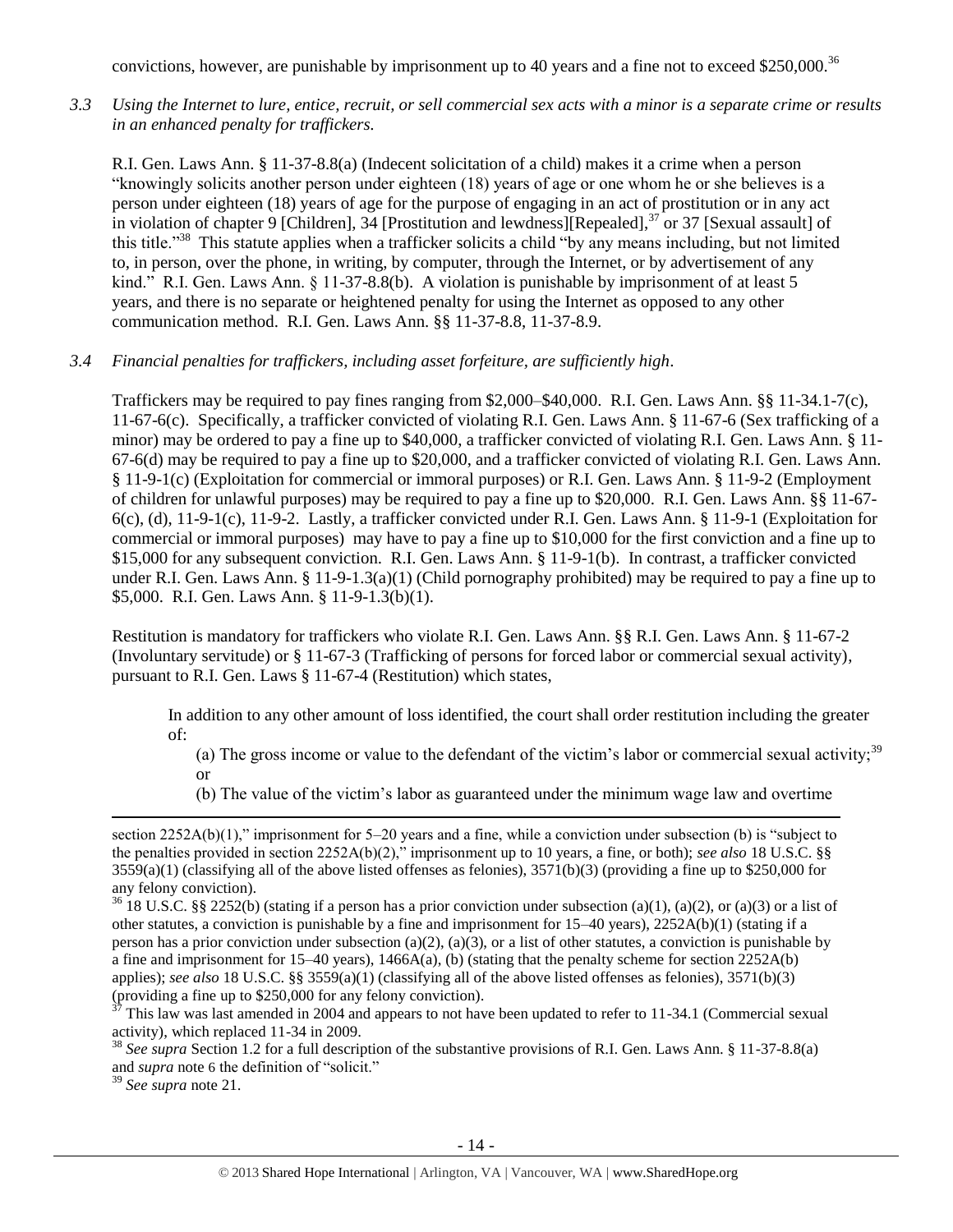Traffickers who commit other crimes are subject to discretionary orders of restitution. R.I. Gen. Laws Ann. § 12-19-32 (Restitution) provides that "[i]n addition to or in lieu of any non-mandatory sanction imposed as part of a sentence or as a condition of probation, a judge at the time of sentencing may order restitution which may be in the form of monetary payment or some type of community restitution," and if the court orders a buyer to make restitution, R.I. Gen. Laws Ann. § 12-28-5.1 (Restitution) provides that "a civil judgment shall automatically be entered by the trial court against the defendant on behalf of the victim for that amount."

Traffickers are also subject to mandatory criminal asset forfeiture for violations of R.I. Gen. Laws § 11-67-2 (Involuntary servitude) and §11-67-3 (Trafficking of persons for forced labor or commercial sexual activity). R.I. Gen. Laws Ann. § 11-67-5 (Forfeitures) requires the forfeiture of "any profits or proceeds and any interest or property . . . acquired or maintained in violation of" R.I. Gen. Laws Ann. § 11-67-2 (Involuntary servitude) or  $\S$  11-67-3 (Trafficking of persons for forced labor or commercial sexual activity).<sup>40</sup> To the extent that a trafficker convicted of R.I. Gen. Laws Ann. § 11-67-6 (Sex trafficking of a minor) is also found guilty of R.I. Gen. Laws Ann. § 11-67-3 (Trafficking of persons for forced labor or commercial sexual activity), $^{41}$  the trafficker should be subject to the forfeiture requirements of R.I. Gen. Laws Ann. § 11-67-5. Otherwise, asset forfeiture is not available for convictions under R.I. Gen. Laws Ann. § 11-67-6.

Notably, although R.I. Gen. Laws Ann. § 11-34.1-2(c) (Prostitution) requires prostituted persons to forfeit "[a]ny proceeds derived directly from a violation of" R.I. Gen. Laws Ann. § 11-34.1-2, no similar forfeiture provisions are imposed on traffickers under R.I. Gen. Laws Ann. § 11-34.1-7 (Pandering or permitting prostitution—not allowed).

*3.5 Convicted traffickers are required to register as sex offenders.*

A trafficker convicted of violating R.I. Gen. Laws Ann. § 11-67-6 (Sex trafficking of a minor) or § 11-9-2 (Employment of children for unlawful purposes) is not required to register as a sex offender under R.I. Gen. Laws Ann. § 11-37.1-3(a) (Sexual offender registration and community notification).<sup>42</sup> A person convicted of violating R.I. Gen. Laws Ann. § 11-9-1(b) or (c) (Exploitation for commercial or immoral purposes), § 11-37- 8.8 (Indecent solicitation of a child), or § 11-9-1.3(a)(1) or (2) (Child pornography prohibited), however, will be required to register. R.I. Gen. Laws Ann. §§ 11-37.1-3(a)(1), 11-37.1-2(e)(5), (6), (8).

- 3.5.1 Recommendation: Amend R.I. Gen. Laws Ann. § 11-37.1-2(e) to include § 11-67-6 (Sex trafficking of a minor), and § 11-9-2 (Employment of children for unlawful purposes).
- *3.6 Laws relating to termination of parental rights for certain offenses include sex trafficking or commercial sexual exploitation of children (CSEC) offenses in order to remove the children of traffickers from their control and potential exploitation.*

R.I. Gen. Laws Ann. § 15-7-7(a) (Termination of parental rights) does not expressly include violations of R.I. Gen. Laws Ann. § 11-67-6 (Sex trafficking of a minor) or any of Rhode Island's CSEC laws as grounds for terminating parental rights. Instead, R.I. Gen. Laws Ann.  $\S 15$ -7-7(a)(2) authorizes the court to terminate parental rights to a child where

(2) The parent is unfit by reason of conduct or conditions seriously detrimental to the child; such as, but not limited to, the following:

 $\overline{a}$ <sup>40</sup> *See supra* Section 2.8 for a more in-depth discussion of the applicability of R.I. Gen. Laws Ann. § 11-67-5 (Forfeitures) to persons who violate R.I. Gen. Laws Ann. § 11-67-6 (Sex trafficking of a minor).

<sup>&</sup>lt;sup>41</sup> See supra Section 2.8 for the specific offenses listed in R.I. Gen. Laws Ann. § 11-67-3.

<sup>&</sup>lt;sup>42</sup> See supra Section 2.10 for a full description of the substantive provisions of R.I. Gen. Laws Ann. § 11-37.1-3(a) and related definitions.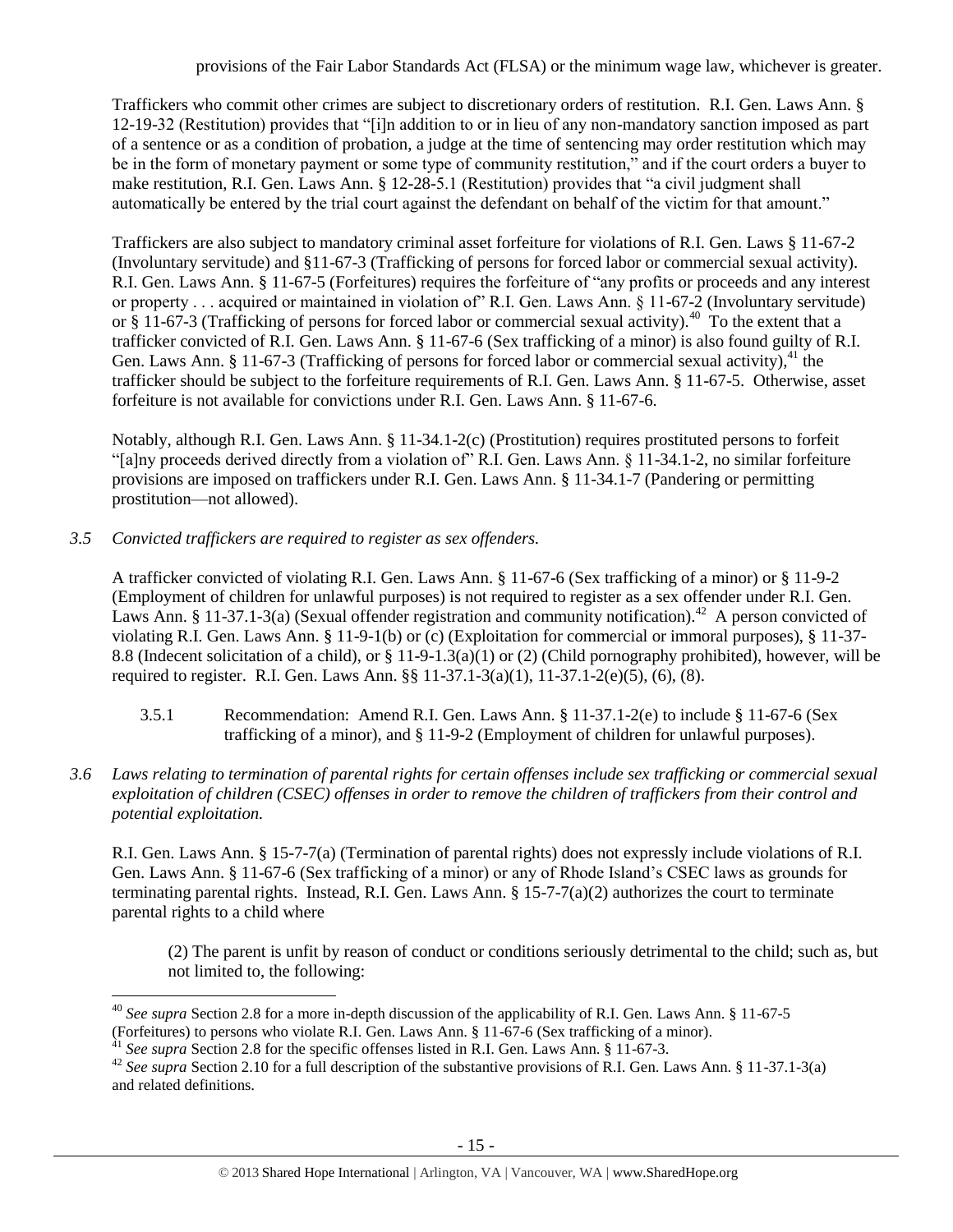(i) Institutionalization of the parent, including imprisonment, for a duration as to render it improbable for the parent to care for the child for an extended period of time; (ii) Conduct toward any child of a cruel or abusive nature;

. . . .

. . .

(iv) The child has been placed with the department for children, youth, and families and the court has previously involuntarily terminated parental rights to another child of the parent and the parent continues to lack the ability or willingness to respond to services which would rehabilitate the parent and provided further that the court finds it is improbable that an additional period of services would result in reunification within a reasonable period of time considering the child's age and the need for a permanent home;

(v) The parent has subjected the child to aggravated circumstances, which circumstances shall be abandonment, torture, chronic abuse and sexual abuse;

(vii) The parent has exhibited behavior or conduct that is seriously detrimental to the child, for a duration as to render it improbable for the parent to care for the child for an extended period of time.

3.6.1 Recommendation: Amend R.I. Gen. Laws Ann. § 15-7-7(a)(2) (Termination of parental rights) to include a violation of R.I. Gen. Laws Ann. § 11-67-6 (Sex trafficking of a minor) or any of Rhode Island's CSEC laws as grounds for terminating parental rights.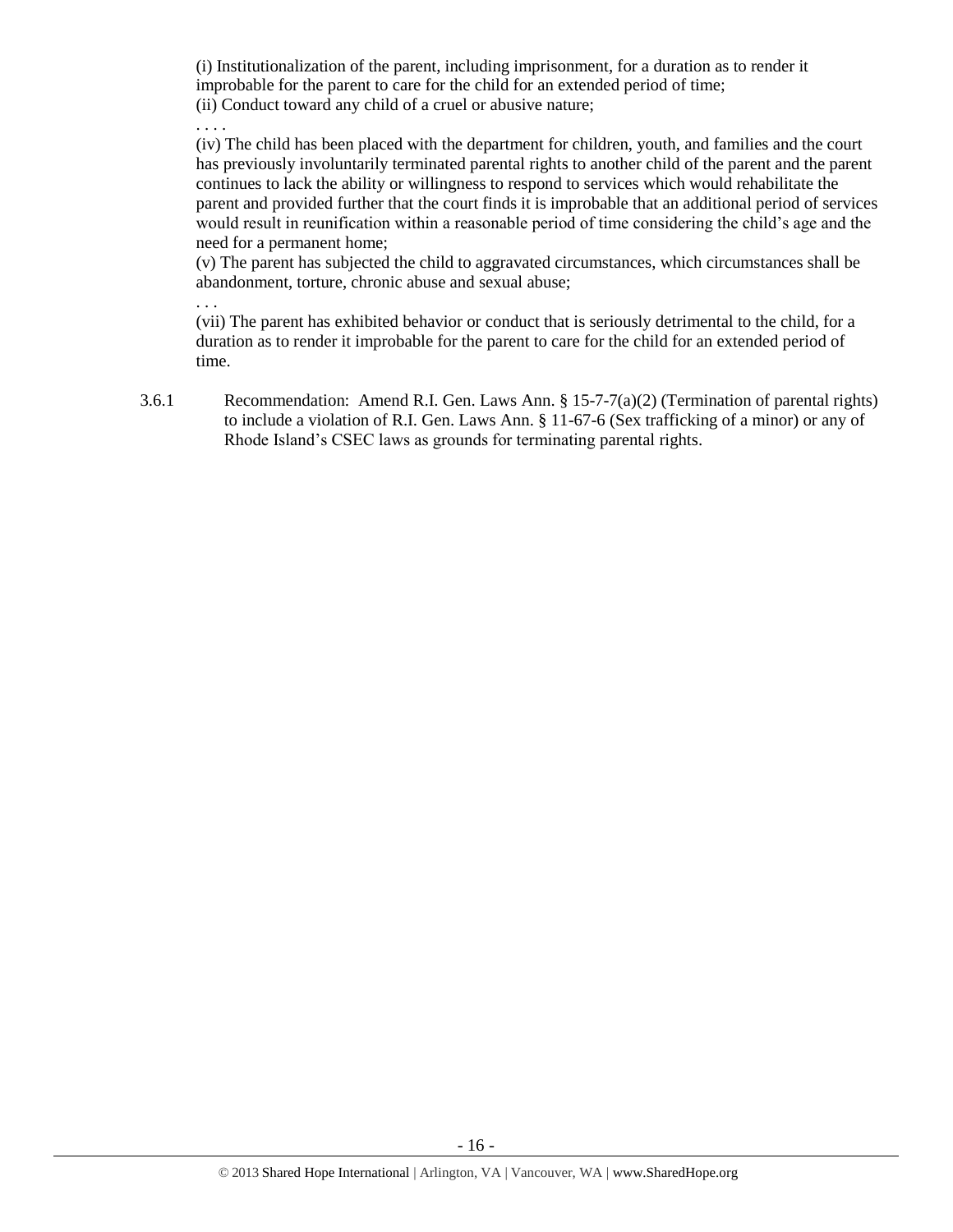#### **Framework Issue 4: Criminal provisions for facilitators**

#### *Legal Components:*

- *4.1 The acts of assisting, enabling, or financially benefitting from child sex trafficking are included as criminal offenses in the state sex trafficking statute.*
- *4.2 Financial penalties, including asset forfeiture laws, are in place for those who benefit financially from or aid and assist in committing domestic minor sex trafficking.*

*\_\_\_\_\_\_\_\_\_\_\_\_\_\_\_\_\_\_\_\_\_\_\_\_\_\_\_\_\_\_\_\_\_\_\_\_\_\_\_\_\_\_\_\_\_\_\_\_\_\_\_\_\_\_\_\_\_\_\_\_\_\_\_\_\_\_\_\_\_\_\_\_\_\_\_\_\_\_\_\_\_\_\_\_\_\_\_\_\_\_\_\_\_\_*

- *4.3 Promoting and selling child sex tourism is illegal.*
- *4.4 Promoting and selling child pornography is illegal.*

## *Legal Analysis:*

l

*4.1 The acts of assisting, enabling, or financially benefitting from child sex trafficking are included as criminal offenses in the state sex trafficking statute*.

R.I. Gen. Laws Ann. § 11-67-6(b)(3) (Sex trafficking of a minor) applies the trafficking statute to those who benefit financially from participating in the sex trafficking of a minor.<sup>43</sup> A violation is punishable by imprisonment up to 40 years, a fine not to exceed \$40,000, or both. R.I. Gen. Laws Ann. § 11-67-6(c). In addition, pursuant to R.I. Gen. Laws Ann. § 11-67-6(d), anyone who "[o]bstructs, or attempts to obstruct, or in any way interferes with or prevents the enforcement of this section shall be guilty of a felony" punishable by imprisonment up to 20 years, a fine not to exceed \$20,000, or both.

Lastly, R.I. Gen. Laws Ann. § 11-9.1-15 (Laundering of monetary instruments)<sup>44</sup> may be used to prosecute a facilitator who commits a violation of R.I. Gen. Laws Ann. § 11-67-6 (Sex trafficking of a minor), § 11-34.1- 7(a) or (b) (Pandering or permitting prostitution—not allowed), or § 7-15-2 (Prohibited activities). A violation is punishable by imprisonment up to 20 years, a fine up to the greater of \$500,000 or "twice the value of the property involved in the transaction," or both. R.I. Gen. Laws Ann. § 11-9.1-15(a),(b). A facilitator would also be civilly liable to Rhode Island for "the greater of: (1) The value of the property, funds, or monetary instruments involved in the transaction; or (2) Ten thousand dollars (\$ 10,000)." R.I. Gen. Laws Ann. § 11-9.1- 15(c).

*4.2 Financial penalties, including asset forfeiture laws, are in place for those who benefit financially from or aid and assist in committing domestic minor sex trafficking.*

Facilitators may be required to pay fines ranging from \$2,000–\$40,000. R.I. Gen. Laws Ann. §§ 11-34.1-7(c), 11-67-6(c). Specifically, a facilitator convicted of violating R.I. Gen. Laws Ann. § 11-67-6(b)(3) (Sex trafficking a minor) may be ordered to pay a fine up to \$40,000, while a facilitator convicted of violating R.I. Gen. Laws Ann. § 11-67-6(d) may be required to pay a fine up to \$20,000. R.I. Gen. Laws Ann. § 11-67-6(c), (d).

Facilitators are subject to mandatory restitution for violations of R.I. Gen. Laws Ann. § 11-67-2 (Involuntary servitude) or § 11-67-3 (Trafficking of persons for forced labor or commercial sexual activity) pursuant to R.I. Gen. Laws Ann. § 11-67-4 (Restitution), which states,

In addition to any other amount of loss identified, the court shall order restitution including the greater of:

<sup>43</sup> *See supra* Section 1.1 for the substantive provisions of R.I. Gen. Laws Ann. § 11-67-6(b)(3).

<sup>44</sup> *See supra* Section 3.1 for the substantive provisions of R.I. Gen. Laws Ann. § 11-9.1-15.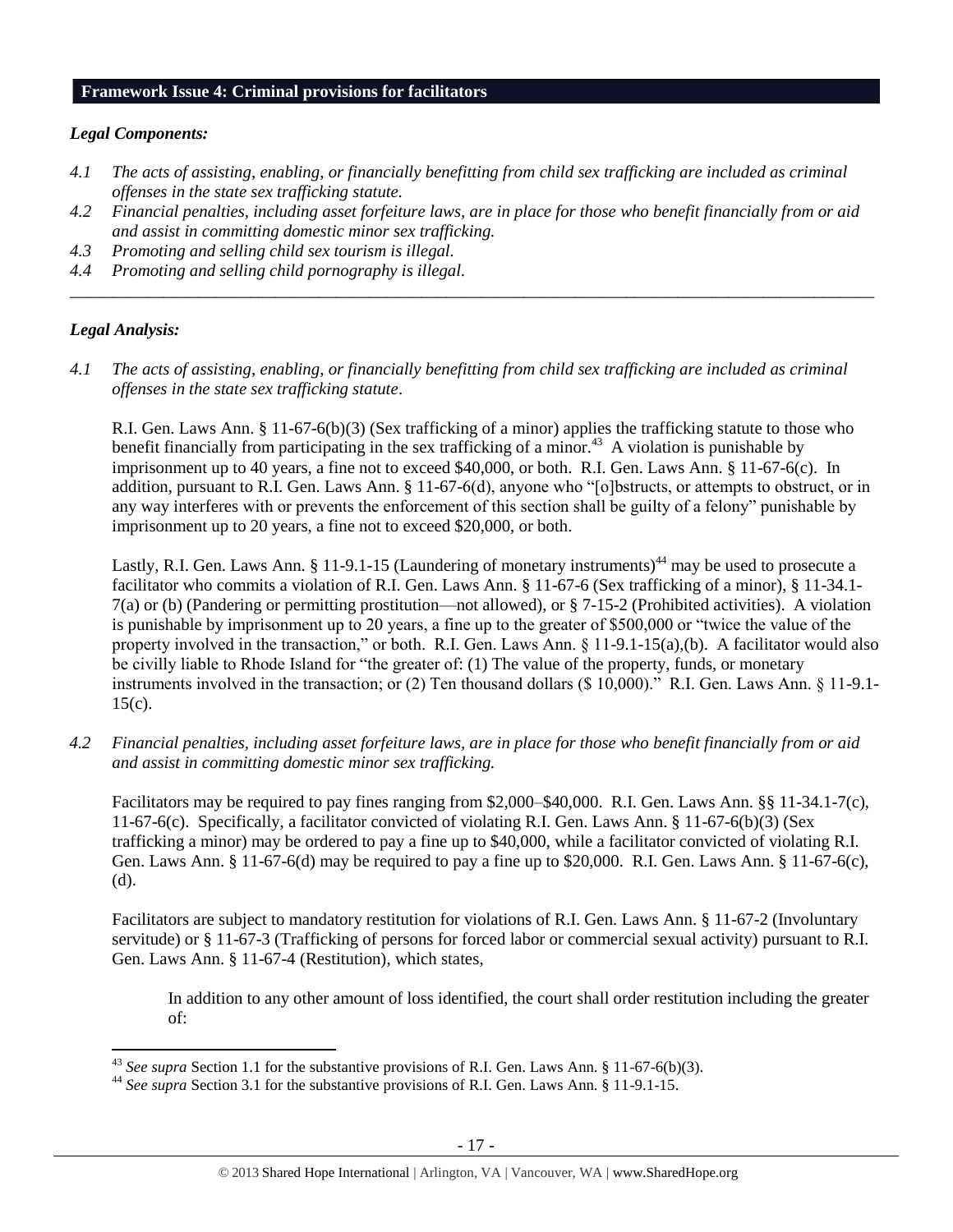(a) The gross income or value to the defendant of the victim's labor or commercial sexual activity;<sup>45</sup> or

(b) The value of the victim's labor as guaranteed under the minimum wage law and overtime provisions of the Fair Labor Standards Act (FLSA) or the minimum wage law, whichever is greater.

Facilitators who commit other crimes are subject to discretionary orders of restitution. R.I. Gen. Laws Ann. § 12-19-32 (Restitution) provides that "[i]n addition to or in lieu of any non-mandatory sanction imposed as part of a sentence or as a condition of probation, a judge at the time of sentencing may order restitution which may be in the form of monetary payment or some type of community restitution," and if the court orders a buyer to make restitution, R.I. Gen. Laws Ann. § 12-28-5.1 (Restitution) provides that "a civil judgment shall automatically be entered by the trial court against the defendant on behalf of the victim for that amount."

Additionally, facilitators are subject to mandatory criminal asset forfeiture for violations of R.I. Gen. Laws § 11-67-2 (Involuntary servitude) and §11-67-3 (Trafficking of persons for forced labor or commercial sexual activity). R.I. Gen. Laws Ann. § 11-67-5 (Forfeitures) calls for the forfeiture of "any profits or proceeds and any interest or property . . . acquired or maintained in violation of" R.I. Gen. Laws Ann. § 11-67-2 (Involuntary servitude) or § 11-67-3 (Trafficking of persons for forced labor or commercial sexual activity).<sup>46</sup> However, forfeiture does not apply to violations of R.I. Gen. Laws Ann. § 11-67-6 (Sex trafficking of a minor).

*4.3 Promoting and selling child sex tourism is illegal*.

Rhode Island does not have a law related to sex tourism.

- 4.3.1 Recommendation: Enact a law making it a crime to sell or offer to sell travel services that include or facilitate travel for the purpose of engaging in commercial sexual exploitation of a minor or prostitution of a minor, if the offer, sale, or travel occurs in Rhode Island.
- *4.4 Promoting and selling child pornography is illegal*.

A facilitator who distributes child pornography may be prosecuted under R.I. Gen. Laws Ann. § 11-9-1(b) (Exploitation for commercial or immoral purposes).<sup>47</sup> A first violation is punishable by imprisonment up to 10 years, a fine not to exceed \$10,000, or both, while a subsequent violation is punishable by imprisonment up to 15 years, a fine not to exceed \$15,000, or both. Additionally, R.I. Gen. Laws Ann. § 11-9-1.3(a)(2) (Child pornography prohibited) makes it illegal for a facilitator to "[k]nowingly mail, transport, deliver or transfer by any means, including by computer, any child pornography." A violation is punishable by imprisonment up to 15 years, a fine not to exceed \$5,000, or both. R.I. Gen. Laws Ann. § 11-9-1.3(b)(1).

 $\overline{\phantom{a}}$ 

<sup>45</sup> *See supra* note [21.](#page-7-0) 

<sup>46</sup> *See supra* Section 2.8 for a more in-depth discussion of the applicability of R.I. Gen. Laws Ann. § 11-67-5 (Forfeitures) to persons who violate R.I. Gen. Laws Ann. § 11-67-6 (Sex trafficking of a minor).

<sup>&</sup>lt;sup>47</sup> See supra Section 1.2 for the substantive provisions of R.I. Gen. Laws Ann. § 11-9-1(b).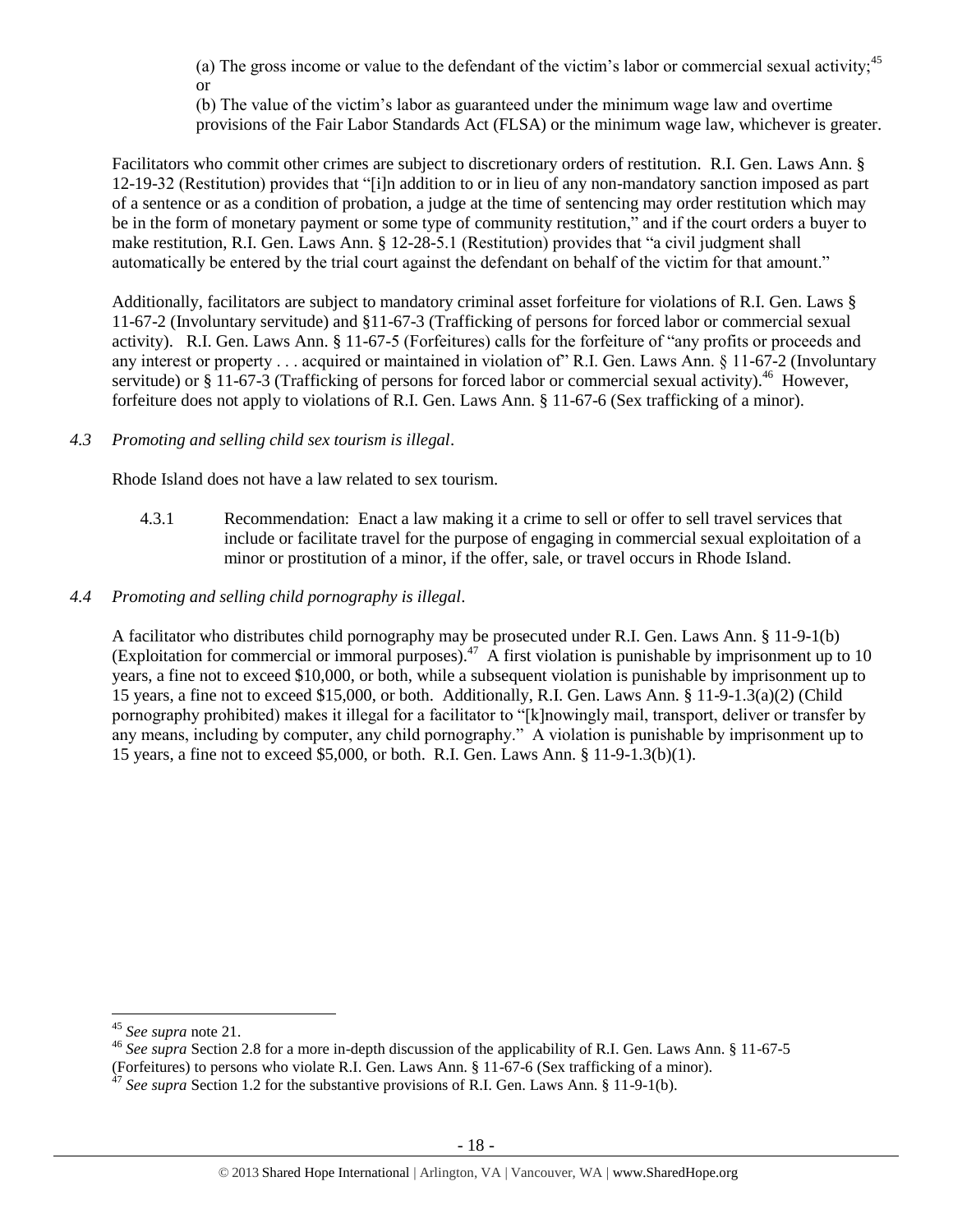## **FRAMEWORK ISSUE 5: PROTECTIVE PROVISIONS FOR THE CHILD VICTIMS**

#### *Legal Components:*

- *5.1 Statutorily-mandated victim services define "victim" to specifically include victims of domestic minor sex trafficking or commercial sexual exploitation of children (CSEC) to ensure prompt identification and access to victims' rights and services.*
- *5.2 The state sex trafficking statute expressly prohibits a defendant from raising consent of the minor to the commercial sex acts as a defense.*
- *5.3 Prostitution laws apply only to adults, making minors under 18 specifically immune from this offense.*
- *5.4 Child victims of sex trafficking or commercial sexual exploitation are provided with a child protection response, including specialized shelter and services, and are not detained in juvenile detention facilities.*
- *5.5 The definition of "caregiver" (or similar term) in the child welfare statutes is broad enough to include a trafficker who has custody or control of a child in order to bring a trafficked child into the protection of child protective services.*
- *5.6 Commercial sexual exploitation or sex trafficking is identified as a type of abuse and neglect within child protection statutes.*
- *5.7 Crime victims' compensation is specifically available to a child victim of sex trafficking or commercial sexual exploitation of children (CSEC) without regard to ineligibility factors.*
- *5.8 Victim-friendly procedures and protections are provided in the trial process for minors under 18.*
- *5.9 Expungement or sealing of juvenile delinquency records resulting from arrests or adjudications for prostitution-related offenses committed as a result of, or in the course of, the commercial sexual exploitation of a minor is available within a reasonable time after turning 18.*
- *5.10 Victim restitution and civil remedies for victims of domestic minor sex trafficking or commercial sexual exploitation of children (CSEC) are authorized by law.*
- *5.11 Statutes of limitations for civil and criminal actions for child sex trafficking or commercial sexual exploitation of children (CSEC) offenses are eliminated or lengthened sufficiently to allow prosecutors and victims a realistic opportunity to pursue criminal action and legal remedies.*

*\_\_\_\_\_\_\_\_\_\_\_\_\_\_\_\_\_\_\_\_\_\_\_\_\_\_\_\_\_\_\_\_\_\_\_\_\_\_\_\_\_\_\_\_\_\_\_\_\_\_\_\_\_\_\_\_\_\_\_\_\_\_\_\_\_\_\_\_\_\_\_\_\_\_\_\_\_\_\_\_\_\_\_\_\_\_\_\_\_\_\_\_\_*

# *Legal Analysis:*

*5.1 Statutorily-mandated victim services define "victim" to specifically include victims of domestic minor sex trafficking or commercial sexual exploitation of children (CSEC) to ensure prompt identification and access to victims' rights and services.* 

Under R.I. Gen. Laws Ann. § 12-28-4(b) (Right to address court prior to sentencing) of the chapter entitled, "Victim's Rights," a "victim" is a person "who has sustained personal injury or loss of property directly attributable to the felonious conduct of which the defendant has been convicted." Very similar definitions of "victim" are included in R.I. Gen. Laws Ann. § 12-28-4.1(b) (Right to address court regarding plea negotiation), § 12-28-4.3(b) (Pretrial conferences—misdemeanors in district court), § 12-28-5(b) (Civil judgment against defendant), and § 12-28-6(d) (Right to address parole board). R.I. Gen. Laws Ann. §§ 12-28-4.1(b), 12-28- 4.3(b), 12-28-5(b), 12-28-6(d). Under this chapter, child victims are identified as those under the age of fifteen. R.I. Gen. Laws Ann. § 12-28-8(b).

For purposes of Title 12, Chapter 25 (Criminal Injuries Compensation), a "victim" is "a person who is injured or killed by any act of a person or persons which is within the description of any of the offenses specified in § 12-25-20 [Offenses to which chapter applies] and which act occurs in the state of Rhode Island.<sup>548</sup> R.I. Gen.

l <sup>48</sup> *See infra* Section 5.7 for a discussion of the applicability of R.I. Gen. Laws Ann. § 12-25-20 (Offenses to which chapter applies) to domestic minor sex trafficking victims.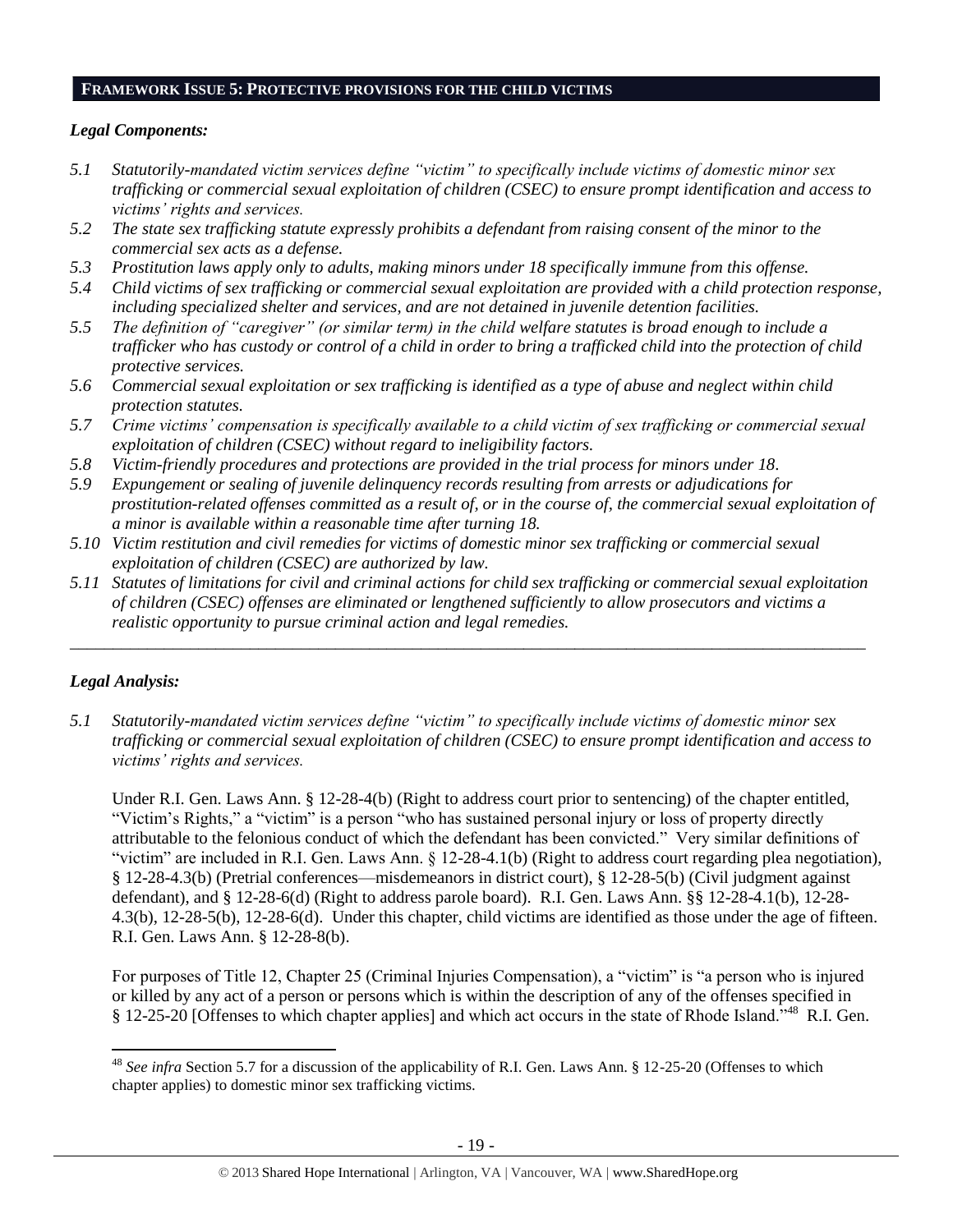Laws Ann. § 12-25-17(12). However, domestic minor sex trafficking victims are not considered victims for criminal injuries compensation since only victims of certain crimes, not including R.I. Gen. Laws Ann. § 11-67- 6 (Sex trafficking of a minor) and other CSEC crimes are eligible for compensation.<sup>49</sup>

A "victim," for purposes of restitution under R.I. Gen. Laws Ann. § 11-67-4 (Restitution), is defined in R.I. Gen. Laws Ann. § 11-67-1(8) (Definitions) as "a person subject to the practices set forth in § 11-67-2 [Involuntary servitude] or 11-67-3 [Trafficking of persons for forced labor or commercial sexual activity]." Because several of the practices set forth in R.I. Gen. Laws Ann. § 11-67-3 are similar to those criminalized under R.I. Gen. Laws Ann. § 11-67-6(b), it is possible that a sex trafficked child could be considered a "victim" under R.I. Gen. Laws Ann. § 11-67-1(8), but the failure to specifically refer to § 11-67-6(b) may result in ineligibility for some CSEC victims.

- 5.1.1 Recommendation: Amend the definitions of "victim" and "child victim" in R.I. Gen. Laws Ann. § 12-28-4(b) (Right to address court prior to sentencing) and § 12-28-8(b) (Child victims) to include all CSEC victims under the age of 18.
- 5.1.2 Recommendation: Amend the definitions of "victim" in R.I. Gen. Laws Ann. § 12-25-20 (Offenses to which chapter applies) and R.I. Gen. Laws Ann. § 11-67-4 (Restitution) to expressly include victims of domestic minor sex trafficking and CSEC offenses under R.I. Gen. Laws Ann. § 11-67-6 (Sex trafficking of a minor), § 11-9-1(b), (c) (Exploitation for commercial or immoral purposes), § 11-9-2 (Employment of children for unlawful purposes), § 11-9-1.1 (Child nudity prohibited in publications), § 11-37-8.8(a) (Indecent solicitation of a child), or § 11-9-1.3(a)(4) (Child pornography prohibited).
- *5.2 The state sex trafficking statute expressly prohibits a defendant from raising consent of the minor to the commercial sex acts as a defense.*

R.I. Gen. Laws Ann. § 11-67-6 (Sex trafficking of a minor), § 11-9-1(c) (Exploitation for commercial or immoral purposes), § 11-9-2 (Employment of children for unlawful purposes), § 11-9-1.1 (Child nudity prohibited in publications), and § 11-37-8.8(a) (Indecent solicitation of a child) are all silent regarding whether the minor's consent to a commercial sex act is a defense to the crime.

- 5.2.1 Recommendation: Amend R.I. Gen. Laws Ann. § 11-67-6 (Sex trafficking of a minor) and Rhode Island's CSEC laws to expressly provide that the consent of a minor to a commercial sex act is not a defense to the crime.
- *5.3 Prostitution laws apply only to adults, making minors under 18 specifically immune from this offense.*

R.I. Gen. Laws Ann. § 11-34.1-2(a), (b) (Prostitution) is age-neutral, and therefore, applies to minors. R.I. Gen. Laws Ann. § 11-34.1-2(a) states, "A person is guilty of prostitution when such person engages or agrees or offers to engage in sexual conduct with another person in return for a fee. Any person found guilty under this section shall be deemed guilty of a misdemeanor . . . ." However, R.I. Gen. Laws Ann. § 11-34.1-2(d) provides an affirmative defense by stating,

- [I]t shall be an affirmative defense if the accused was forced to commit a commercial sexual activity by:
	- (1) Being threatened or, subjected to physical harm;

l

- (2) Being physically restrained or threatened to be physically restrained;
- (3) Being subject to threats of abuse of law or legal process;
- (4) Being subject to destruction, concealment, removal or confiscation, of any passport or other

<sup>&</sup>lt;sup>49</sup> See infra Section 5.7 for a discussion of the applicability of R.I. Gen. Laws Ann. § 12-25-20 (Offenses to which chapter applies) to domestic minor sex trafficking victims.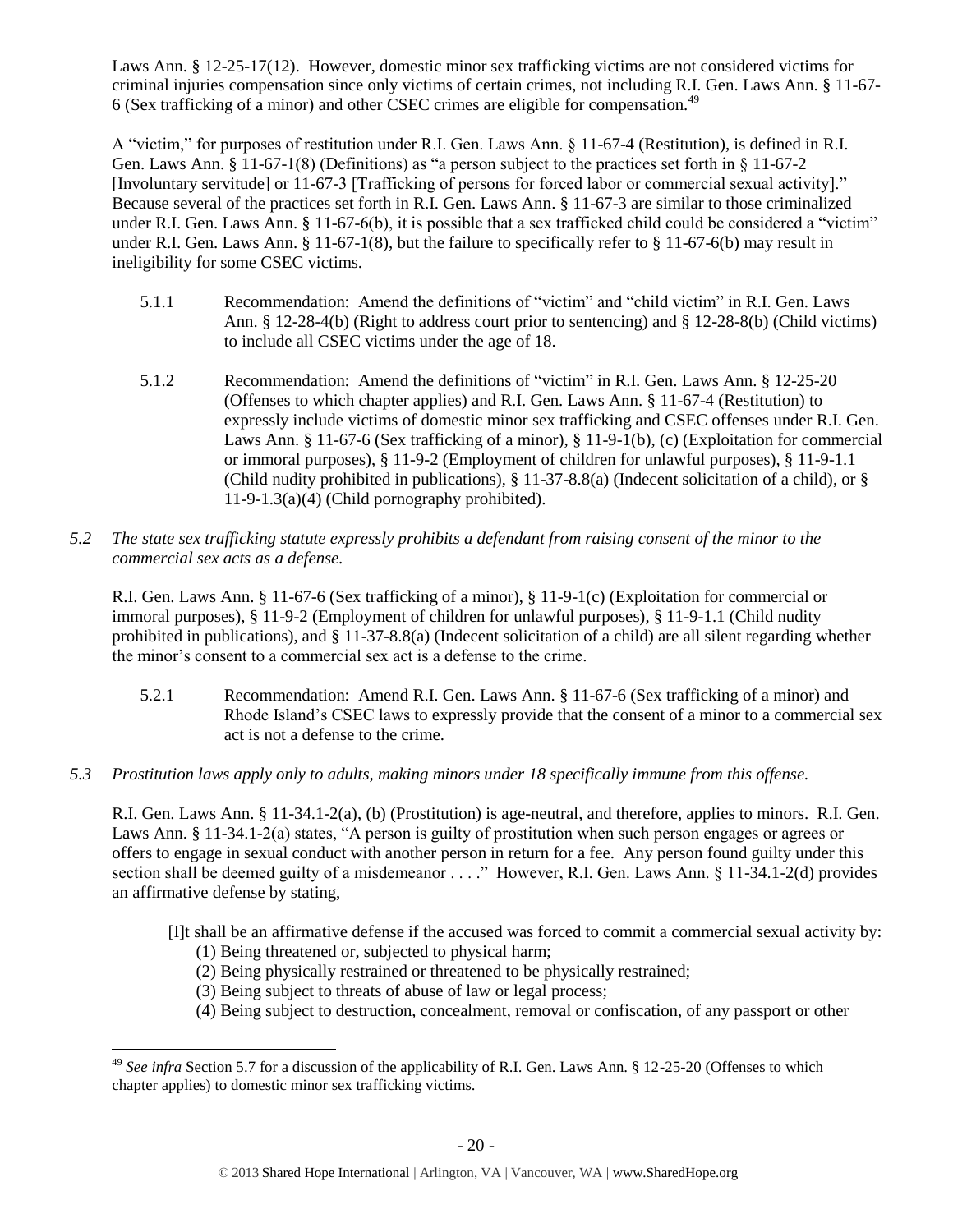immigration document, or any other actual or purported governmental identification document; or (5) Being subject to intimidation in which the accused's physical well being was perceived as threatened.

A first conviction under R.I. Gen. Laws Ann. § 11-34.1-2(a) is punishable by imprisonment up to 6 months, a fine of \$250–\$1,000, or both. R.I. Gen. Laws Ann. § 11-34.1-2(a). A subsequent conviction is punishable by imprisonment up to 1 year, a fine of \$500–\$1,000, or both. R.I. Gen. Laws Ann. § 11-34.1-2(b). Additionally, under R.I. Gen. Laws Ann. § 11-34.1-2(c), "Any proceeds derived directly from a violation of this section are subject to seizure and forfeiture . . . ."

R.I. Gen. Laws Ann. § 11-34.1-4(a) (Loitering for prostitution) also is not limited in applicability to adults, stating,

It shall be unlawful for any person to stand or wander in or near any public highway or street, or any public or private place, and attempt to engage passersby in conversation, or stop or attempt to stop motor vehicles, for the purpose of prostitution or other commercial sexual activity. . . .

A first conviction under R.I. Gen. Laws Ann. § 11-34.1-4(a) is punishable by imprisonment up to 6 months, a fine of \$250–\$1,000, or both, and a subsequent conviction is punishable by imprisonment up to 1 year, a fine of \$500–\$1,000, or both. R.I. Gen. Laws Ann. § 11-34.1-4(a), (b).

- 5.3.1 Recommendation: Amend R.I. Gen. Laws Ann. § 11-34.1-2(a), (b) (Prostitution) and § 11- 34.1-4 (Loitering for prostitution) to make the laws inapplicable to minors under 18.
- *5.4 Child victims of sex trafficking or commercial sexual exploitation are provided with a child protection response, including specialized shelter and services, and are not detained in juvenile detention facilities.*

R.I. Gen. Laws Ann. § 40-11-3(a) (Duty to report—deprivation of nutrition or medical treatment) requires that "[a]ny person who has reasonable cause to know or suspect that any child has been abused or neglected as defined in § 40-11-2 or has been a victim of sexual abuse by another child" must report the information to the Department of Children, Youth and Families (DCYF) within 24 hours.<sup>50</sup>

#### **Child Identified as Abused/Neglected**

Pursuant to [], a sexually exploited child is likely to be identified as abused or neglected. If a child is identified as abused or neglected under R.I. Gen. Laws Ann. § 40-11-2, the definition of "caregiver" under R.I. Gen. Laws Ann. § 40-11-2(9) is sufficiently broad to involve Child Protective Services in investigations where the child is in the custody or control of a non-family trafficker.

For purposes of R.I. Gen. Laws Title 40 (Human services), Chapter 11 (Abused and neglected children), R.I. Gen. Laws Ann. § 40-11-2(1) defines an "abused and/or neglected child" as

a child whose physical or mental health or welfare is harmed or threatened with harm when his or her parent or other person responsible for his or her welfare:

. . . (iii) Commits or allows to be committed, against the child, an act of sexual abuse; or

. . .

 $\overline{a}$ 

 $50$  R.I. Gen. Laws Ann. § 40-11-3.1 (Duty to report death of child due to child abuse or neglect) separately mandates the reporting of the known or suspected death of a child due to child abuse or neglect. The failure to make a report required under R.I. Gen. Laws Ann. § 40-11-3 or § 40-11-3.1 is punishable by imprisonment up to 1 year, a fine up to \$500, or both, and the person will be liable for any civil damages "proximately caused by that failure." R.I. Gen. Laws Ann. § 40-11-6.1.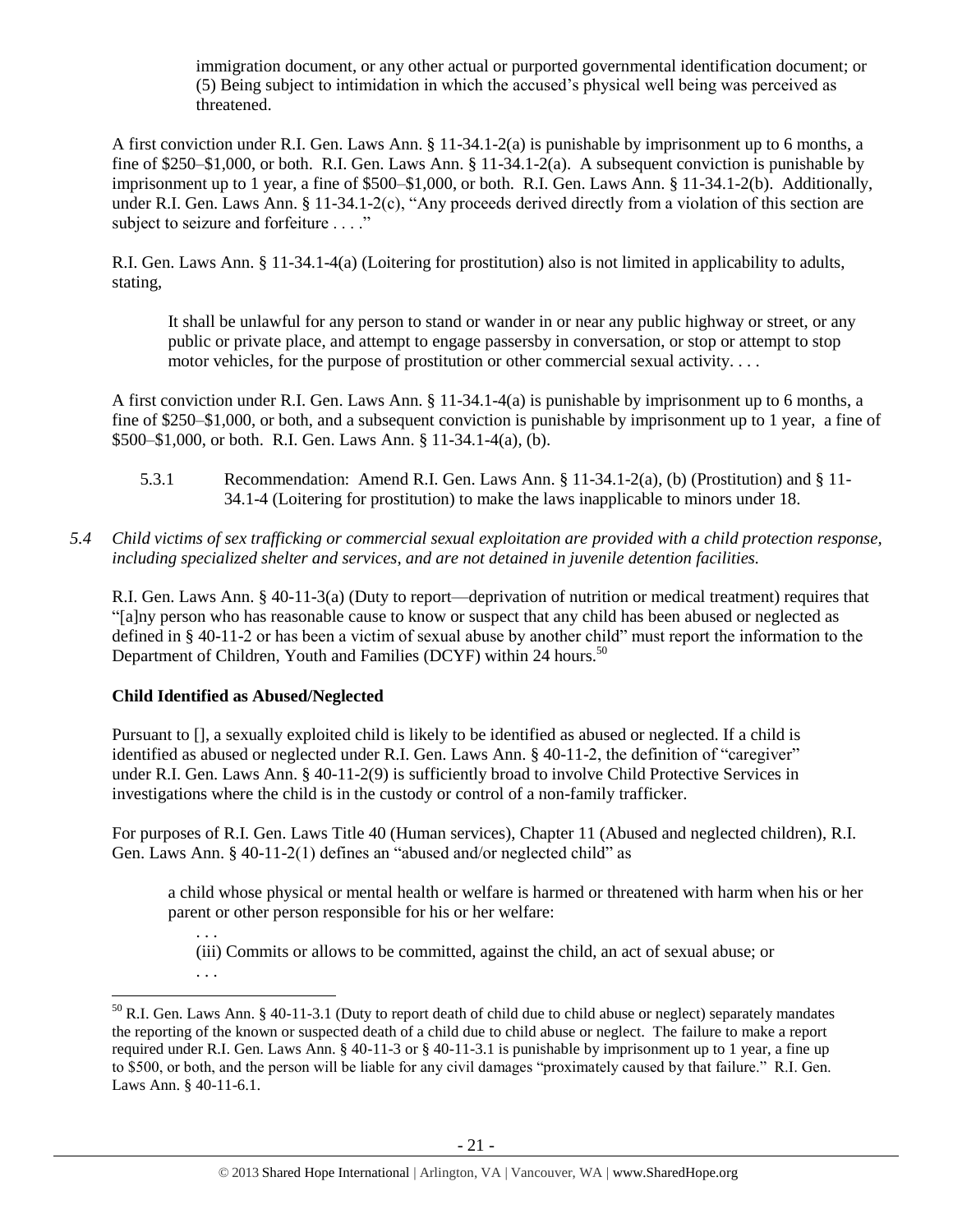(vii) Sexually exploits the child in that the person allows, permits or encourages the child to engage in prostitution as defined by the provisions in § 11-34.1-1 et seq., entitled "Commercial Sexual Activity"; or

(viii) Sexually exploits the child in that the person allows, permits, encourages or engages in the obscene or pornographic photographing, filming or depiction of the child in a setting which taken as a whole suggests to the average person that the child is about to engage in or has engaged in, any sexual act, or which depicts any such child under eighteen (18) years of age, performing sodomy, oral copulation, sexual intercourse, masturbation, or bestiality; or

(ix) Commits or allows to be committed any sexual offense against the child as such sexual offenses are defined by the provisions of chapter 37 [Sexual assault] of title 11 [Criminal offenses], entitled "Sexual Assault", as amended; or

(x) Commits or allows to be committed against any child an act involving sexual penetration or sexual contact if the child is under fifteen (15) years of age; or if the child is fifteen (15) years or older, and (1) force or coercion is used by the perpetrator, or (2) the perpetrator knows or has reason to know that the victim is a severely impaired person as defined by the provisions of  $\S 11-5-11$ [Assault on persons with severe impairments], or physically helpless as defined by the provisions of § 11-37-6 [Third degree sexual assault].

- I. Initial Custody
	- a. Authority for Initial Custody

If the DCYF determines that "a child has been abused or neglected; which results in a child [sic] death, serious physical or emotional harm, sexual abuse or exploitation or an act or failure to act which represents an imminent risk of serious harm," the DCYF has "the duty to petition the family court for removal of the child from the care and custody of the parents, or any other person having custody or care of the child." R.I. Gen. Laws Ann. § 40-  $11-7(c)$ .

R.I. Gen. Laws Ann. § 40-11-5(b) (Protective custody by physician or law enforcement officer) separately allows any law enforcement officer to "take a child into protective custody without the consent of the parents, or others exercising control over the child." § 40-11-5(c).

b. Placement

An officer who takes a child into custody and "has reasonable cause to believe that there exists an imminent danger to the child's life or health" must "immediately notify and place the child with the director of the department of children, youth, and families or his or her designated agent who shall care for the child," but the child may not "be detained in protective custody longer than forty-eight (48) hours without the express approval of a justice of the family court." R.I. Gen. Laws Ann.

Under R.I. Gen. Laws Ann. § 14-1-27(c) (Temporary detention in public or private institutions), when DCYF applies for temporary custody of a child due to abuse or neglect allegations, DCYF must, within 30 days, consider placing the child with a relative who does not live with the child's parents, "unless the particular needs of the child make the placement contrary to the child's best interests." R.I. Gen. Laws Ann. § 40-11-12(b) (Award of custody) provides that, where the court determines a child to be an abused or neglected child, the court may allow the department custody of the child until the conditions in the child's own home are "consistent with the child's safety."

II. Process Following Initial Custody

Within 12 months of the date the child was placed in DCYF's care, the DCYF must "file a motion in the family court requesting a permanency hearing on the status of the child." R.I. Gen. Laws Ann. § 40-11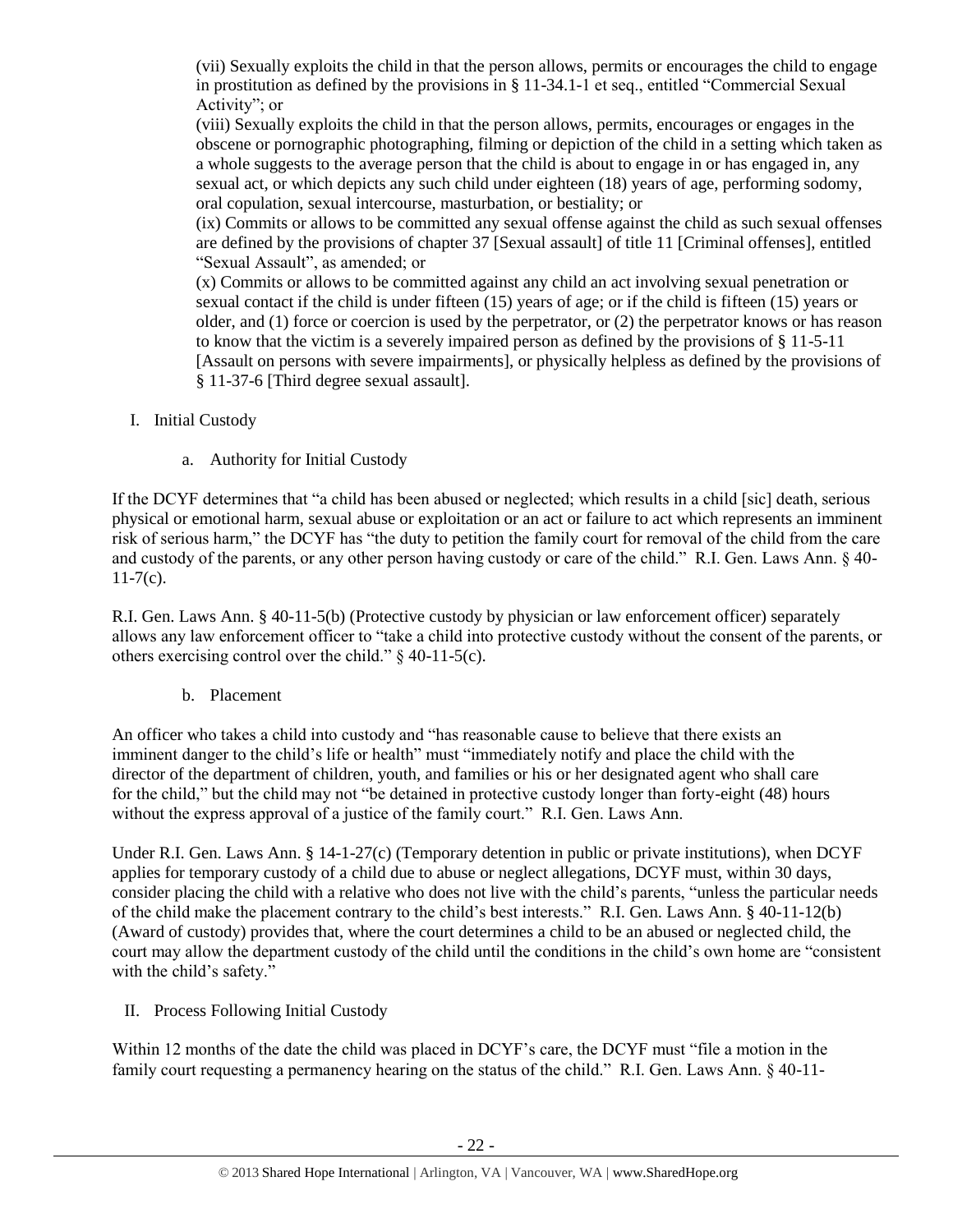$12.1(a)$ .

#### III. Outcomes

At the permanency hearing, the court will enter an order for a permanency plan, which, pursuant to R.I. Gen. Laws Ann. § 40-11-12.1(e), may include one of the following options:

(1) In the case of a child whose care and custody have been transferred to the department of children, youth, and families, direct that the child be returned to and safety maintained in the home of the parent, guardian, or relative; or

(2) Direct that the child's placement in foster care continue on a long-term basis or that the child be placed in an independent living facility; or

(3) Direct that foster care of the child and reunification efforts be continued if the department of children, youth, and families, after a hearing, has demonstrated to the court that continuation of the child in foster care and continued reunification efforts for a determinate period is in the child's best interests. If the court does not return the child to the care and custody of the parent, guardian or relative and the court does not direct that foster care of the child and reunification efforts be continued, the department shall institute a proceeding within thirty (30) days of the permanency hearing pursuant to chapter 7 of title 15 to legally free the child for adoption; or

. . . .

 $\overline{a}$ 

For children determined to be dependent or neglected, under R.I. Gen. Laws Ann. § 14-1-34(a) (Placement of dependent and neglected children—criminal records of foster parents made available), the court must grant custody of the child to the DCYF, which may be revoked "for good cause shown" by decree at any time. If custody is granted to the DCYF, "the court shall authorize the provision of suitable treatment, rehabilitation and care for each child in the least restrictive and community-based setting." R.I. Gen. Laws Ann. § 14-1-36.2.

## **Child Identified as Delinquent**

Children may be treated as delinquent and be arrested and detained by law enforcement for actions related to their trafficking conditions. R.I. Gen. Laws Ann. § 14-1-25.

A "delinquent" child is defined as one "who has committed any offense which, if committed by an adult, would constitute a felony, or who has on more than one occasion violated any of the other laws of the state or of the United States or any of the ordinances of cities and towns, other than ordinances relating to the operation of motor vehicles." R.I. Gen. Laws Ann. § 14-1-3(5). A "wayward" child is defined in R.I. Gen. Laws Ann. § 14- 1-3(9)(vi) to include a child "[w]ho has on any occasion violated any of the laws of the state or of the United States or any of the ordinances of cities and towns, other than ordinances relating to the operation of motor vehicles."

Under these definitions, a commercially sexually exploited child who has violated R.I. Gen. Laws Ann. § 11- 34.1-2 (Prostitution) or § 11-34.1-4 (Loitering for prostitution) would be considered a wayward child upon a first violation and a delinquent child upon a subsequent violation and could be arrested under R.I. Gen. Laws Ann. § 14-1-25.<sup>51</sup>

 $<sup>51</sup>$  R.I. Gen. Laws Ann. § 14-1-22 (Taking child into immediate custody) further provides,</sup>

Nothing contained in this chapter [Proceedings in family court] shall be construed as forbidding any police officer or probation counselor from immediately taking into custody any child who is found violating any law or ordinance, or whose surroundings are such as to endanger his health, morals, or welfare, unless immediate action is taken. In each of these cases, the officer taking the child into custody shall immediately report the fact to the court and the case shall then be proceeded with as provided in this chapter.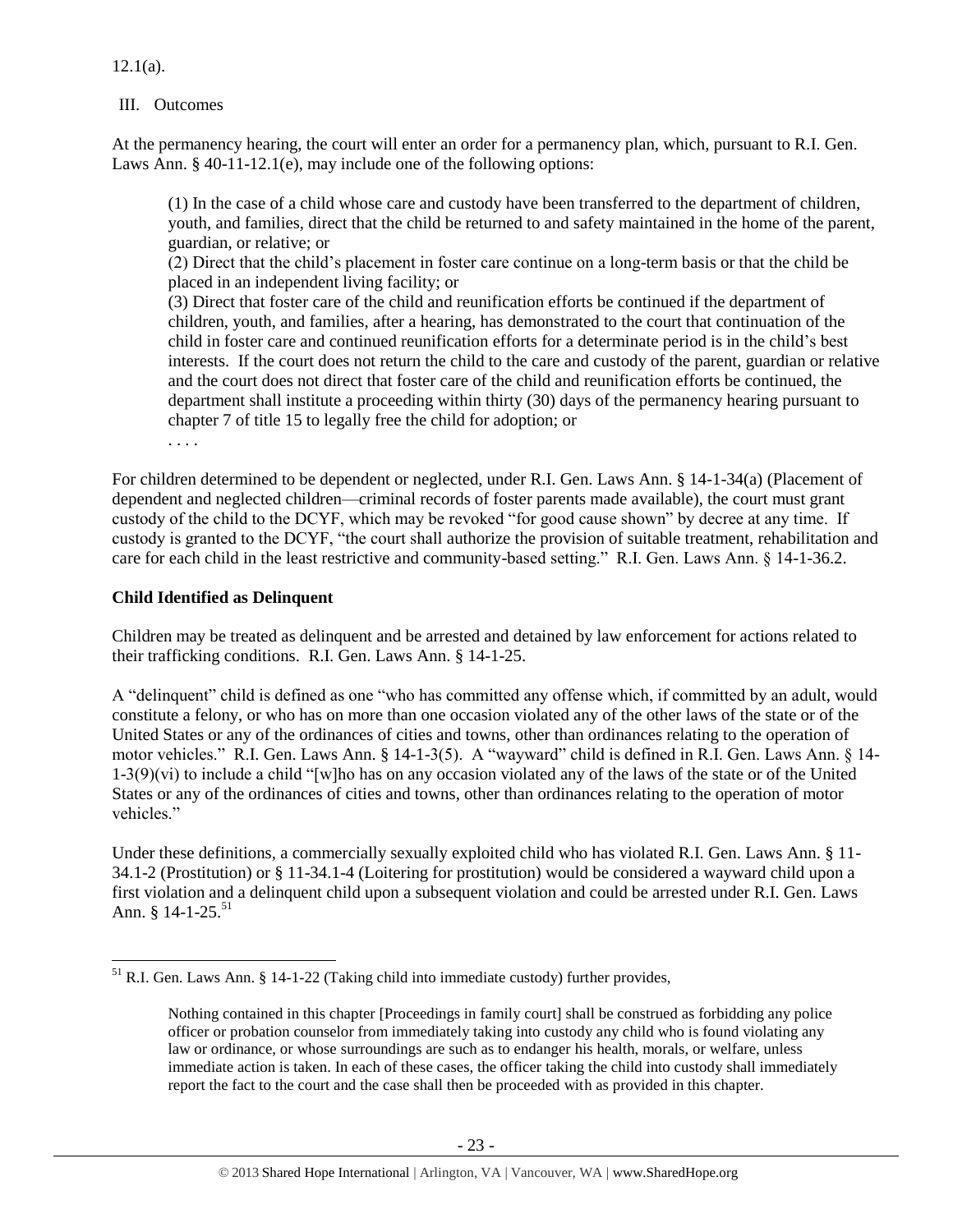# I. Initial Custody

a. Authority for Initial Custody

R.I. Gen. Laws Ann. § 11-9-3 (Seizure and custody of exploited child—proceedings as against neglected child) states,

The town sergeant of any town, the chief of police of any city, or any agent of the director of children, youth and families may enter any place where any child may be held, detained or employed in violation of §§ 11-9-1 [Exploitation for commercial or immoral purposes]―11-9-8 [Appropriations for prevention of cruelty to children], and, without process of law, seize and detain the child and hold him or her as a witness to testify upon the trial of any person charged with violating the provisions of §§ 11- 9-1―11-9-8; and if prior to or upon conviction of the offender, no person shall appear who is entitled to the custody of the child, the officer having the child in custody may bring proceedings against the child as a neglected child under the provisions of chapter 1 [Proceedings in family court] of title 14 [Delinquent and dependent children].

b. Placement

After taking a child into custody, R.I. Gen. Laws Ann. § 14-1-20 (Release or placement of child in custody of officer) requires an officer, on the parent's, guardian's, or other custodian's written promise, to bring the child to court at the appointed time, to release the child to a parent, guardian, or other custodian. If the officer does not release the child to the parent, guardian, or custodian, he may place the child with a probation counselor or in another place of detention. The child may be detained in "a suitable place or places not directly connected with any jail or lockup . . . so long as detention may be necessary." R.I. Gen. Laws Ann. § 14-1-23. However, R.I. Gen. Laws Ann. § 14-1-26.1 (Temporary custody of status and non-offenders) provides that when law enforcement holds juveniles who are considered status offenders, dependent children, or neglected children in custody, they may only be held in "an unlocked, multi-purpose room that is not designated for residential use or secure detention." Furthermore, these children "shall not be handcuffed to a stationary object and must remain in continuous visual supervision of an agency representative." R.I. Gen. Laws Ann. § 14-1-26.1. Delinquent or wayward children may not, pursuant to R.I. Gen. Laws Ann. § 14-1-26, be held in any prison, jail, lockup, or reformatory, or be transported with, or compelled or permitted to associate or mingle with, criminal, vicious, or dissolute persons, but shall be kept under the care of the person arresting the child, or of a police matron as provided in § 14-1-24 [Care of girls detained], until by order of the court other disposition is made of the child as provided in this chapter; and if the child is ordered to be detained or confined in any of the institutions mentioned in this chapter, the child shall not be conveyed to or from the institution with adult offenders.

II. Adjudication or Referral to Alternative Process

Under R.I. Gen. Laws Ann. § 14-1-27(a) (Temporary detention in public or private institutions), a child may also be held at the training school for youth, in the custody of the DCYF, or in a private home, institution, or agency licensed by the DCYF, pending a hearing within 30 days. If the hearing determines that the child is "delinquent, wayward, neglected or dependent," pursuant to R.I. Gen. Laws Ann. § 14-1-32 (Power of court to order disposition of child), the child may be placed in the custody of a parent, relative, or the DCYF, subject to terms decided by the court, which may include probation, additional supervision, or parental counseling.

Under R.I. Gen. Laws Ann. § 14-1-36 (Commitment of delinquent and wayward children), delinquent and wayward children specifically may be "committed to the training school for youth for a sentence no longer than the youth's nineteenth birthday."

5.4.1 Recommendation: Establish a mandatory response law that directs any minor involved in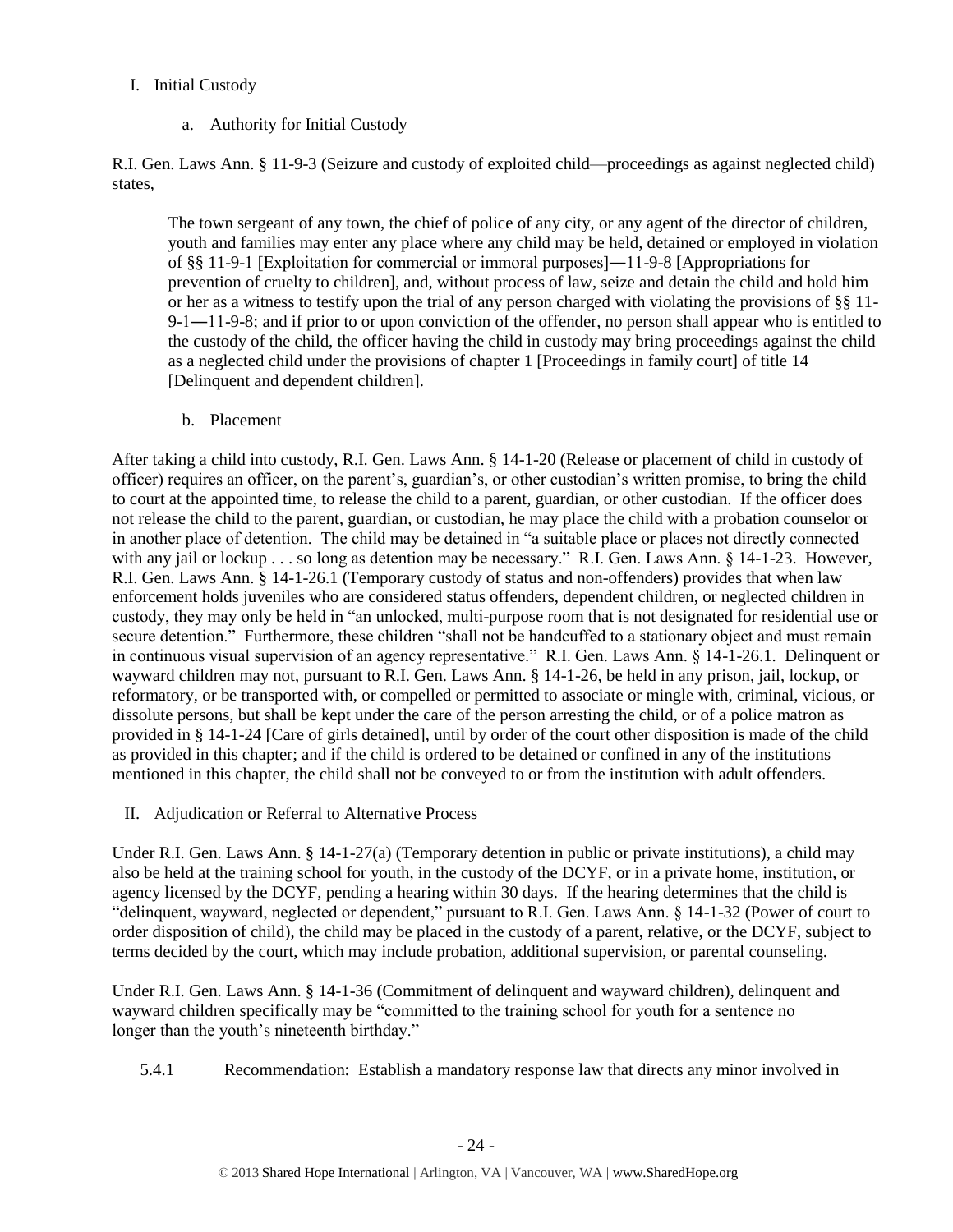prostitution or who is a victim of trafficking for sexual servitude away from the criminal justice system and into a protective system.

*5.5 Commercial sexual exploitation or sex trafficking is identified as a type of abuse and neglect within child protection statutes.*

R.I. Gen. Laws Ann. § 40-11-2(1) (Definitions) expressly identifies commercial sexual exploitation as a type of child abuse or neglect. R.I. Gen. Laws Ann. § 40-11-2(1) defines an "abused and/or neglected child" as,

a child whose physical or mental health or welfare is harmed or threatened with harm when his or her parent or other person responsible for his or her welfare:

. . . (iii) Commits or allows to be committed, against the child, an act of sexual abuse; or . . .

(vii) Sexually exploits the child in that the person allows, permits or encourages the child to engage in prostitution as defined by the provisions in § 11-34.1-1 et seq., entitled "Commercial Sexual Activity"; or

(viii) Sexually exploits the child in that the person allows, permits, encourages or engages in the obscene or pornographic photographing, filming or depiction of the child in a setting which taken as a whole suggests to the average person that the child is about to engage in or has engaged in, any sexual act, or which depicts any such child under eighteen (18) years of age, performing sodomy, oral copulation, sexual intercourse, masturbation, or bestiality; or

(ix) Commits or allows to be committed any sexual offense against the child as such sexual offenses are defined by the provisions of chapter 37 [Sexual assault] of title 11 [Criminal offenses], entitled "Sexual Assault", as amended; or

(x) Commits or allows to be committed against any child an act involving sexual penetration or sexual contact if the child is under fifteen (15) years of age; or if the child is fifteen (15) years or older, and (1) force or coercion is used by the perpetrator . . . .

*5.6 The definition of "caregiver" (or similar term) in the child welfare statutes is broad enough to include a trafficker who has custody or control of a child in order to bring a trafficked child into the protection of child protective services.*

R.I. Gen. Laws Ann. § 40-11-2(9) (Definitions) defines a "person responsible for child's welfare" as

the child's parent, guardian, any individual, eighteen (18) years of age or older, who resides in the home of a parent or guardian and has unsupervised access to a child, foster parent, an employee of a public or private residential home or facility, or any staff person providing out-of-home care (out-of-home care means child day care to include family day care, group day care, and center-based day care). . . .

- 5.5.1 Recommendation: Amend the definition of "person responsible for child's welfare" in R.I. Gen. Laws Ann. § 40-11-2(9) (Definitions) to include any person in control of a child, which would reach the role of the trafficker.
- *5.7 Crime victims' compensation is specifically available to a child victim of sex trafficking or commercial sexual exploitation of children (CSEC) without regard to ineligibility factors.*

Although not specifically listed as a crime for which victim's compensation is available, a child sex trafficking victim may receive an award under the discretionary authority of the office of the general treasurer. R.I. Gen. Laws Ann. §§ 12-25-19, 12-25-20, 12-25-22. R.I. Gen. Laws Ann. § 12-25-19(a) states that a victim who "is injured or killed by any act . . . within the description of the offenses listed in § 12-25-20 . . . may apply to the office for compensation." Offenses listed in R.I. Gen. Laws Ann. § 12-25-20 (Offenses to which chapter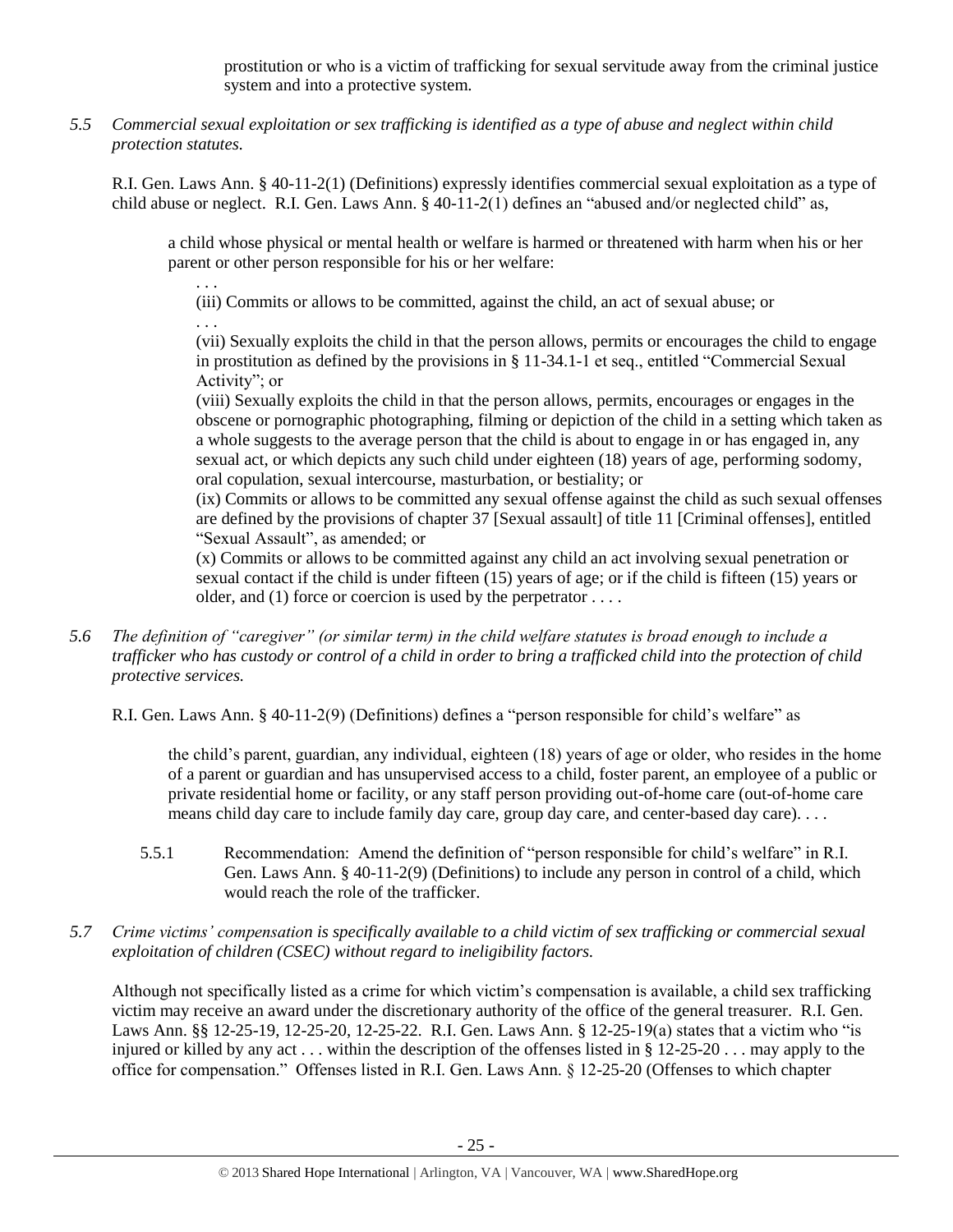applies) include:

 $\overline{\phantom{a}}$ 

(7) Kidnapping; . . . (11) First or second degree sexual assault; (12) Child molestation, first or second degree; . . . (18) Any other crime excluding motor vehicle offenses other than those enumerated in this section which results in personal injury<sup>52</sup> or death; ... . . . . This statute does not expressly mention violations of R.I. Gen. Laws Ann. § 11-67-6 (Sex trafficking of a

minor), § 11-9-1(b), (c) (Exploitation for commercial or immoral purposes), § 11-9-2 (Employment of children for unlawful purposes), § 11-9-1.1 (Child nudity prohibited in publications), § 11-37-8.8(a) (Indecent solicitation of a child), or § 11-9-1.3(a)(4) (Child pornography prohibited). R.I. Gen. Laws Ann. § 12-25-20. However, the inclusion in subsection (18) of "[a]ny other crime . . . which results in personal injury or death" should include the offenses.

But barriers to accessing crime compensation funds exist. R.I. Gen. Laws Ann. § 12-25-22(a) (Limitations upon awarding compensation) requires a victim to both report the crime to law enforcement within 10 days of the crime's occurrence and commence an "action for compensation" within 3 years of the occurrence of the crime. A claim may be allowed, however, where the "victim was below the age of eighteen (18) years of age or of unsound mind, or for good cause shown." The office of the general treasurer also "may reduce or deny" a victim's award based on "compliance by the victim with the reasonable requests of law enforcement," and the victim's behavior "which directly or indirectly contributed to his or her injury or death." R.I. Gen. Laws Ann.  $$ 12-25-19(d)(1)(i), (d)(1)(iv).$ 

- 5.7.1 Recommendation: Amend R.I. Gen. Laws Ann. § 12-25-20 (Offenses to which chapter applies) to include expressly R.I. Gen. Laws Ann. § 11-67-6 (Sex trafficking of a minor), § 11-9-1(b), (c) (Exploitation for commercial or immoral purposes), § 11-9-2 (Employment of children for unlawful purposes), § 11-9-1.1 (Child nudity prohibited in publications), § 11-37-8.8(a) (Indecent solicitation of a child), and § 11-37-6 (Third degree sexual assault) as offenses for which a victim may be eligible for compensation.
- 5.7.2 Recommendation: Amend R.I. Gen. Laws Ann. § 12-25-22(a) (Limitations upon awarding compensation) to clarify that good cause exists for victims of domestic minor sex trafficking or commercial sexual exploitation.
- *5.8 Victim-friendly procedures and protections are provided in the trial process for minors under 18.*

R.I. Gen. Laws Ann. § 12-28-8(b), (c) (Child victims) provides the following rights to children under 15 years old who are victims of felonies:

(1) To have explanations, in language understandable to a child of the victim's age, of all investigative and judicial proceedings in which the child will be involved;

(2) To be accompanied at all investigative and judicial proceedings by a relative, guardian, or other person who will contribute to the child's sense of well being, unless it is determined by the party conducting the proceeding that the presence of the particular person would substantially impede the

<sup>52</sup> R.I. Gen. Laws Ann. § 12-25-17(7) defines "personal injury" as "actual bodily harm, mental or nervous shock, and a pregnancy resulting from sexual attack."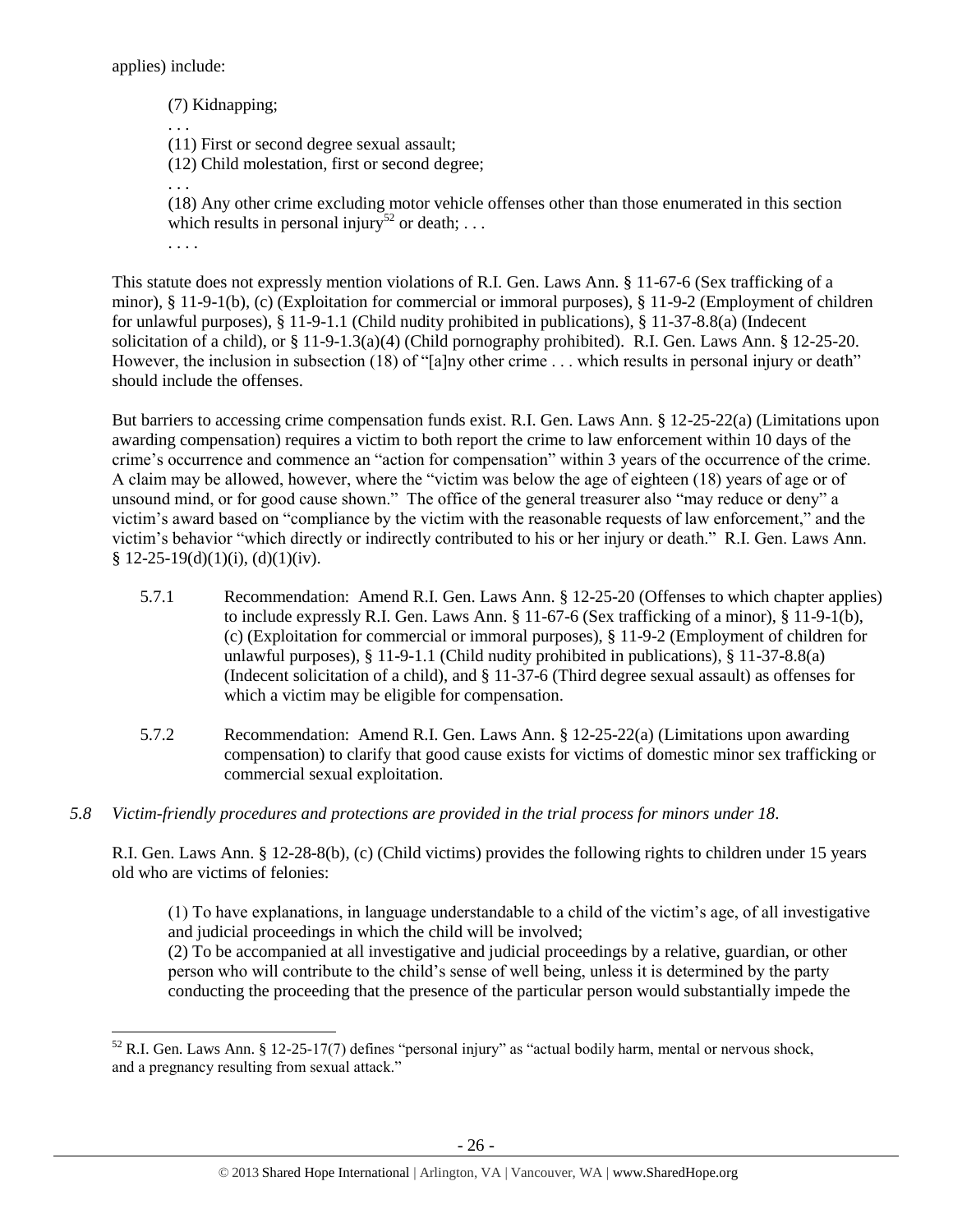investigation or prosecution of the case;

(3) To have all investigative and judicial proceedings in which the child's participation is required arranged so as to minimize the time when the child must be present;

(4) To be permitted to testify at all judicial proceedings in the manner which will be least traumatic to the child, consistent with the rights of the defendant;

(5) To be provided information about and referrals to appropriate social service programs to assist the child and the child's family in coping with the emotional impact of the crime and the subsequent proceedings in which the child is involved.

Additional rights are provided to children under R.I. Gen. Laws Ann. § 42-72-15 (Children's bill of rights). Included, among other rights, under R.I. Gen. Laws Ann. § 42-72-15 are the following rights:

(g) Each child may receive his or her clergyman, attorney, guardian ad litem, special advocate, or child advocate at any reasonable time.

(i) Each child under the supervision of the department shall have the right to counsel, and the right to receive visits from physicians and mental health professionals.

. . . .

. . . .

(n) A child victim or witness shall be afforded the protections of § 12-28-9 [Victims' services unit] under the direction of the department of children, youth, and families, and the department shall advise the court and the police and the prosecutor on the capacity of the child victim to understand and participate in the investigation and in the court proceedings and of the potential effect of the proceedings on the child.

. . . .

Rhode Island's general victim rights, under R.I. Gen. Laws Ann. § 12-28-3(a) (General rights), further provide the following rights, among others, to all crime victims:

(3) To receive protection from harm and threats of harm arising out of the victim's cooperation with law enforcement and prosecution efforts, and to be provided with information as to the means of protection available;

. . .

(5) To be provided, whenever feasible, with a secure waiting area during court proceedings that does not require the victim to be in close proximity to the defendant and the family and friends of the defendant;

. . . .

Additionally, R.I. Gen. Laws Ann. § 12-28-9(a) (Victims' services unit) establishes a victims' services unit whose services include, among others, "(4) Assistance in preparing for and making court appearances and in making victim impact statements . . . ."

Under R.I. Gen. Laws Ann. § 11-37-13.2(a) (Alternative methods of victim testimony—child victim), victims of sexual assault who are under 18 years of age may provide testimony via videotape or closed circuit television, "upon a showing that the child is unable to testify before the court without suffering unreasonable and unnecessary mental or emotional harm." If the child victim is 14 years old or younger, "there shall be a rebuttable presumption that the child is unable to testify before the court without suffering unreasonable and unnecessary mental or emotional harm." R.I. Gen. Laws Ann. § 11-37-13.2(a). When the court permits a child to give testimony outside the court room, "[o]nly the judge, attorneys for the parties, persons necessary to operate the recording or broadcasting equipment, and any person whose presence would contribute to the welfare and well-being of the child may be present in the room with the child during his or her testimony." R.I. Gen. Laws Ann. § 11-37-13.2(a).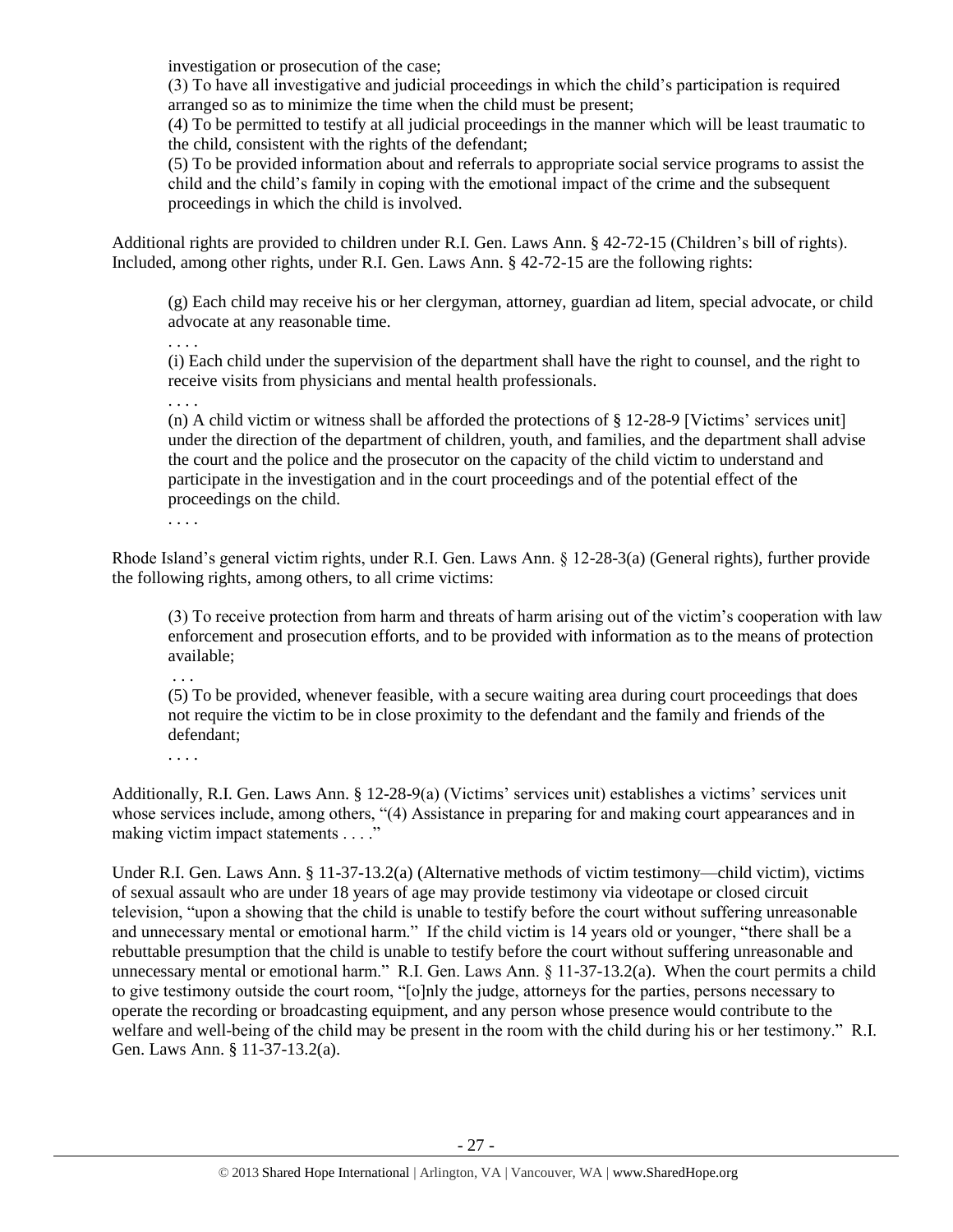Under R.I. Gen. Laws Ann. § 11-37-13 (Prior sexual conduct of complainant—admissibility of evidence) and R.I. R. Evid. 412, where a defendant is charged with sexual assault, evidence of the victim's past sexual behavior with persons other than the defendant may be admissible, provided that specified notice requirements are met and the evidence is relevant. Additionally, under R.I. Gen. Laws Ann. § 11-34.1-10 (Reputation testimony as evidence), "In the trial of any person charged with a violation of this chapter [Chapter 11-34.1 (Commercial sexual activity)], testimony concerning the reputation of the place where the violation occurred or of persons who frequent or reside in it shall be admissible in evidence in support of the charge."

Pursuant to R.I. Gen. Laws Ann. § 40-11-14 (Right to representation in court proceedings), abused or neglected children also are afforded the right to "have a guardian ad litem and/or a court-appointed special advocate appointed by the court to represent this child, all in the discretion of the court."

- 5.8.1. Recommendation: Amend R.I. Gen. Laws Ann. § 12-28-8(b), (c) (Child victims) to provide victims' rights to all victims under the age of 18.
- 5.8.2. Recommendation: Amend R.I. Gen. Laws Ann. § 11-37-13.2(a) (Alternative methods of victim testimony—child victim), R.I. Gen. Laws Ann. § 11-37-13 (Prior sexual conduct of complainant admissibility of evidence), and R.I. Gen. Laws Ann. § 40-11-14 (Right to representation in court proceedings) to extend heightened protections to victims of CSEC offenses.
- *5.9 Expungement or sealing of juvenile delinquency records resulting from arrests or adjudications for prostitutionrelated offenses committed as a result of, or in the course of, the commercial sexual exploitation of a minor is available within a reasonable time after turning 18.*

Rhode Island law does not provide for the automatic sealing of juvenile records upon application by the minor at age 18. R.I. Gen. Laws Ann. § 14-1-6.1(a)(i)–(ii) (Records) provides,

(i) All police records relating to the arrest, detention, apprehension and disposition of the juvenile and all records of identification maintained pursuant to chapter 12-1 of the general laws shall be treated as family court records in accordance with §§ 14-1-64 [Disposition of juvenile records] and 38-2-2 [Definitions] of the general laws . . . and

(ii) All court records of such proceedings shall be sealed upon final disposition of the case in the event of a no information, dismissal or not guilty finding or upon the completion of any sentence, probation and/or parole imposed therein.

R.I. Gen. Laws Ann. § 14-1-64(a) (Disposition of juvenile records) further states,

All police records relating to the arrest, detention, apprehension, and disposition of any juveniles shall be kept in files separate and apart from the arrest records of adults and shall be withheld from public inspection, but the police report relating to the arrest or detention of a juvenile shall be open to inspection and copying upon request and upon payment of copying costs . . . by the parent, guardian, or attorney of the juvenile involved. After disposition of an offense and upon execution of an appropriate release and upon payment of copying costs . . . by the parent, guardian or attorney of the juvenile involved, records relating to the arrest, detention, apprehension and disposition of the juveniles shall be open to inspection and copying by the parent, guardian, or attorney of the juvenile involved.

Apart from the provisions of R.I. Gen. Laws Ann. § 14-1-6.1 and § 14-1-64(a), the records of any person found guilty of a violation of R.I. Gen. Laws Ann. § 11-34.1-2 (Prostitution), at the discretion of the court, "may be expunged one year after completion of that person's sentence." R.I. Gen. Laws Ann. § 11-34.1-5(a).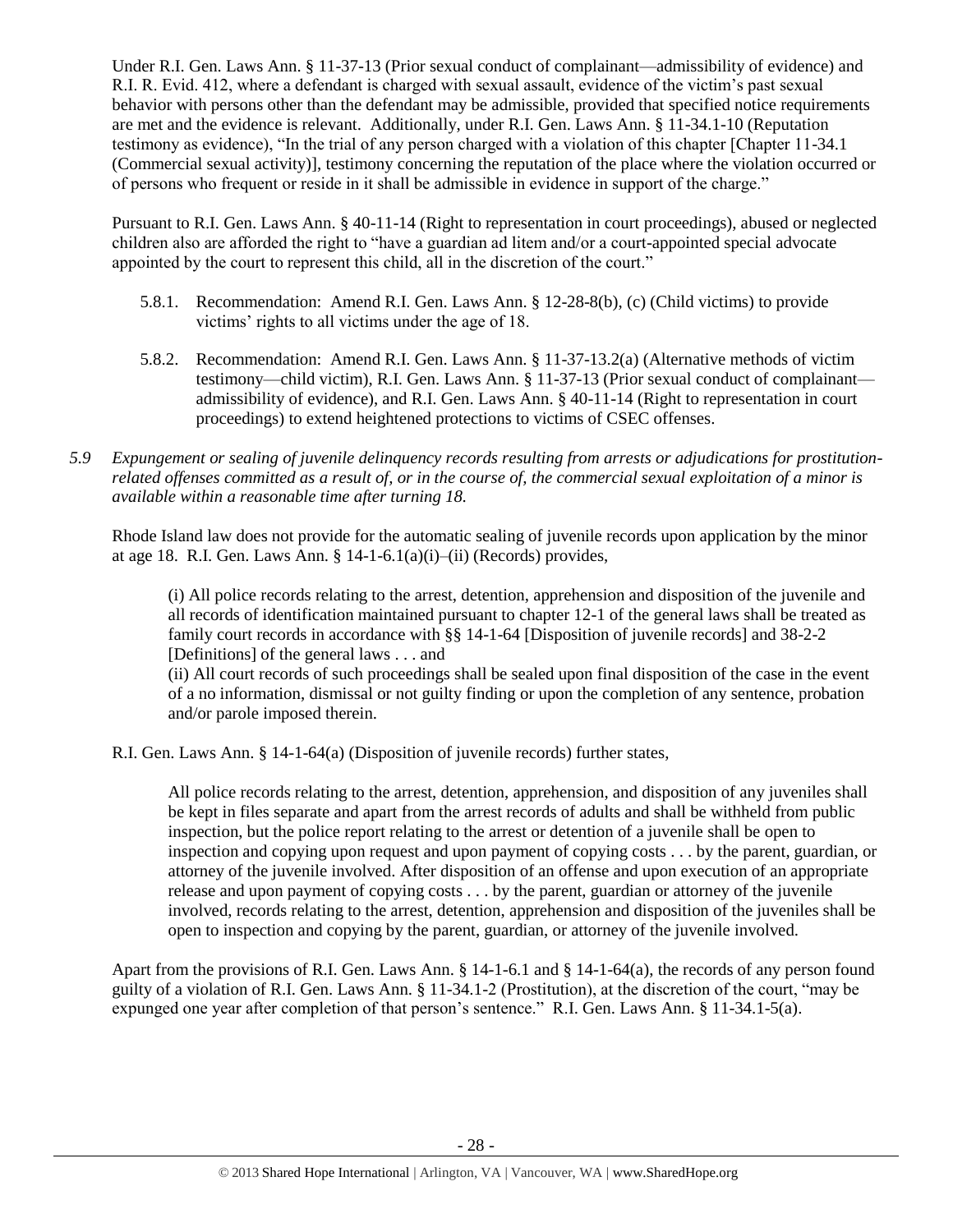*5.10 Victim restitution and civil remedies for victims of domestic minor sex trafficking or commercial sexual exploitation of children (CSEC) are authorized by law.* 

R.I. Gen. Laws Ann. § 12-19-32 (Restitution) provides that "[i]n addition to or in lieu of any non-mandatory sanction imposed as part of a sentence or as a condition of probation, a judge at the time of sentencing may order restitution which may be in the form of monetary payment or some type of community restitution." If the court orders a defendant to make restitution, pursuant to R.I. Gen. Laws Ann. § 12-28-5.1 (Restitution), "a civil judgment shall automatically be entered by the trial court against the defendant on behalf of the victim for that amount." R.I. Gen. Laws Ann.  $\S 11-67-4$  (Restitution)<sup>53</sup> specifically requires the court to order a defendant to pay as restitution the greater of,

(a) The gross income or value to the defendant of the victim's labor or commercial sexual activity; or (b) The value of the victim's labor as guaranteed under the minimum wage law and overtime provisions of the Fair Labor Standards Act (FLSA) or the minimum wage law, whichever is greater.

However, since "victim," as defined in R.I. Gen. Laws Ann. § 11-67-1(8) (Definitions), only includes persons "subject to the practices set forth in § 11-67-2 or 11-67-3" and does not include persons subject to the practices set forth in § 11-67-6 (Sex trafficking of a minor), minor victims of sex trafficking may have difficulty accessing restitution under this provision.

No civil remedies are expressly authorized under Title 11, Chapter 67 (Trafficking of persons and involuntary servitude); however, R.I. Gen. Laws Ann. § 9-1-2 (Civil liability for crimes and offenses) states,

Whenever any person shall suffer any injury to his or her person, reputation, or estate by reason of the commission of any crime or offense, he or she may recover his or her damages for the injury in a civil action against the offender, and it shall not be any defense to such action that no criminal complaint for the crime or offense has been made; . . . .

- 5.10.1 Recommendation: Enact a law providing a civil cause of action for domestic minor sex trafficking victims.
- 5.10.2 Recommendation: Amend R.I. Gen. Laws Ann. § 11-67-1 (Definitions) to specifically include persons "subject to the practices set forth in" § 11-67-6 (Sex trafficking of a minor).
- *5.11 Statutes of limitations for civil and criminal actions for child sex trafficking or commercial sexual exploitation of children (CSEC) offenses are eliminated or lengthened sufficiently to allow prosecutors and victims a realistic opportunity to pursue criminal action and legal remedies.*

For criminal prosecutions, R.I. Gen. Laws Ann. § 12-12-17(a)–(c) (Statute of limitations) provides,

(a) There shall be no statute of limitations for the following offenses: . . . first degree child molestation sexual assault, second degree child molestation sexual assault . . . .

(b) The statute of limitations for the following offenses shall be ten (10) years: . . . any violation of chapter 15 of title 7 (racketeer influenced and corrupt organizations); any violation of chapter 57 of title 11 (racketeer violence) . . . .

(c) The statute of limitations for any other criminal offense shall be three (3) years unless a longer statute of limitations is otherwise provided for in the general laws.

Because no statute of limitations is provided under R.I. Gen. Laws Ann. § 11-67-6 (Sex trafficking of a minor), § 11-9-1(b), (c) (Exploitation for commercial or immoral purposes), § 11-9-2 (Employment of children for

 $\overline{\phantom{a}}$ <sup>53</sup> See supra note [21](#page-7-0) for a discussion regarding the applicability of these provisions.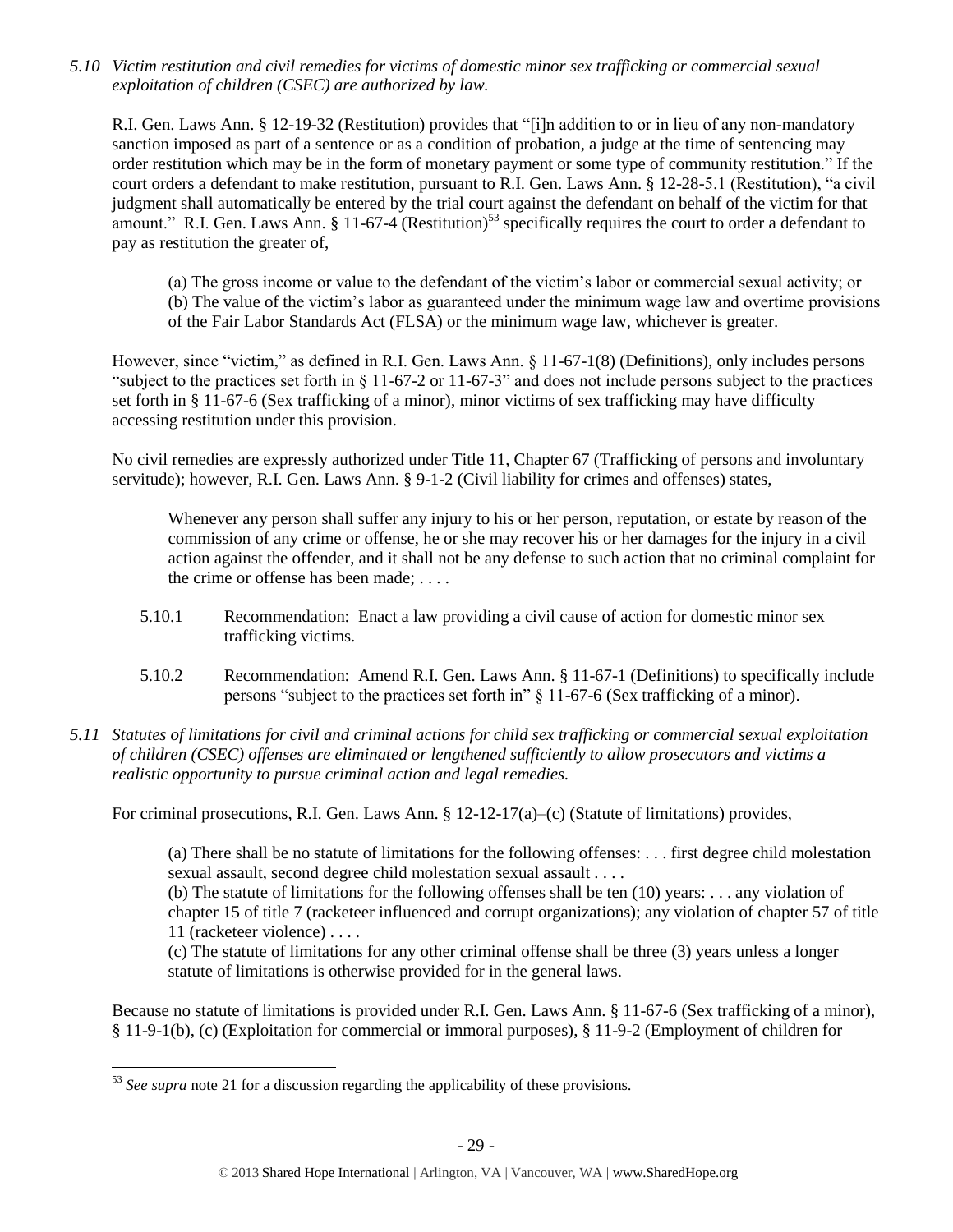unlawful purposes), § 11-9-1.1 (Child nudity prohibited in publications), § 11-37-8.8(a) (Indecent solicitation of a child), or  $\S 11-9-1.3(a)(4)$  (Child pornography prohibited), prosecutions for these crimes must commence within 3 years of the commission of the offense.

Generally, under R.I. Gen. Laws Ann. § 9-1-19 (Disability postponing running of statute), where the plaintiff in a civil action is a minor, the statute of limitations tolls until the minor turns 18. However, pursuant to R.I. Gen. Laws Ann. § 9-1-51 (Limitation on actions based on sexual abuse or exploitation of a child),

(a) All claims or causes of action based on intentional conduct brought by any person for recovery of damages for injury suffered as a result of childhood sexual abuse shall be commenced within seven (7) years of the act alleged to have caused the injury or condition, or seven (7) years of the time the victim discovered or reasonably should have discovered that the injury or condition was caused by the act, whichever period expires later.

(b) The victim need not establish which act in a series of continuing sexual abuse or exploitation incidents cause the injury complained of, but may compute the date of discovery from the date of the last act by the same perpetrator which is part of a common scheme or plan of sexual abuse or exploitation.

(c) The knowledge of a custodial parent or guardian shall not be imputed to a person under the age of eighteen (18) years.

(d) For purposes of this section, "child" means a person under the age of eighteen (18) years. (e) As used in this section, "childhood sexual abuse" means any act committed by the defendant against a complainant who was less than eighteen (18) years of age at the time of the act and which act would have been a criminal violation of chapter 37 [Sexual assault] of title 11 [Criminal offenses].

R.I. Gen. Laws Ann. § 9-1-51 supersedes the tolling provisions under R.I. Gen. Laws Ann. § 9-1-19, as R.I. Gen. Laws Ann. § 9-1-24 (Special limitations provisions unaffected) states that "[t]he provisions of §§ 9-1-14– 9-1-23 shall not apply to any case in which a different time is limited by special provisions."

5.11.1 Recommendation: Amend R.I. Gen. Laws Ann. § 12-12-17(a) (Statute of limitations) to include R.I. Gen. Laws Ann. § 11-67-6 (Sex trafficking of a minor), § 11-9-1(b), (c) (Exploitation for commercial or immoral purposes), § 11-9-2 (Employment of children for unlawful purposes), § 11-9-1.1 (Child nudity prohibited in publications), § 11-37-8.8(a) (Indecent solicitation of a child), and  $\S 11-9-1.3(a)(4)$  (Child pornography prohibited).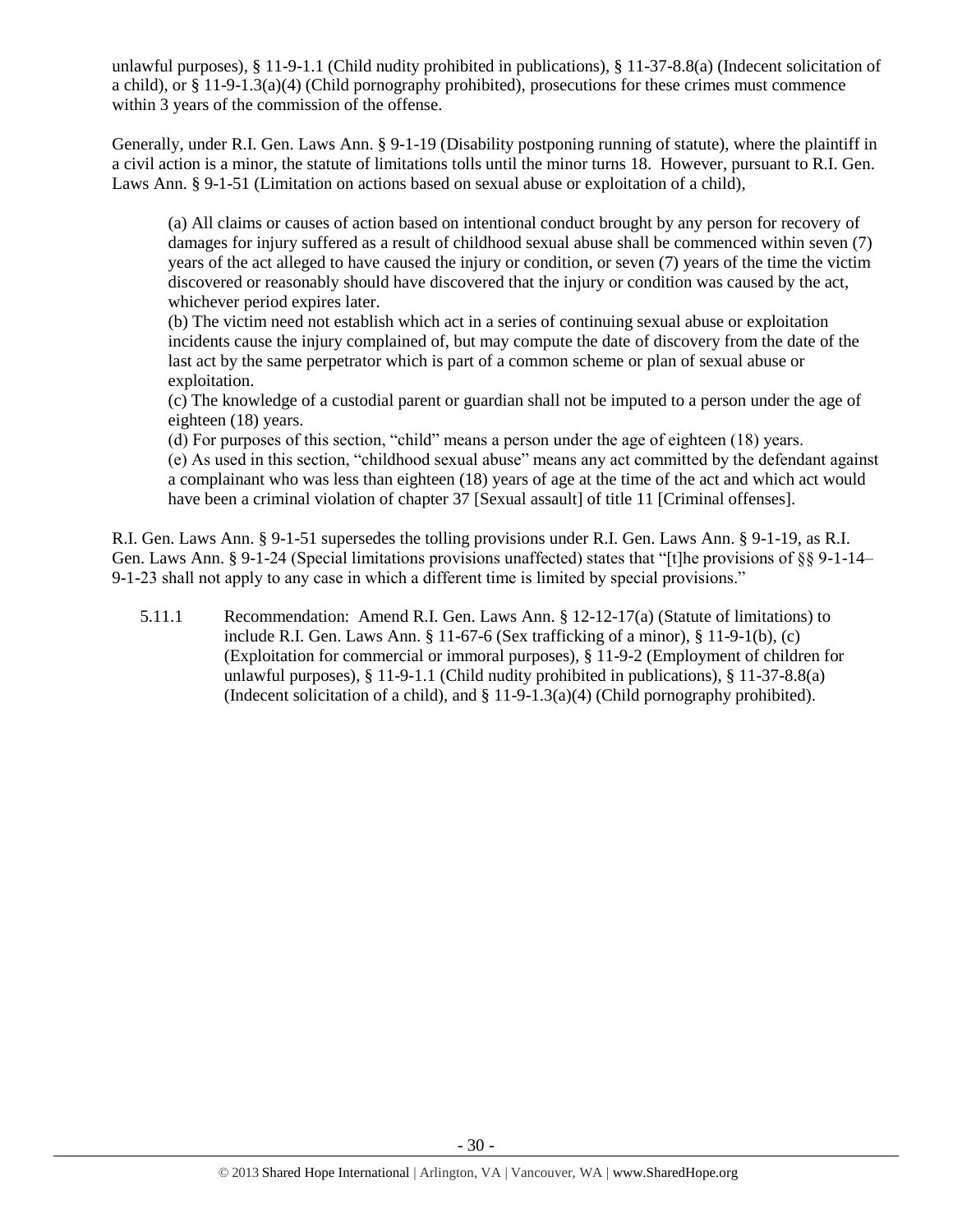## **FRAMEWORK ISSUE 6: CRIMINAL JUSTICE TOOLS FOR INVESTIGATION AND PROSECUTIONS**

#### *Legal Components:*

- *6.1 Training on human trafficking and domestic minor sex trafficking for law enforcement is statutorily mandated or authorized.*
- *6.2 Single party consent to audiotaping is permitted in law enforcement investigations.*
- *6.3 Wiretapping is an available tool to investigate domestic minor sex trafficking.*
- *6.4 Using a law enforcement decoy posing as a minor to investigate buying or selling of commercial sex acts is not a defense to soliciting, purchasing, or selling sex with a minor.*
- *6.5 Using the Internet to investigate buyers and traffickers is a permissible investigative technique.*
- *6.6 Law enforcement and child welfare agencies are mandated to promptly report missing and recovered children. \_\_\_\_\_\_\_\_\_\_\_\_\_\_\_\_\_\_\_\_\_\_\_\_\_\_\_\_\_\_\_\_\_\_\_\_\_\_\_\_\_\_\_\_\_\_\_\_\_\_\_\_\_\_\_\_\_\_\_\_\_\_\_\_\_\_\_\_\_\_\_\_\_\_\_\_\_\_\_\_\_\_\_\_\_\_\_\_\_\_\_\_\_\_*

## *Legal Analysis:*

*6.1 Training on human trafficking and domestic minor sex trafficking for law enforcement is statutorily mandated or authorized.*

Law enforcement officers are required to receive several types of training, but training on human trafficking and domestic minor sex trafficking are not among them. R.I. Gen. Laws Ann. § 42-28-25(a) (State and municipal police training school established) provides for the establishment of a "state and municipal police training academy." Similarly, R.I. Gen. Laws Ann. § 42-28.2-2 (Municipal police training academy school established) creates "a municipal training school, for the use of all municipal police departments with the exception of the Providence police department."

- 6.1.1 Recommendation: Amend R.I. Gen. Laws Ann. § 12-29-6 (Training) to require law enforcement officers to receive training on human trafficking and domestic minor sex trafficking, or enact a law that authorizes the development of a training curriculum on human trafficking for law enforcement officers.
- *6.2 Single party consent to audiotaping is permitted in law enforcement investigations.*

Rhode Island allows single party consent to audiotaping. R.I. Gen. Laws Ann. § 11-35-21(a) (Unauthorized interception, disclosure or use of wire, electronic, or oral communication) generally makes it a crime for a "person to intercept or attempt to intercept, any wire, electronic, or oral communication." However, pursuant to R.I. Gen. Laws Ann.  $\S 11-35-21(c)$ , it is not a crime for

(2) A person acting under color of law to intercept a wire, electronic, or oral communication, where that person is a party to the communication, or where one of the parties to the communication has given prior consent to the interception; or

(3) A person not acting under color of law to intercept a wire, electronic, or oral communication, where the person is a party to the communication, or one of the parties to the communication has given prior consent to the interception unless the communication is intercepted for the purpose of committing any criminal or tortious act in the violation of the constitution or laws of the United States or of any state or for the purpose of committing any other injurious act.

*6.3 Wiretapping is an available tool to investigate domestic minor sex trafficking.* 

Rhode Island law does not expressly authorize the use of wiretapping in the investigation of R.I. Gen. Laws Ann. § 11-67-6 (Sex trafficking of a minor) or any CSEC laws. R.I. Gen. Laws Ann. § 12-5.1-2(a) (Application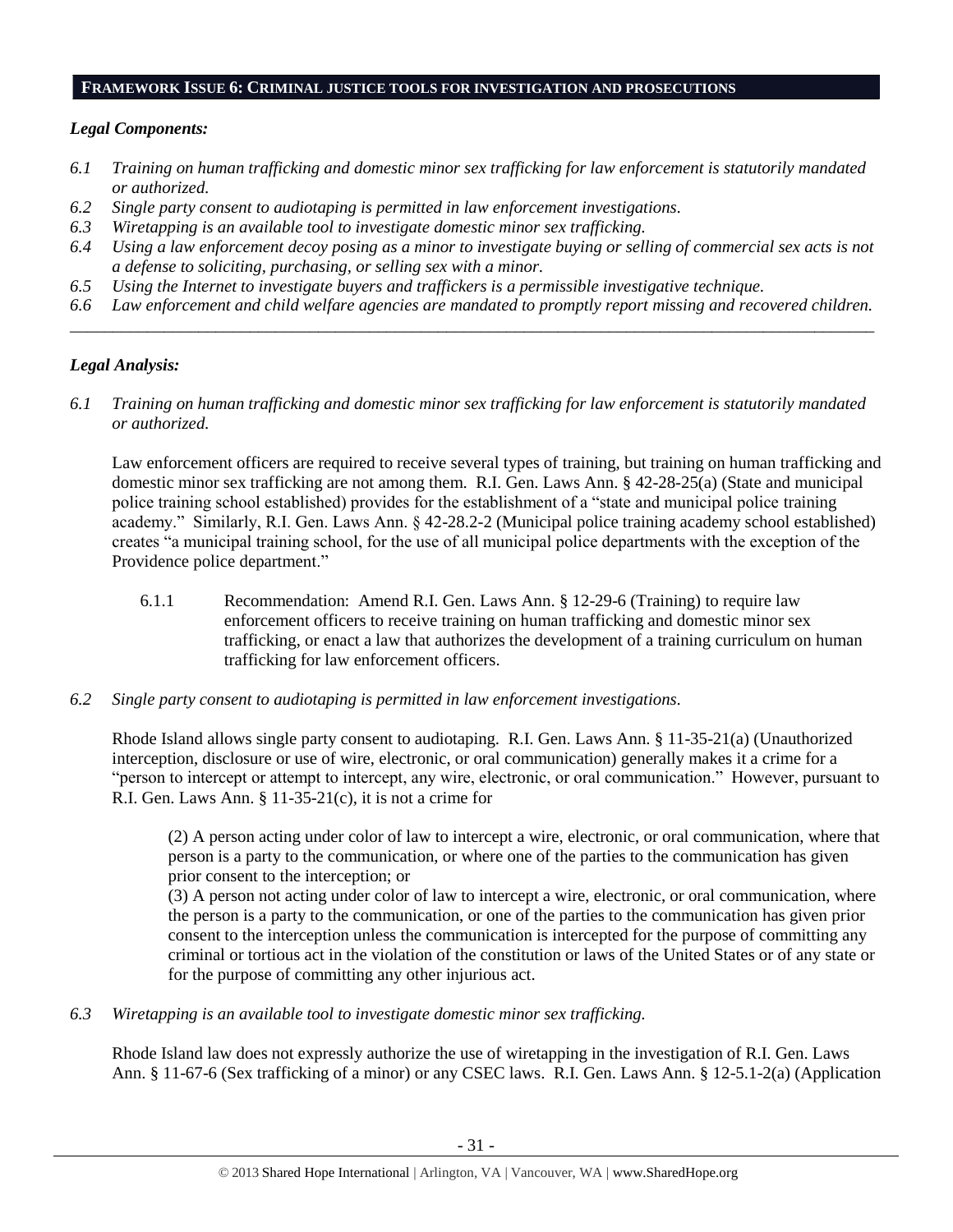for orders) states that "[t]he attorney general, or an assistant attorney general specially designated by the attorney general, may apply ex parte to the presiding justice of the superior court of competent jurisdiction for an order authorizing the interception of any wire, electronic, or oral communications." R.I. Gen. Laws Ann. § 12-5.1-4(a) (Issuance of orders) allows an order authorizing wiretapping if

(1) There is probable cause for belief that an individual is committing, has committed, or is about to commit a particular designated offense;

(2) There is probable cause for belief that particular communications concerning that offense will be obtained through the interception;

(3) Normal investigative procedures have been tried and have failed or reasonably appear to be unlikely to succeed if tried, or to be too dangerous;

(4) There is probable cause for belief that the facilities from which, or the place where, the wire, electronic, or oral communications are to be intercepted, are being used, or are about to be used, in connection with the commission of the offense, or are leased to, listed in the name of, or commonly used by the individual.

The only crime included in the definition of "designated offense" in R.I. Gen. Laws Ann. § 12-5.1-1(4) (Definitions) that could be relevant to domestic minor sex trafficking is kidnapping. No other trafficking or CSEC crime is listed among the designated offenses.

6.3.1 Recommendation: Amend R.I. Gen. Laws Ann. § 12-5.1-1(4) (Definitions) to include violations of R.I. Gen. Laws Ann. § 11-67-6 (Sex trafficking of a minor), § 11-9-1 (Exploitation for commercial or immoral purposes), § 11-9-2 (Employment of children for unlawful purposes), § 11-9-1.1 (Child nudity prohibited in publications), and § 11-37-8.8(a) (Indecent solicitation of a child) as "designated offenses" for purposes of using wiretapping in an investigation.

# *6.4 Using a law enforcement decoy posing as a minor to investigate buying or selling of commercial sex acts is not a defense to soliciting, purchasing, or selling sex with a minor.*

R.I. Gen. Laws Ann. § 11-37-8.8(a) (Indecent solicitation of a child) applies where a defendant "knowingly solicits<sup>54</sup> another person under eighteen (18) years of age or one whom he or she believes is a person under eighteen (18) years of age for the purpose of engaging in an act of prostitution" or another specified crime. Because a violation of R.I. Gen. Laws Ann. § 11-37-8.8(b) occurs where the defendant believes the person solicited is a minor, Rhode Island appears to permit law enforcement to use a decoy.

*6.5 Using the Internet to investigate buyers and traffickers is a permissible investigative technique.*

R.I. Gen. Laws Ann. § 11-37-8.8(a) (Indecent solicitation of a child) applies where a defendant "knowingly solicits another person under eighteen (18) years of age or one whom he or she believes is a person under eighteen (18) years of age for the purpose of engaging in an act of prostitution" or another specified crime. R.I. Gen. Laws § 11-37-8.8(b) defines "solicit" as "to command, authorize, urge, incite, request, or advise another to perform an act by any means including, but not limited to . . . by computer, [or] through the Internet." Because a violation of R.I. Gen. Laws Ann. § 11-37-8.8(a) occurs where the defendant believes the person solicited is a minor, Rhode Island appears to permit the use of the Internet to investigate buyers and traffickers.

*6.6 Law enforcement and child welfare agencies are mandated to promptly report missing and recovered children.*

Rhode Island has established a missing children's information center, pursuant to R.I. Gen. Laws Ann. § 42- 28.8-1 (Missing children's information center), with the responsibility, pursuant to R.I. Gen. Laws Ann. § 42-

 $\overline{a}$ <sup>54</sup> *See supra* note [6](#page-2-1) for the definition of "solicit."